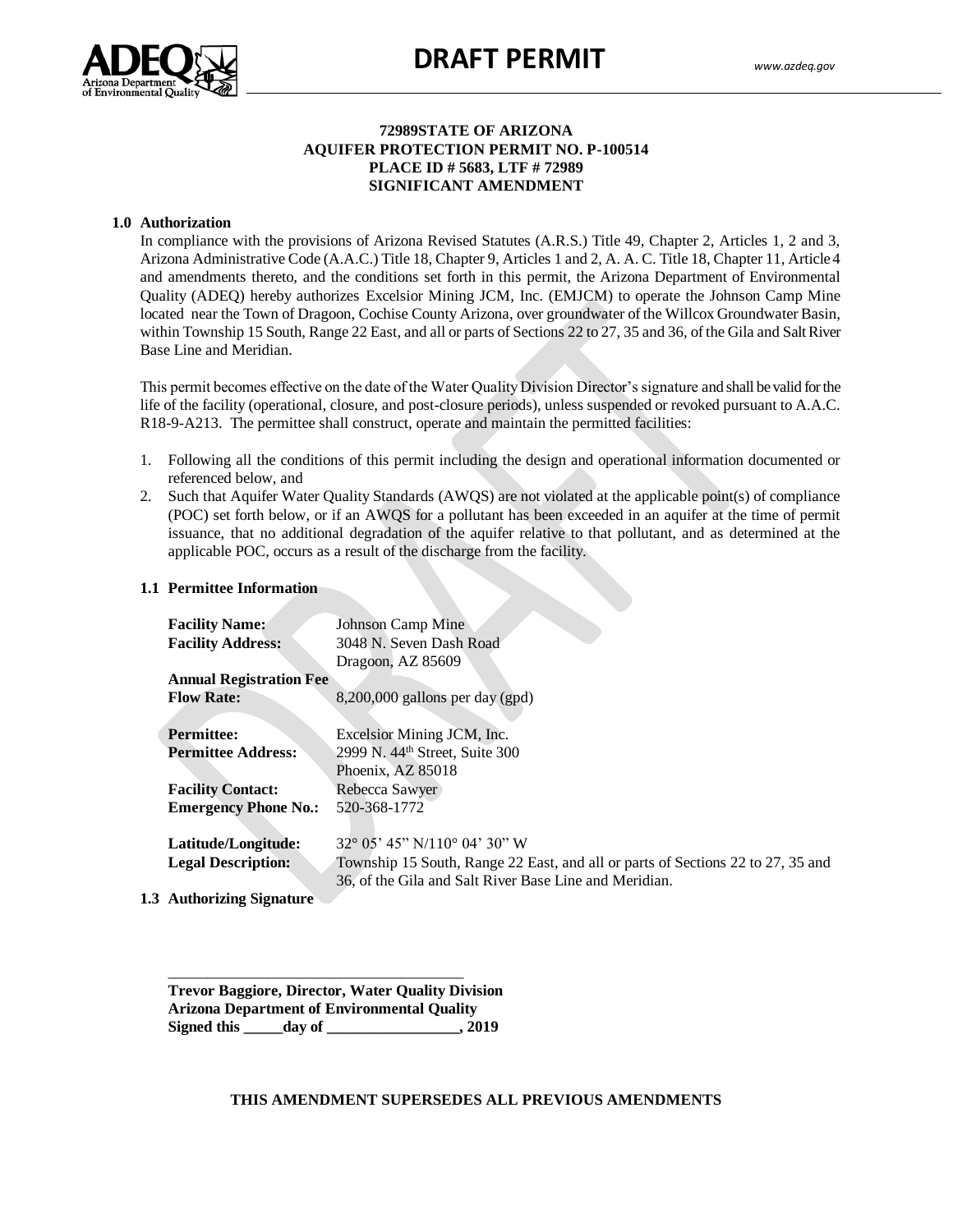### **2.0 SPECIFIC CONDITIONS [A.R.S. §§ 49-203(4), 49-241(A)]**

#### **2.1 Facility / Site Description[A.R.S. § 49-243(K)(8)]**

Johnson Camp Mine (JCM) is an open pit base metal mining/extraction operation located near the town of Dragoon in Cochise County, Arizona, approximately 60 miles east of Tucson. The mine property is located within Township 15 South, Range 22 East, and all or parts of Sections 22, 23, 24, 25, 26, 27, 34, 35, and 36 (Gila and Salt River Base Line and Meridian). The property consists of multiple patented, unpatented, and fee simple mining claims totaling approximately 3,092 acres, or about 4.8 square miles. The mine is located in the southern half of the property. Access to the property is via Exit 322 off of Interstate Highway 10 and approximately one mile north on Johnson Road, which becomes Seven Dash Road near the mine entrance.

The mining history of the property dates to the 1880s, with intermittent underground and open pit mining activity. Until recently, JCM produced cathode copper through leaching and solvent extraction/electrowinning (SX/EW) methods. Mine facilities include:

- Two inactive open pits (the Burro Pit and the Copper Chief Pit)
- A waste rock stockpile currently being processed for aggregate
- Three heap leach pads
- Four process solution impoundments
- Several non-stormwater ponds
- A SX/EW plant
- Former crushing, agglomeration, and conveying systems
- Supporting infrastructure, including offices and warehouses, repair and maintenance facilities, tanks, ponds, piping, vehicles, and miscellaneous equipment

The JCM property was acquired by Nord Resources Corporation (Nord) in 1999. Nord expanded and upgraded the mine facilities and actively mined the Burro and Copper Chief pits in 2009 and 2010. Nord ceased mining activities in July 2010 and continued to leach the existing heap leach pads and operate the SX/EW plant until October 2015. Current activities consist of site maintenance and security, and circulating process solution through the heap leach pads to maintain freeboard in the pregnant leach solution (PLS) and raffinate ponds and to allow process solution to evaporate. The property was placed into receivership in November 2014. EMJCM entered into an agreement to purchase the property with the Receiver, Christopher Linscott of Keegan, Linscott & Kenon, P.C., in September 2015. The sale was approved in October 2015 and closed in December 2015.

Planned activities consist of use of the ponds to contain process solution from the Gunnison Copper Project (APP No. 511633). During the Stage 1 operations of the Gunnison Copper Project, PLS will be pumped to the JCM impoundments located (APP No. P-100514) for processing at the SX/EW plant. Raffinate will be stored, reacidified, and pumped back to the Gunnison Copper Project wellfield.

#### **2.1.1 Permitted Discharging Facilities**

JCM's facility identification number is shown in parentheses for each facility below:

#### **2.1.1.1 Waste Rock Stockpile (JCM 003)**

This facility is an existing facility containing waste rock from the Burro and Copper Chief open pits. The facility currently covers 84.8 acres east-northeast of the Burro Pit. It was constructed from overburden materials stripped during open pit development. Stockpile materials consist primarily of sedimentary, metamorphic, and igneous rock types of negligible economic mineralization. The waste rock has not been subject to chemical or leaching agents or processes. The waste rock is currently being mined for aggregate/decorative rock.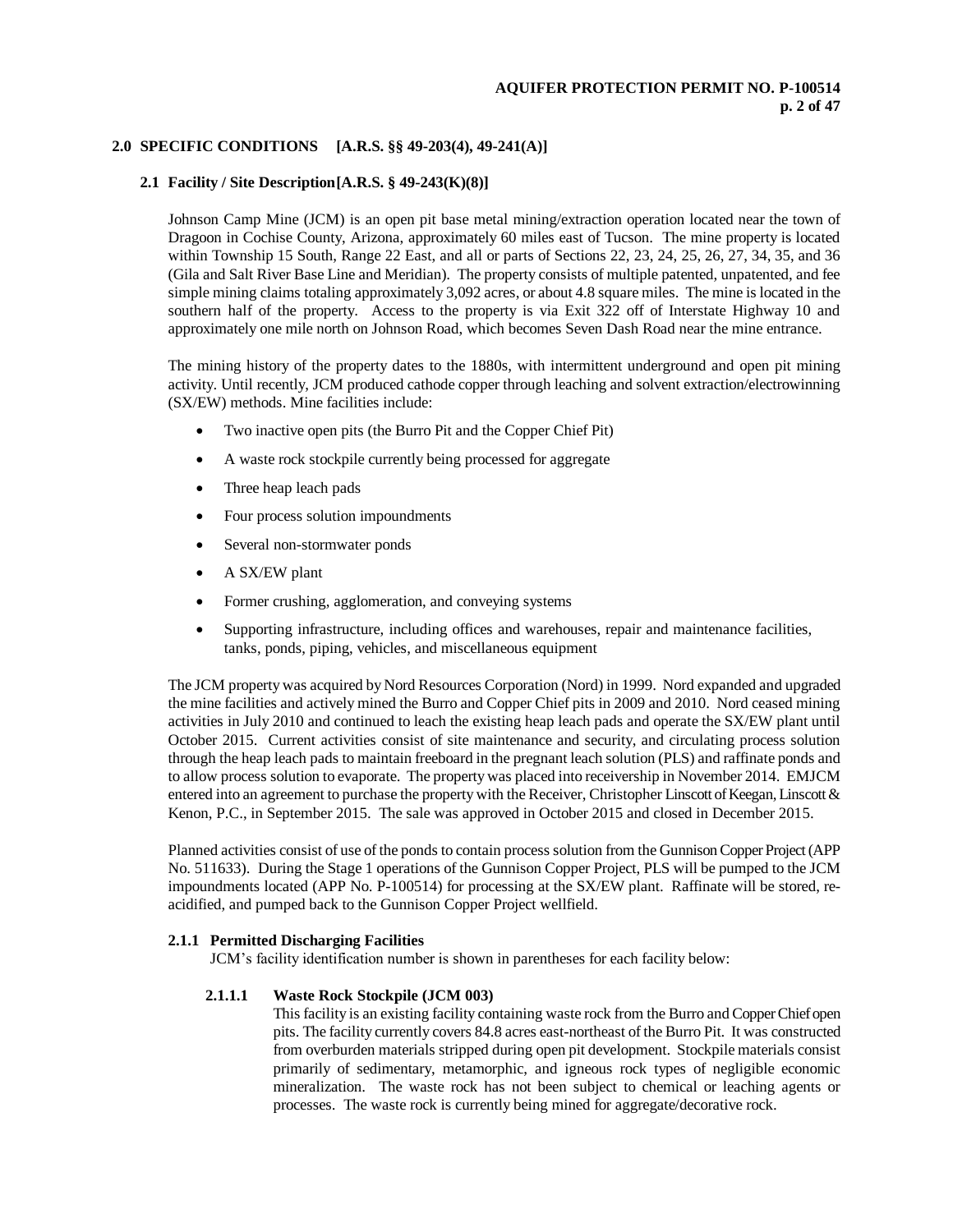# **2.1.1.2 Leach Pad #1 (JCM 008)**

This facility is a leach stockpile located southwest of Burro Pit and east-southeast of Leach Pad #2. Constructed by Cyprus Mines Corporation in 1975, it currently occupies 35.5 acres containing approximately 11.8 million tons.

#### **2.1.1.3 Leach Pad #2 (JCM 013)**

This facility is a leach stockpile located west-northwest and adjacent to Leach Pad #1 and eastsoutheast and adjacent to Leach Pad #3. Constructed by Cyprus Mines Corporation in 1981- 1984, it currently occupies 39 acres containing approximately 10.3 million tons.

### **2.1.1.4 Leach Pad #3 (JCM 015)**

This facility is located west-northwest and adjacent to Leach Pad #2. Constructed by Arimetco during 1993-1994, it currently occupies 28.6 acres containing approximately 9.5 million tons.

#### **2.1.1.5 Solution Pond #1 (JCM 009)**

This facility is located east-southeast of Leach Pad #1 and has been reconstructed as a doublelined pond with a leak collection and removal system with a surface area of 2.4 acres. This pond will be partitioned into two cells with a lined earthen berm thus forming Draindown Cell #1 to contain draindown and stormwater runoff from Leach Pad #1, and Solution Cell #1 which will be used to contain raffinate, PLS and hydraulic control water from the Gunnison Copper Project at the maximum rate of up to 5,000 gallons per minute (gpm) on an as needed basis. The current existing leak collection and removal system (LCRS) will remain intact and it will serve Solution Cell #1.

#### **2.1.1.6 Intercept Sump (Old PLS Pond #2) (Nord 014)**

This facility is located east-southeast of Leach Pad #2 and north of Leach Pad #1 in the invert (lowest point) of old PLS Pond #2. It is considered to be part of the design of Leach Pad #2. This facility is currently covered by Leach Pad #1/#2, and it will be closed concurrently when Leach Pad #1/#2 is granted APP closure. The capacity of the sump is estimated to be 8.3 million gallons and consists of the void space in the Leach Pad #1/#2 backfill.

# **2.1.1.7 Solution Pond #3 (JCM 016)**

This facility is located east-southeast of Leach Pad #2 and has been reconstructed as a doublelined pond with a leak collection and removal system with a surface area of 78,905 square feet. This pond will be partitioned into two cells with a lined earthen berm , thus forming Draindown Cell #3 to contain draindown and stormwater runoff from Leach Pad #3, and Solution Cell #3 which will be used to contain PLS from the Gunnison Copper Project at the maximum rate of up to 5,000 gpm on an as needed basis. The current existing LCRS will remain intact and it will serve Solution Cell #3.

#### **2.1.1.8 Raffinate Pond #1 (JCM 029)**

This facility is located southwest of the SX/EW Plant. It receives solution discharged from the Solvent Extraction (SX) Plant following copper recovery from PLS and assay wastewater from the Main Laboratory. Raffinate Pond #1 has been reconstructed as a double-lined pond with a LCRS with a surface area of 30,456 square feet with an estimated capacity of 1.7 million gallons. Raffinate Pond #1 will be connected to the ILS Pond via a pipeline. Solutions from this facility will be re-acidified and pumped to the Gunnison Copper Project wellfield. On an as needed basis, raffinate may be routed to Solution Cell #1.

### **2.1.1.9 ILS Pond (JCM 030)**

This facility is located southwest of Raffinate Pond #1 and northeast of the Intercept Sump. / This pond will receive raffinate from Raffinate Pond #1 via a pipeline connecting the two ponds. The ILS Pond has been reconstructed as a double-lined pond with a LCRS with a surface area of 25,830 square feet with a capacity of 1.6 million gallons.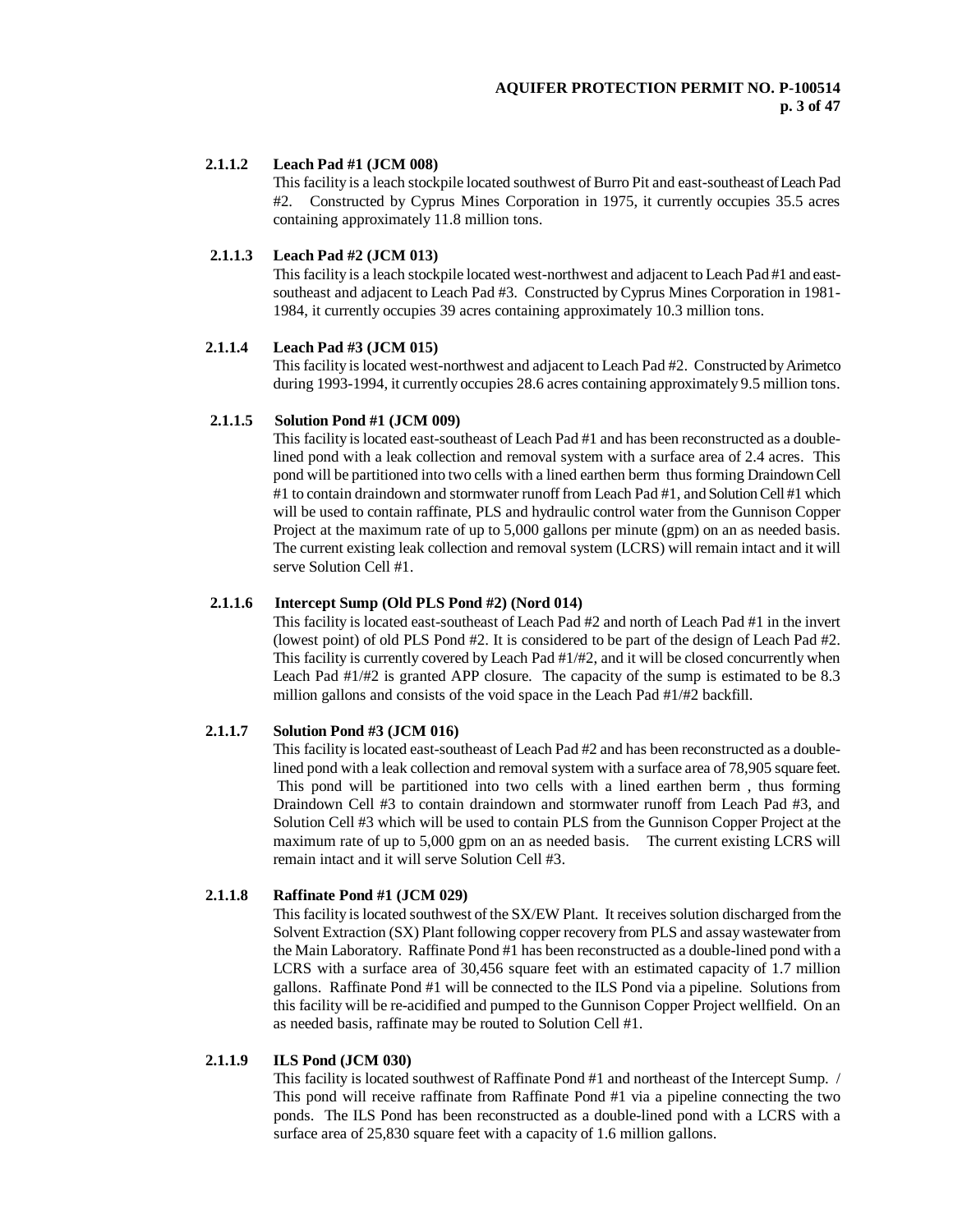#### **2.1.1.10 SWCP #051 (JCM 051)**

This facility receives stormwater runoff from the Waste Rock Stockpile and is located between the stockpile and the main entrance road. It is clay lined and serves to minimize stormwater runoff from leaving the mine site.

#### **2.1.1.11 SWCP #052 (JCM 052)**

This facility receives stormwater runoff from the Waste Rock Stockpile and is located between the stockpile and the main entrance road. It is clay lined and serves to minimize stormwater runoff from leaving the mine site.

#### **2.1.1.12 SWCP #053 (JCM 053)**

This facility receives stormwater runoff from the Waste Rock Stockpile and is located between the stockpile and the main entrance road. It is clay lined and serves to minimize stormwater runoff from leaving the mine site.

### **2.1.1.13 SWCP #054 (JCM 054)**

This facility receives stormwater runoff from the Waste Rock Stockpile. It is located east of the main entrance road and just inside the eastern property boundary. It is clay lined and serves to minimize stormwater runoff from leaving the mine site.

#### **2.1.1.14 SWCP #055 (JCM 055)**

This facility receives stormwater runoff from the Waste Rock Stockpile. It is located east of the main entrance road and just inside the eastern property boundary. It is clay lined and serves to minimize stormwater runoff from leaving the mine site.

#### **2.1.1.15 SWCP #056 (JCM 056)**

This facility receives stormwater runoff from the Waste Rock Stockpile. It is located east of the main entrance road and just inside the eastern property boundary. It is clay lined and serves to minimize stormwater runoff from leaving the mine site.

#### **2.1.1.16 SWCP #057 (JCM 057)**

This facility receives stormwater runoff from the southwestern side of the heap leach pads. It is located west of the leach pads and east of the western property boundary. It shall be lined with a single 80-mil HDPE liner on a minimum of 6 inches of prepared subgrade.

### **2.1.1.17 SWCP #058 (JCM 058)**

This facility receives stormwater runoff from the southwestern side of the heap leach pads. It is located west of the leach pads and east of the western property boundary. It shall be lined with a single 80-mil HDPE liner on a minimum of 6 inches of prepared subgrade.

# **2.1.1.18 SWCP #59 (JCM 059)**

This facility receives non-stormwater runoff from the northeastern side of the heap leach pads. It is clay lined and serves to minimize stormwater runoff from leaving the mine site. This facility is currently covered by Leach Pad #3, and it will be closed concurrently when Leach Pad #3 is granted APP closure.

#### **2.1.1.19 SWCP #60 (JCM 060)**

This facility receives non-stormwater runoff from the northeastern side of the heap leach pads. It is clay lined and serves to minimize stormwater runoff from leaving the mine site. This facility is currently covered by Leach Pad #3, and it will be closed concurrently when Leach Pad #3 is granted APP closure.

#### **2.1.1.20 Secondary Containment Pond #1 (JCM 011)**

This facility is an unlined impoundment connected to Solution Pond #1 by a geomembrane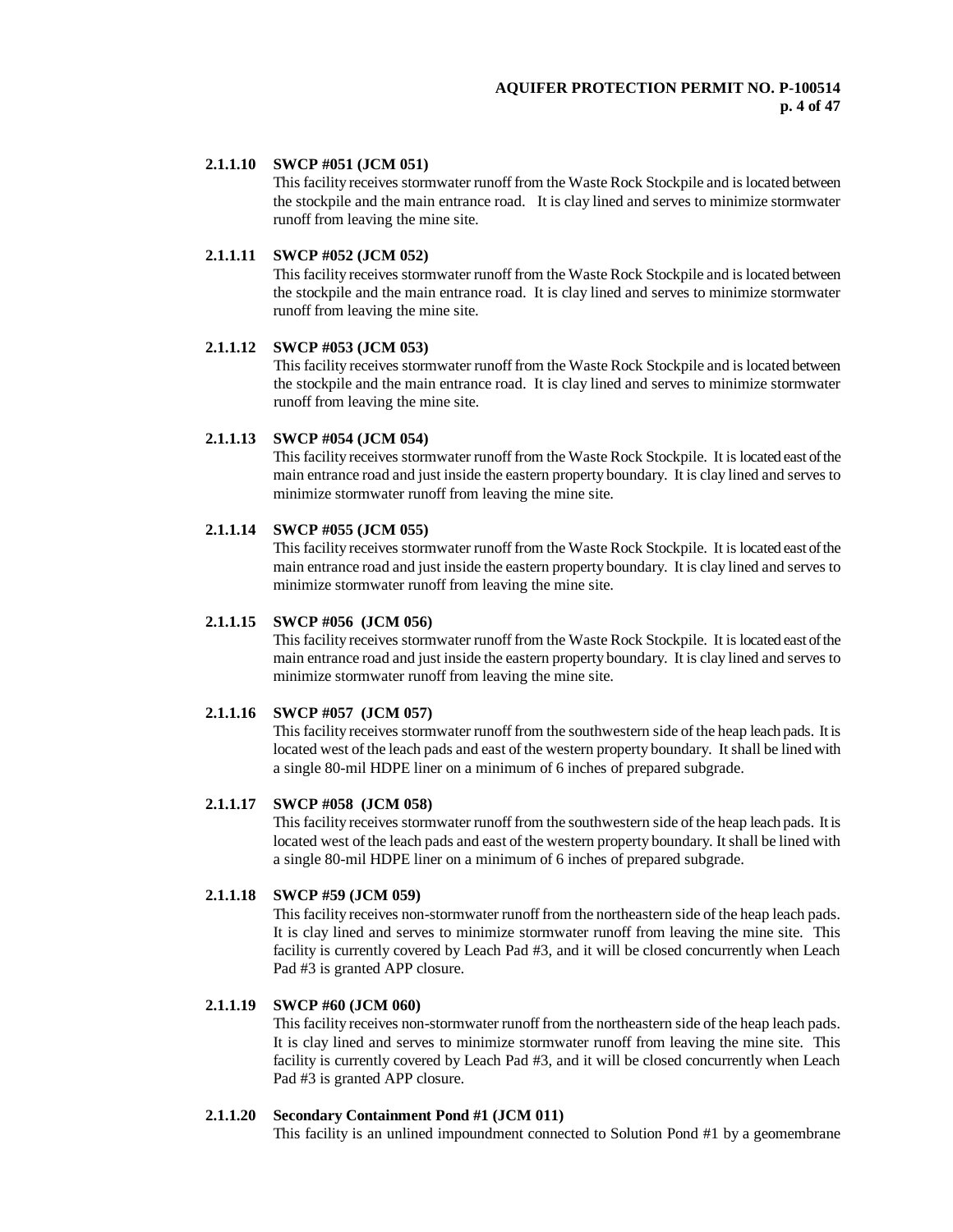# **AQUIFER PROTECTION PERMIT NO. P-100514 p. 5 of 47**

lined ditch. The facility formerly served as an emergency overflow impoundment to receive PLS infrequently from Solution Pond #1 and/or non-stormwater runoff. A water balance demonstration was provided under an amendment (LTF 65043), and it was determined that this facility is no longer required. Closure activities shall be completed at the time of APP closure for the entire facility.

#### **2.1.1.21 Secondary Containment Pond #2 (JCM 012)**

This facility formerly served as an emergency overflow impoundment down gradient from Secondary Containment Pond #1 and received only non-stormwater runoff on an infrequent basis. It is clay lined. A water balance demonstration was provided under an amendment (LTF 65043), and it was determined that this facility is no longer required. Closure activities shall be completed at the time of APP closure for the entire facility.

The site includes the following permitted discharging facilities:

| <b>Facility</b><br>No.      | <b>Facility</b>                                           | Latitude                | Longitude                  |  |  |
|-----------------------------|-----------------------------------------------------------|-------------------------|----------------------------|--|--|
|                             | <b>Waste Rock Stockpiles</b>                              |                         |                            |  |  |
| $\mathbf{1}$                | Waste Rock Stockpile (JCM 003)                            | $32^{\circ}$ 05' 54" N  | $110^{\circ}$ 03' 36" W    |  |  |
|                             | <b>Leach Pads</b>                                         |                         |                            |  |  |
| $\mathfrak{2}$              | Leach Pad #1 (JCM 008)                                    | $32^{\circ}$ 05' 45" N  | $110^{\circ}$ 04' 07" W    |  |  |
| 3                           | Leach Pad #2 (JCM 013)                                    | $32^{\circ}$ 05' 55" N  | $110^{\circ}$ 04' 29" W    |  |  |
| $\overline{4}$              | Leach Pad #3 (JCM 015)                                    | $32^{\circ} 06' 01'' N$ | $110^{\circ}$ 04' 26" W    |  |  |
|                             | <b>PLS and Raffinate Ponds</b>                            |                         |                            |  |  |
| 5                           | Solution Pond #1 (JCM 009)                                | $32^{\circ}$ 05' 42" N  | $110^{\circ}$ 03' 54" W    |  |  |
| 6                           | Intercept Sump (JCM 014; buried under Leach Pad<br>#1/H2) | $32^{\circ}$ 05' 51" N  | $110^{\circ}$ 04' $15$ " W |  |  |
| $\overline{7}$              | Solution Pond #3 (JCM 016)                                | 32° 05' 57" N           | $110^{\circ}$ 04' $14$ " W |  |  |
| 8                           | Raffinate Pond #1 (JCM 029)                               | $32^{\circ}$ 05' 56" N  | $110^{\circ}$ 04' $11$ " W |  |  |
| 9                           | ILS Pond (JCM 030)                                        | 32° 05' 54" N           | 110° 04' 12" W             |  |  |
|                             | <b>Stormwater Ponds</b>                                   |                         |                            |  |  |
| 10                          | SWCP #051 (JCM 051)                                       | $32^{\circ}$ 05' 39" N  | $110^{\circ}$ 03' 23" W    |  |  |
| 11                          | SWCP #052 (JCM 052)                                       | $32^{\circ}$ 05' 44'' N | $110^{\circ}$ 03' 22" W    |  |  |
| 12                          | SWCP #053 Shaft(JCM 053)                                  | $32^{\circ}$ 05' 47" N  | 110° 03' 22" W             |  |  |
| 13                          | SWCP #054 (JCM 054)                                       | $32^{\circ}$ 05' 58" N  | 110° 03' 19" W             |  |  |
| 14                          | SWCP #055 (JCM 055)                                       | $32^{\circ} 06' 01'' N$ | $110^{\circ}$ 03' 25" W    |  |  |
| 15                          | SWCP #056 (JCM 056)                                       | $32^{\circ} 06' 05'' N$ | $110^{\circ}$ 03' 23" W    |  |  |
| 16                          | SWCP #057 (JCM 057)                                       | 32° 05' 53" N           | $110^{\circ}$ 04' 35" W    |  |  |
| 17                          | SWCP #058 (JCM 058)                                       | 32° 05' 52" N           | 110° 04' 34" W             |  |  |
| 18                          | SWCP #59 (JCM 059; buried under Leach Pad #3)             | $32^{\circ}$ 06' 06" N  | $110^{\circ}$ 04' $27$ " W |  |  |
| 19                          | SWCP #60 (JCM 060; buried under Leach Pad #3)             | $32^{\circ}$ 06' 06" N  | 110° 04' 24" W             |  |  |
| <b>Non-Stormwater Ponds</b> |                                                           |                         |                            |  |  |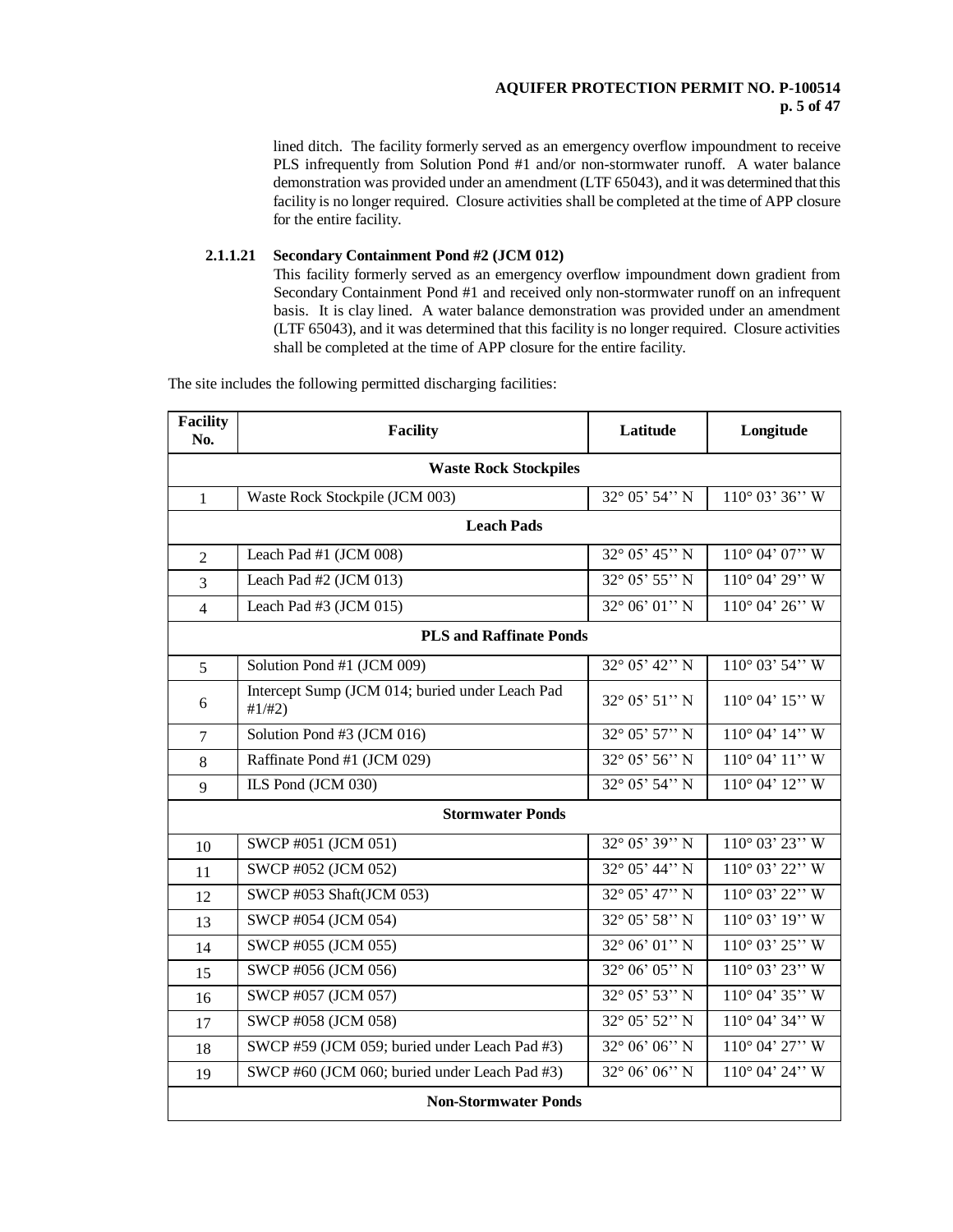### **AQUIFER PROTECTION PERMIT NO. P-100514 p. 6 of 47**

| <b>Facility</b><br>No. | <b>Facility</b>                         | Latitude | Longitude                                                     |
|------------------------|-----------------------------------------|----------|---------------------------------------------------------------|
| 20                     | Secondary Containment Pond #1 (JCM 011) |          | $32^{\circ}$ 05' 41'' N $\parallel$ 110 $^{\circ}$ 03' 40'' W |
| 21                     | Secondary Containment Pond #2 (JCM 012) |          | $32^{\circ}$ 05' 33'' N $\pm$ 110 $^{\circ}$ 03' 23'' W       |

# **Annual Registration Fee [A.R.S. § 49-242 and A.A.C. R18-14-104]**

The annual registration fee for this permit is payable to ADEQ each year. The annual registration fee flow rate is established in permit Section 1.1. If the facility is not yet constructed or is incapable of discharge at this time, the permittee may be eligible for reduced fees under the rule. Send all correspondence requesting reduced fees to the Water Quality Division of ADEQ. Please reference the permit number, LTF number and why reduced fees are requested under the rule.

# **Financial Capability [A.R.S. § 49-243(N) and A.A.C. R18-9-A203]**

The permittee has demonstrated financial capability under A.R.S. § 49-243(N) and A.A.C. R18-9-A203. The permittee shall maintain financial capability throughout the life of the facility. The estimated closure and postclosure cost is \$432,476. The financial assurance mechanism was demonstrated through a performance surety bond as per A.A.C. R18-9-A203(C)(2).

# **2.2 Best Available Demonstrated Control Technology [A.R.S. § 49-243(B) and A.A.C. R18-9-A202(A)(5)]**

# **2.2.1 Engineering Design**

The facilities list is provided in Section 2.1.1 and BADCT descriptions are included in Section 4.1, Table 1.

- **2.2.2 Site-specific Characteristics** Not applicable
- **2.2.3 Pre-operational Requirements** Not applicable

# **2.2.4 Operational Requirements**

A description of required inspections for discharging facilities is presented in Section 4.2, Table 1. If damage is identified during an inspection that could cause or contribute to a discharge, proper repairs shall be promptly performed. The corrective action requirements are provided in Section 2.6.6.

# **2.3 Discharge Limitations [A.R.S. §§ 49-201(14), 49-243 and A.A.C. R18-9-A205(B)]**

The permittee shall operate and maintain all permitted facilities to prevent unauthorized discharges pursuant to A.R.S. §§ 49-201(12) resulting from failure or bypassing of BADCT pollutant control technologies including liner failure, uncontrollable leakage, berm breaches that result in an unexpected loss of fluid, accidental spills, or other unauthorized discharges. Liner failure in a single-lined impoundment is any condition that would result in leakage exceeding 550 gallons per day per acre. The discharge limitations in this section are not applicable to any discharge caused by precipitation in excess of a single 100-year/24-hour storm event or process overflow during a power outage exceeding 24 hours in duration.

# **2.3.1 Discharge Limitations for the Heap Leach Facility**

The drainage system for the Heap Leach Facility (Leach Pad #1, Leach Pad #2, and Leach Pad #3), shall be operated in a manner to ensure adequate capacity to manage draindown solutions and stormwater runoff and direct it to the designated impoundments (ponds). Residual heap materials and fluids shall not leave the heap liner or overtop the berms.

# **2.3.2 Discharge Limitations for the Waste Rock Stockpile**

Runoff from the Waste Rock Stockpile shall be contained in downgradient impoundments and the Burro Pit as described in Section 4.1, Table 1. Waste rock characterization shall be conducted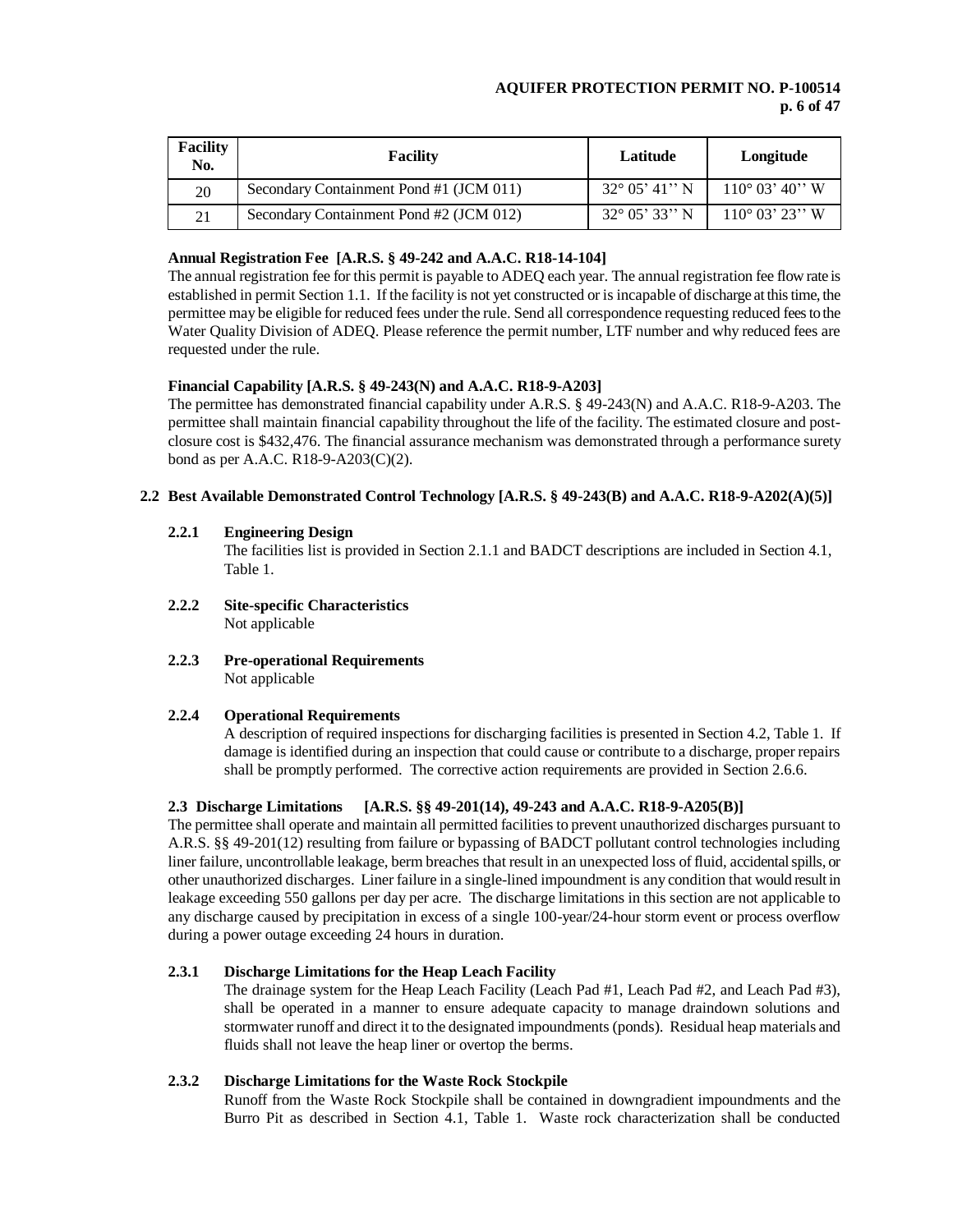# **AQUIFER PROTECTION PERMIT NO. P-100514 p. 7 of 47**

according to the approved Revised Waste Rock Characterization Plan to assess if the waste rock is potentially acid generating. The Waste Rock Stockpile and associated runoff impoundments shall be operated and inspected according to Section 4.2, Table 1. Results of waste rock characterization shall be submitted in a Waste Rock Characterization Report in accordance with Compliance Schedule Item (CSI) No. 5 (Section 3.0).

# **2.3.3 Discharge Limitations for Stormwater Impoundments**

The permitted stormwater impoundments are authorized to receive stormwater runoff and run-on, and process solutions as a result of storm events or process upset events.

# **2.3.4 Discharge Limitations for Process Solution Impoundments and Cells**

The four process solution impoundments/cells (Solution Cell #1, Solution Cell #3, Raffinate Pond #1, and the ILS Pond) are designed and authorized to receive PLS, raffinate, stormwater, and other process solutions from JCM and the Gunnison Copper Project.

# **2.3.5 Discharge Limitations for Draindown Cells**

The two draindown cells (Draindown Cell #1 and Draindown Cell #3) are designed and authorized to receive draindown and stormwater runoff from the Heap Leach Facility (Leach Pad #1, Leach Pad #2, and Leach Pad #3).

# **2.4 Point(s) of Compliance [A.R.S. § 49-244]**

The POCs are established by the following monitoring locations:

| Well # | <b>Descriptive Location</b>              | ADWR#            | Latitude | Longitude                                         | <b>Screen</b><br><b>Interval</b> |
|--------|------------------------------------------|------------------|----------|---------------------------------------------------|----------------------------------|
| $CW-1$ | East of the Waste Rock Stockpile         | TBD <sup>1</sup> |          | $32^{\circ}$ 05' 44" N   110 $^{\circ}$ 03' 17" W | TBD                              |
| $CW-2$ | East of the Waste Rock Stockpile         | <b>TBD</b>       |          | $32^{\circ}$ 06' 00" N   110 $^{\circ}$ 03' 14" W | <b>TBD</b>                       |
| $CW-5$ | East of Secondary Containment<br>Pond #1 | <b>TBD</b>       |          | $32^{\circ}$ 05' 33" N   110 $^{\circ}$ 03' 15" W | <b>TBD</b>                       |
| $CW-6$ | East of the Waste Rock Stockpile         | <b>TBD</b>       |          | $32^{\circ}$ 06' 17" N 110° 03' 30" W             | TBD                              |

**Table 2.4-1 – POC Wells**

1. TBD = Wells to be installed per the Compliance Schedule (Section 3.0). The coordinates given are estimated locations given in degrees, minutes and seconds. Upon completion of installation, monitoring requirements for each POC well are listed in Section 4.2, Tables 3 and 4.

The Director may amend this permit to designate additional POCs, if information on groundwater gradients or groundwater usage indicates the need.

# **2.4.1 Data Continuity Wells**

The Data Continuity Wells (DCW) are established at the following monitoring locations:

| $1$ apro $2,7-2$ – Data Continuity viction |                                   |                    |                        |                         |                                  |
|--------------------------------------------|-----------------------------------|--------------------|------------------------|-------------------------|----------------------------------|
| DCW ID/<br><b>Description</b>              | <b>Well Location</b>              | <b>ADWR</b><br>No. | Latitude               | Longitude               | <b>Screen</b><br><b>Interval</b> |
| Durham                                     | Southwest of Heap<br>Leach Pad #1 | 55-595927          | $32^{\circ}$ 05' 37" N | $110^{\circ}$ 04' 08" W | 168-178, 198-<br>208, 228-268    |
| Hill                                       | South of Heap Leach<br>Pad $#2$   | 55-563955          | $32^{\circ}$ 05' 44" N | $110^{\circ}$ 04' 18" W | 115-175                          |
| Saddle                                     | South of Heap Leach<br>Pad #2     | 55-561563          | $32^{\circ}$ 05' 51" N | $110^{\circ}$ 04' 35" W | 60-120                           |

**Table 2.4-2 – Data Continuity Wells**

Groundwater monitoring is required for the DCWs as per Section 4.2, Tables 5 and 6.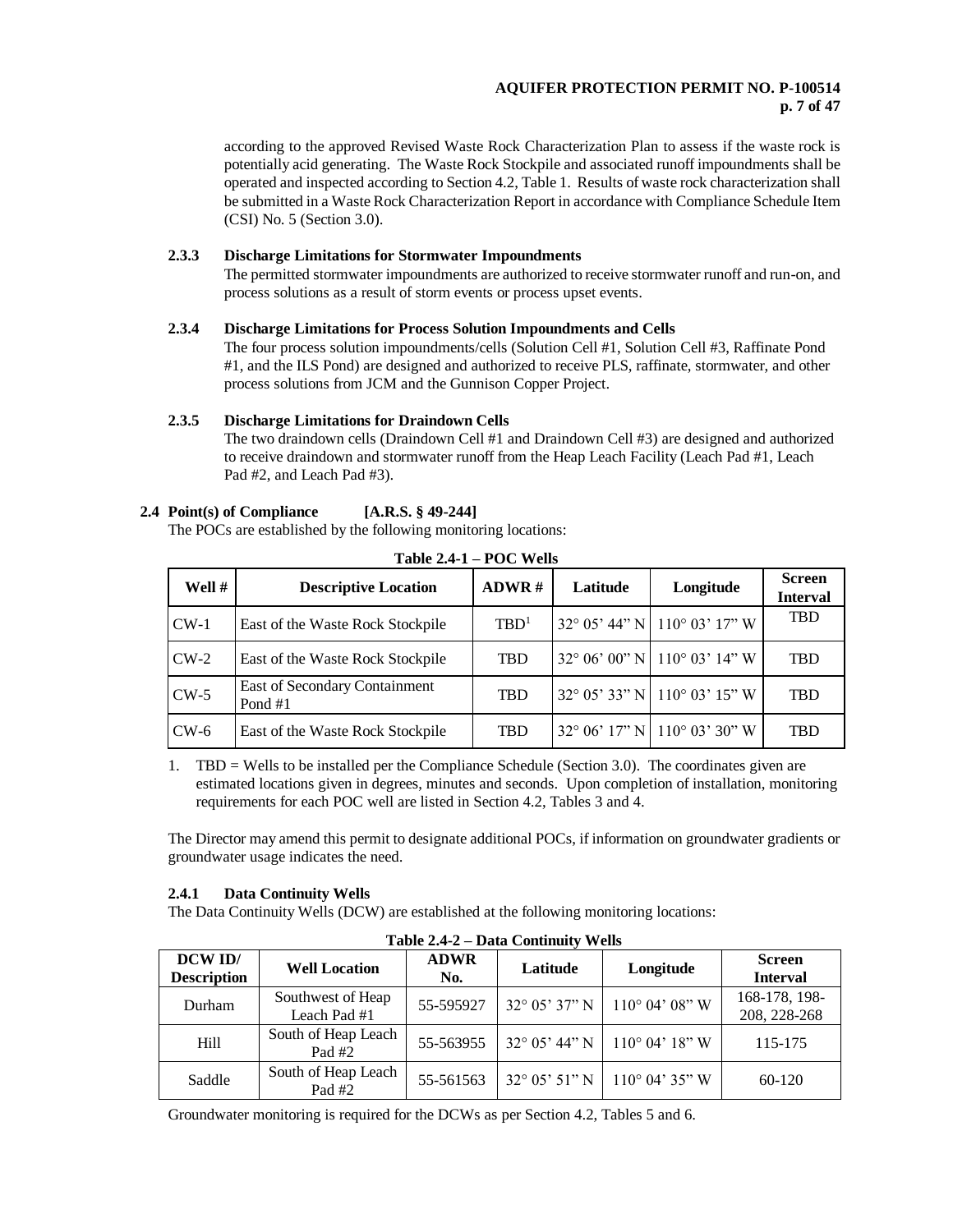# **2.5 Monitoring Requirements [A.R.S. § 49-243(K)(1), A.A.C. R18-9-A206(A)]**

Unless otherwise specified in this permit, all monitoring required in this permit shall continue for the duration of the permit, regardless of the status of the facility. Monitoring shall commence the first full monitoring period following permit issuance. All sampling, preservation and holding times shall be in accordance with currently accepted standards of professional practice. Trip blanks, equipment blanks and duplicate samples shall also be obtained, and Chain-of-Custody procedures shall be followed, in accordance with currently accepted standards of professional practice. Copies of laboratory analyses and Chain-of-Custody forms shall be maintained at the permitted facility. Upon request, these documents shall be made immediately available for review by ADEQ personnel.

#### **2.5.1 Facility / Operational Monitoring**

The inspections and operational monitoring required under this permit are described in Section 4.2, Table 1.

#### **2.5.2 Groundwater Monitoring and Sampling Protocols**

Static water levels shall be measured and recorded prior to sampling. Wells shall be purged of at least three borehole volumes (as calculated using the static water level) or until field parameters (pH, temperature, and conductivity) are stable, whichever represents the greater volume. If evacuation results in the well going dry, the well shall be allowed to recover to 80 percent of the original borehole volume, or for 24 hours, whichever is shorter, prior to sampling. If after 24 hours there is not sufficient water for sampling, the well shall be recorded as "dry" for the monitoring event. An explanation for reduced pumping volumes, a record of the volume pumped, and modified sampling procedures shall be reported and submitted with the Self-monitoring Report Form (SMRF).

#### **2.5.2.1 Point of Compliance Well Replacement**

In the event that one or more of the designated POC wells should become unusable or inaccessible due to damage, insufficient water in the well for more than 2 sampling events, or any other event, a replacement POC well shall be constructed and installed upon approval by ADEQ. If the replacement well is 50 feet or less from the original well, the alert levels (ALs) and/or aquifer quality limits (AQLs) calculated for the designated POC well shall apply to the replacement well. Otherwise, the ALs and/or AQLs shall be set following the provisions in Section 2.5.3.4, and Section 2.5.3.5 of this permit.

#### **2.5.2.2 Point of Compliance Well Installation**

Four monitor wells designated as POC wells are listed in Section 2.4, Table 1. Installation of the four POC wells, CW-1, CW-2 CW-5 and CW-6, will depend on the results of waste rock characterization, as required by CSI No. 5 in the Compliance Schedule (Section 3.0). Each POC well must be constructed to monitor groundwater quality in the uppermost aquifer. Detailed geologic and well construction logs for each well must be submitted to the Groundwater Protection Value Stream, within 60 days of well installation. Where identification is possible, the logs should note the depth at which groundwater is first encountered in each well. If a well screen greater than 60 feet in length is installed in a well, the permittee must provide justification in the log for the extended screen length.

# **2.5.2.3 Ambient Groundwater Quality Monitoring for Point of Compliance Wells**

Eight consecutive quarterly rounds of groundwater sampling must be completed to establish existing ambient groundwater quality conditions for evaluating any short-term or long-term changes in water quality. Each quarterly groundwater sample shall be analyzed for the parameters listed in Section 4.2, Table 2.

# **2.5.2.4 Alert Levels for Point of Compliance Wells**

ALs shall be calculated for all contaminants with an established numeric AWQS for each POC. Within 90 days of the receipt of the laboratory analyses for the final month of the ambient groundwater monitoring period for each POC well referenced in Section 4.2, Table 2, the permittee shall submit the ambient groundwater data in tabulated form to the Groundwater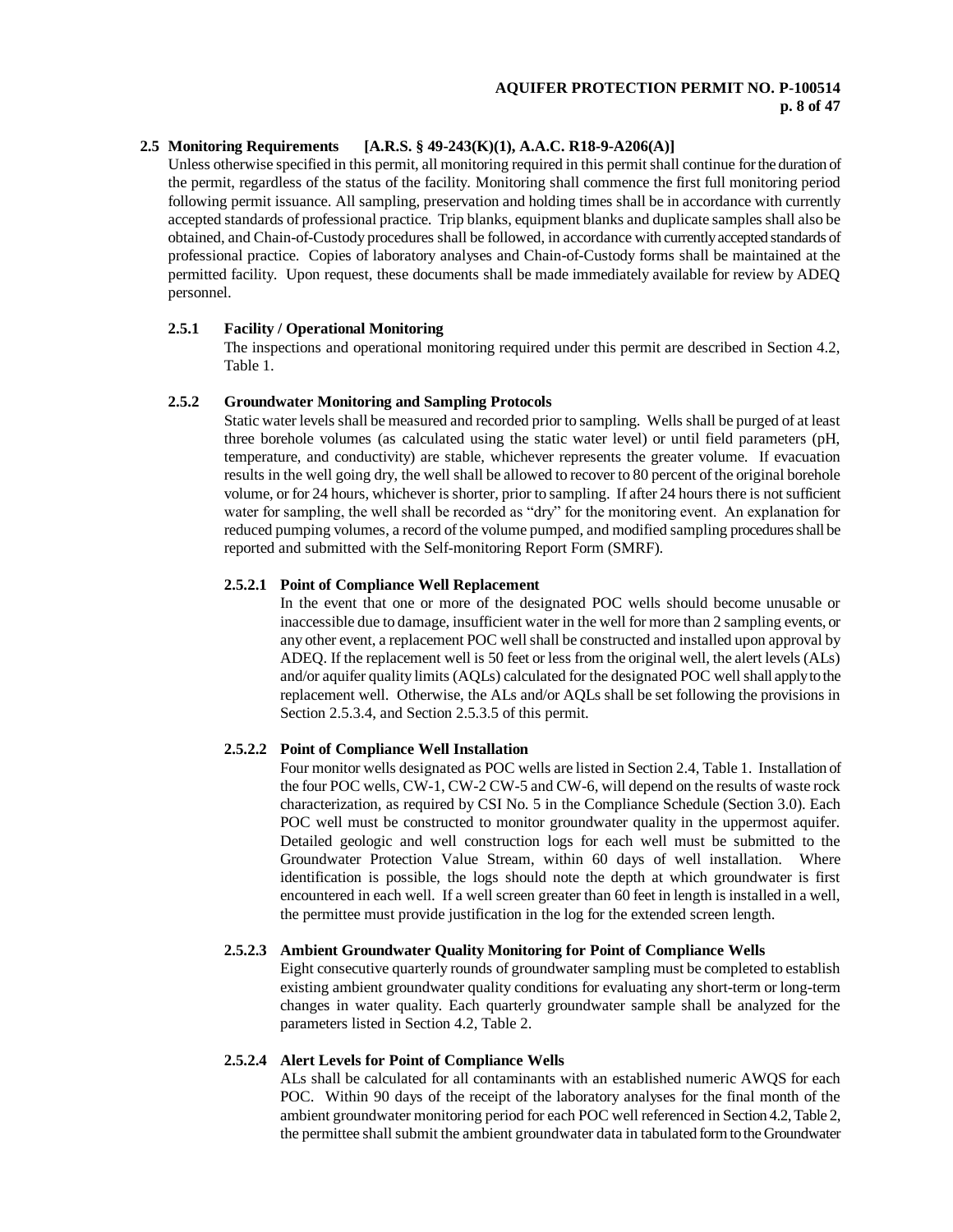#### **AQUIFER PROTECTION PERMIT NO. P-100514 p. 9 of 47**

Protection Value Stream for review. Copies of all laboratory analytical reports, field notes, and the Quality Assurance/Quality Control (QA/QC) procedures used in collection and analyses of the samples for all parameters listed in Section 4.2, Table 2, to be established for each POC well, shall be submitted to the Groundwater Protection Value Stream. The permittee may submit a report with the calculations for each AL and AQL included in the permit for review and approval by ADEQ, or the permittee may defer calculation of the ALs and AQLs by the Groundwater Protection Value Stream. The ALs shall be established and calculated by the following formula, or another valid statistical method submitted to Groundwater Protection Value Stream in writing and approved for this permit by the Groundwater Protection Value Stream:

 $AI = M + KS$ 

Where  $M =$  mean,  $S =$  standard deviation, and  $K =$  one-sided normal tolerance interval with a 95 percent confidence level (Lieberman, G.J. (1958) Tables for One-sided Statistical Tolerance Limits: Industrial Quality Control, Vol. XIV, No. 10). Obvious outliers should be excluded from the data used in the AL calculation.

The following criteria shall be met in establishing ALs in the permit:

- 1. The AL shall be calculated for a parameter using the analyses from a minimum of 8 consecutive quarterly sample events. The permittee shall not use more than 12 sample rounds in the calculation of a parameter.
- 2. Any data where the Practical Quantitation Level (PQL) exceeds 80 percent of the AWQS shall not be included in the AL calculation.
- 3. If a parameter is below the detection limit, the permittee must report the value as "less than" the numeric value for the PQL or detection limit for the parameter, not just as "nondetect". For those parameters, the permittee shall use a value of one-half the reported detection limit for the AL calculation.
- 4. If the analytical results from more than 50 percent of the samples for a specific parameter are non-detect, then the AL shall be set at 80 percent of the AWQS.
- 5. If the calculated AL for a specific constituent and well is less than 80 percent of the AWQS, the AL shall be set at 80 percent of the AWQS for that constituent in that well.

#### **2.5.2.5 Aquifer Quality Limits for POC Wells**

For each of the monitored analytes for which a numeric AWQS has been adopted and that has exceeded the AWQS, the AQL shall be established as follows:

- 1. If the calculated AL is less than the AWQS, then the AQL shall be set equal to the AWQS.
- 2. If the calculated AL is greater than the AWQS, then the AQL shall be set equal to the calculated AL value, and no AL shall be set for that constituent at that monitoring point.

#### **2.5.2.6 Compliance Groundwater Quality Monitoring for POC Wells**

Quarterly compliance groundwater monitoring in each POC well shall commence within the first calendar quarter after completion of the initial ambient groundwater sampling period. For quarterly compliance monitoring, the permittee shall analyze groundwater samples for the parameters listed in Section 4.2, Table 3. In addition to quarterly compliance groundwater monitoring, every two years (biennial) the permittee shall analyze samples from the POC wells for an expanded list of parameters. For the biennial monitoring events in POC wells, the parameters listed in Section 4.2, Table 4 shall be analyzed. Please note that the biennial sampling event would coincide with a quarterly sampling event, therefore the sample(s) shall be analyzed for the parameters listed in Section 4.2 Table 3 and Table 4 during the combined quarterly and biennial sampling event.

The permittee may submit a written request to the APP Program to modify, reduce or delete a monitoring parameter in either the Quarterly or the Biennial Compliance Groundwater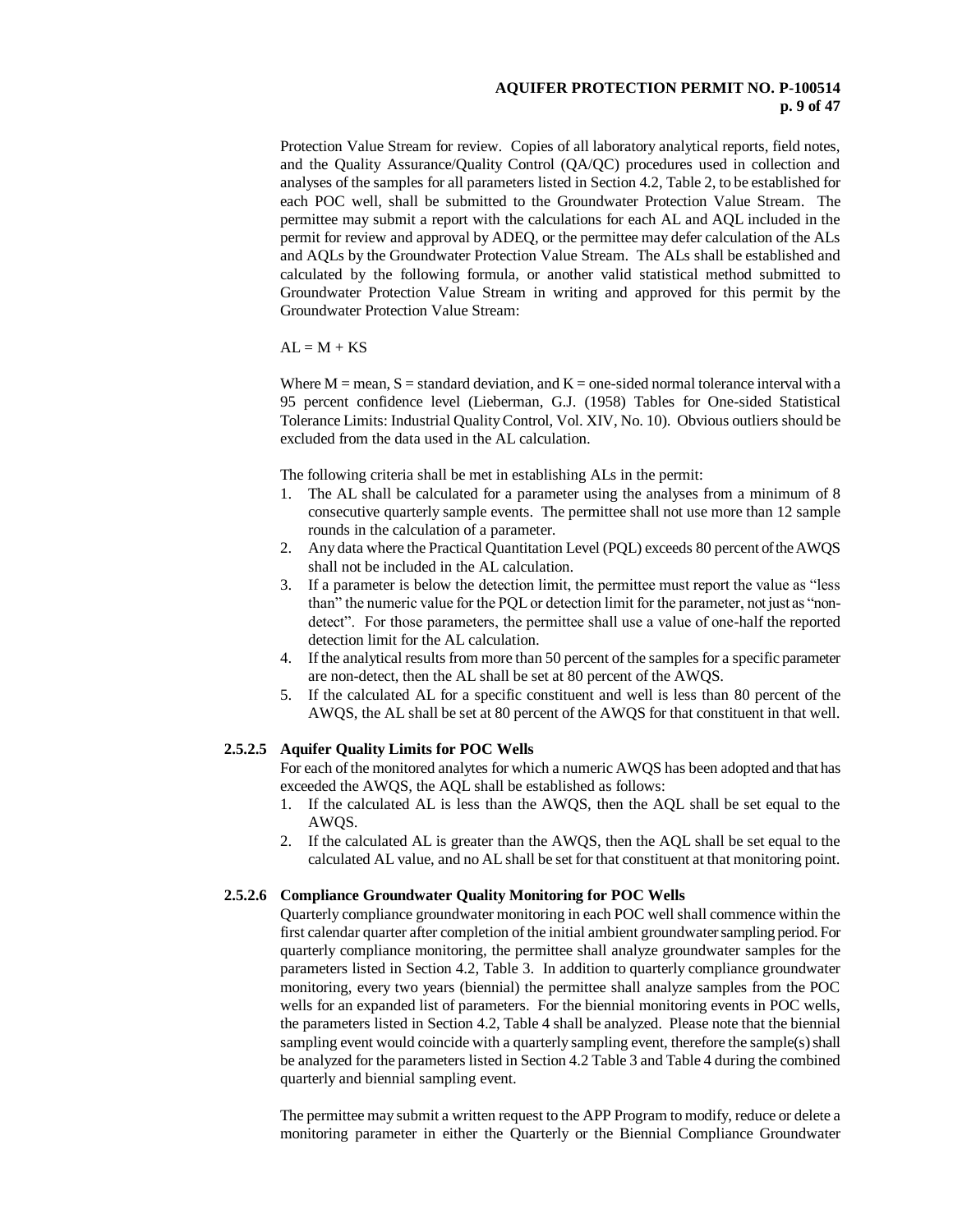### **AQUIFER PROTECTION PERMIT NO. P-100514 p. 10 of 47**

Monitoring Tables in accordance with the following criteria:

- 1. The parameter in question has not been detected for at least two consecutive biennial or four consecutive quarterly monitoring periods. The PQL reported by the laboratory shall be less than 80 percent of the established numeric aquifer water quality standard, and shall not be greater than three times the laboratory's method detection limit for that pollutant.
- 2. The permittee shall submit a written report indicating the parameter(s) proposed for modification, accompanied by supporting data, including laboratory analytical reports and quality assurance/quality control data to the Groundwater Protection Value Stream for review and approval.
- 3. Upon review, the Groundwater Protection Value Stream will determine if the modification(s) requested is justified and approved. The respective changes, if approved, will require an amendment to the permit.

#### **2.5.3 Data Continuity Wells**

Static water levels shall be measured and recorded prior to sampling. Wells shall be purged of at least three borehole volumes (as calculated using the static water level) or until field parameters (pH, temperature, and conductivity) are stable, whichever represents the greater volume. If evacuation results in the well going dry, the well shall be allowed to recover to 80 percent of the original borehole volume, or for 24 hours, whichever is shorter, prior to sampling. If after 24 hours there is not sufficient water for sampling, the well shall be recorded as "dry" for the monitoring event. An explanation for reduced pumping volumes, a record of the volume pumped, and modified sampling procedures shall be reported and submitted with the Self-monitoring Report Form (SMRF).

#### **2.5.3.1 Data Continuity Well Replacement**

In the event that one or more of the designated DCWs should become unusable or inaccessible due to damage, insufficient water in the well for more than 2 sampling events, or any other event, a replacement DCW well shall be constructed and installed upon approval by ADEQ.

# **2.5.4 Discharge Monitoring**

Discharge monitoring shall be conducted on a one time basis for the PLS pumped from the Gunnison Copper Project at Solution Pond #3, and for the raffinate from the SX/EW plant at Raffinate Pond #1 for the parameters listed in Section 4.2, Table 8, within 120 days of start-up of the injection and recovery operations at the Gunnison Copper Project, per CSI No. 9 of the Compliance Schedule in Section 3.0, in order to allow for accurate representation of process solutions. Results of the discharge monitoring shall be submitted to the Groundwater Protection Value Stream within 30 days from receipt of the laboratory analytical results, per CSI No. 10 of the Compliance Schedule in Section 3.0.

#### **2.5.5 Surface Water Monitoring and Sampling Protocols**

Not applicable

# **2.5.6 Analytical Methodology**

All samples collected for compliance monitoring shall be analyzed using Arizona state-approved methods. If no state-approved method exists, then any appropriate EPA-approved method shall be used. Regardless of the method used, the detection limits must be sufficient to determine compliance with the regulatory limits of the parameters specified in this permit. If all methods have detection limits higher than the applicable limit, the permittee shall follow the contingency requirements of Section 2.6 and may propose "other actions" including amending the permit to set higher limits. Analyses shall be performed by a laboratory licensed by the Arizona Department of Health Services, Office of Laboratory Licensure and Certification unless exempted under A.R.S. **§** 36-495.02. For results to be considered valid, all analytical work shall meet quality control standards specified in the approved methods. A list of Arizona state-certified laboratories can be obtained at the address below:

Arizona Department of Health Services Office of Laboratory Licensure and Certification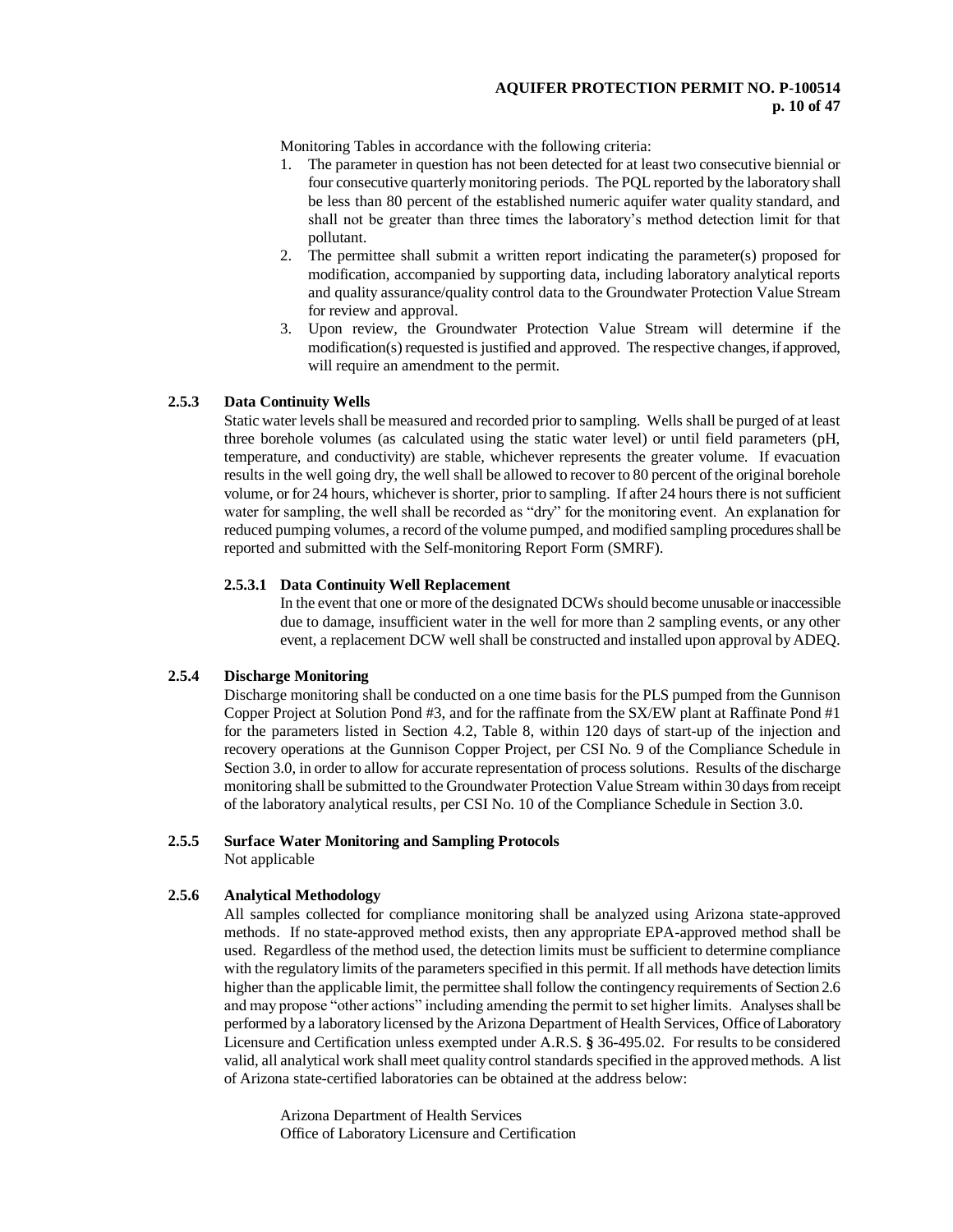250 North 17th Avenue Phoenix, AZ 85007 Phone: (602) 364-0720

#### **2.5.7 Installation and Maintenance of Monitoring Equipment**

Monitoring equipment required by this permit shall be installed and maintained so that representative samples required by the permit can be collected. If new groundwater wells are determined to be necessary, the construction details shall be submitted to the Groundwater Protection Value Stream for approval prior to installation and the permit shall be amended to include any new points.

#### **2.6 Contingency Plan Requirements**

### **[A.R.S. § 49-243(K)(3), (K)(7) and A.A.C. R18-9-A204 and R18-9-A205]**

#### **2.6.1 General Contingency Plan Requirements**

At least one copy of the current contingency and emergency response plan(s) shall be maintained at the location where day-to-day decisions regarding the operation of the facility are made. The permittee shall be aware of and follow the contingency and emergency plan(s).

Except for alert level exceedances for liner leakage in Sections 2.6.2.4 and 2.6.2.5, any AL that is exceeded or any violation of an AQL, discharge limit (DL), or other permit condition shall be reported to ADEQ following the reporting requirements in Section 2.7.3.

Some contingency actions involve verification sampling. Verification sampling shall consist of the first follow-up sample collected from a location that previously indicated a violation or the exceedance of an AL. Collection and analysis of the verification sample shall use the same protocols and test methods to analyze for the pollutant or pollutants that exceeded an AL or violated an AQL. The permittee is subject to enforcement action for the failure to comply with any contingency actions in this permit. Where verification sampling is specified in this permit, it is the option of the permittee to perform such sampling. If verification sampling is not conducted within the timeframe allotted, ADEQ and the permittee shall presume the initial sampling result to be confirmed as if verification sampling has been conducted. The permittee is responsible for compliance with contingency plans relating to the exceedance of an AL or violation of a DL, AQL or any other permit condition.

### **2.6.2 Exceeding of Alert Levels and Performance Levels**

### **2.6.2.1 Exceeding of Performance Levels Set for Operational Conditions**

#### **2.6.2.1.1 Performance Levels Set for Freeboard**

In the event that freeboard performance levels in a surface impoundment are not maintained, the permittee shall:

- 1. As soon as practicable, cease or reduce discharging to the impoundment to prevent overtopping. Remove and properly dispose or recycle to other operations the excess fluid in the reservoir until the water level is restored at or below the permitted freeboard limit.
- 2. Within 5 days of discovery, evaluate the cause of the incident and adjust operational conditions or identify design improvements to the affected system as necessary to avoid future occurrences.
- 3. Within 30 days of discovery, initiate repairs to the affected system, structure, or other component as necessary to return the system to compliance with this permit, or remove the affected system(s) from service as specified in Section 2.8 (Temporary Cessation) and Section 2.9 (Closure) of this permit. Record any repair procedures, methods, and materials used to restore the facility to operating condition in the facility log/recordkeeping file.
- 4. If design improvements are necessary, submit an amendment application within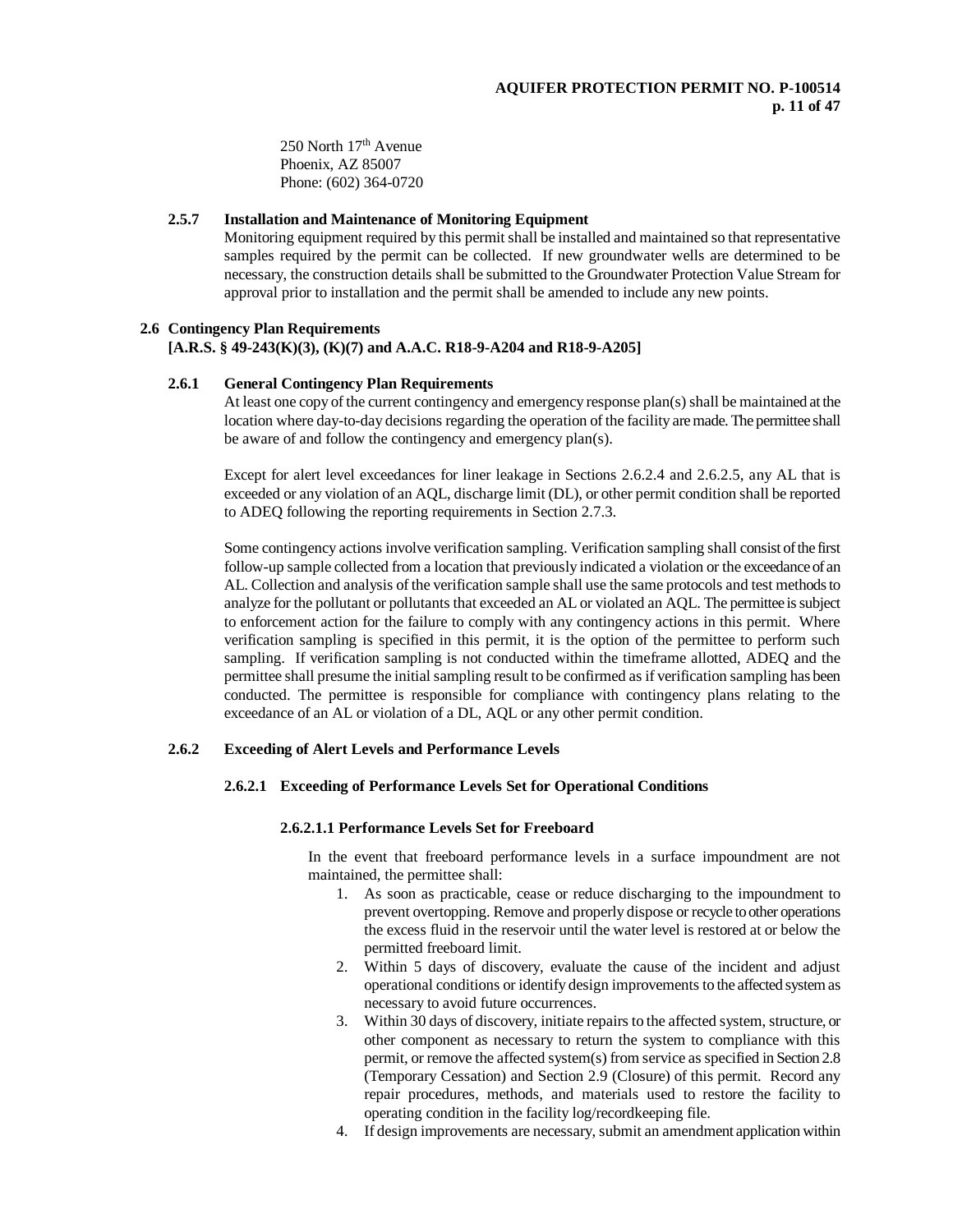90 days of discovery.

5. The facility is no longer on alert status once the operational indicator no longer indicates that the freeboard performance level is being exceeded. The permittee shall, however, complete all tasks necessary to return the facility to its pre-alert operating condition.

# **2.6.2.1.2 Performance Levels, Other Than Freeboard**

- 1. If an operational performance level (PL) listed in Section 4.2, Table 1 has been observed or noted during required inspection and operational monitoring, such that the result could cause or contribute to an unauthorized discharge, the permittee shall immediately investigate to determine the cause of the condition. The investigation shall include the following:
	- a. Inspection, testing, and assessment of the current condition of all treatment or pollutant discharge control systems that may have contributed to the operational performance condition.
	- b. Review of recent process logs, reports, and other operational control information to identify any unusual occurrences.
- 2. The PL exceedance, results of the investigation, and any corrective action taken shall be reported to the Groundwater Protection Value Stream, within 30 days of the discovery of the condition. Upon review of the submitted report, the Department may amend the permit to require additional monitoring, increased frequency of monitoring, or other actions.
- 3. The permittee shall initiate actions identified in the approved contingency plan referenced in Section 5 and any necessary contingency measures to resolve problems identified by the investigation which may have led to a PL being exceeded. To implement any other corrective action the permittee may choose to obtain prior approval from ADEQ according to Section 2.6.6.

# **2.6.2.2 Exceeding of Alert Levels Set for Discharge Monitoring** Not applicable

# **2.6.2.3 Exceeding of Alert Levels in Groundwater Monitoring**

# **2.6.2.3.1 Alert Levels for Indicator Parameters**

- 1. If an AL set for total dissolved solids, sulfate, and/or copper has been exceeded, the permittee shall request that the laboratory verify the sample results within 5 days. If the analysis does not confirm that an exceedance has occurred, the permittee may assume there has been no exceedance and not further action is required.
- 2. Within 5 days after receiving laboratory confirmation of an AL) being exceeded, the permittee shall notify the Groundwater Protection Value Stream within 5 days and submit written confirmation within 30 days after receiving laboratory confirmation of an AL being exceeded. The permittee shall submit the laboratory results to the Groundwater Protection Value Stream.
- 3. If the results indicate an exceedance of an AL, the permittee shall conduct a verification sample of groundwater from the well within 15 days from laboratory confirmation. If the verification sample does not confirm that an exceedance has occurred, the permittee shall notify ADEQ of the results and assume there has been no exceedance. No further action is required under this subsection.
- 4. If verification sampling confirms that the AL has been exceeded, the permittee shall increase the frequency of monitoring to monthly. In addition, the permittee shall immediately investigate the cause of the exceedance and report the results of the investigation with the 30 day confirmation noted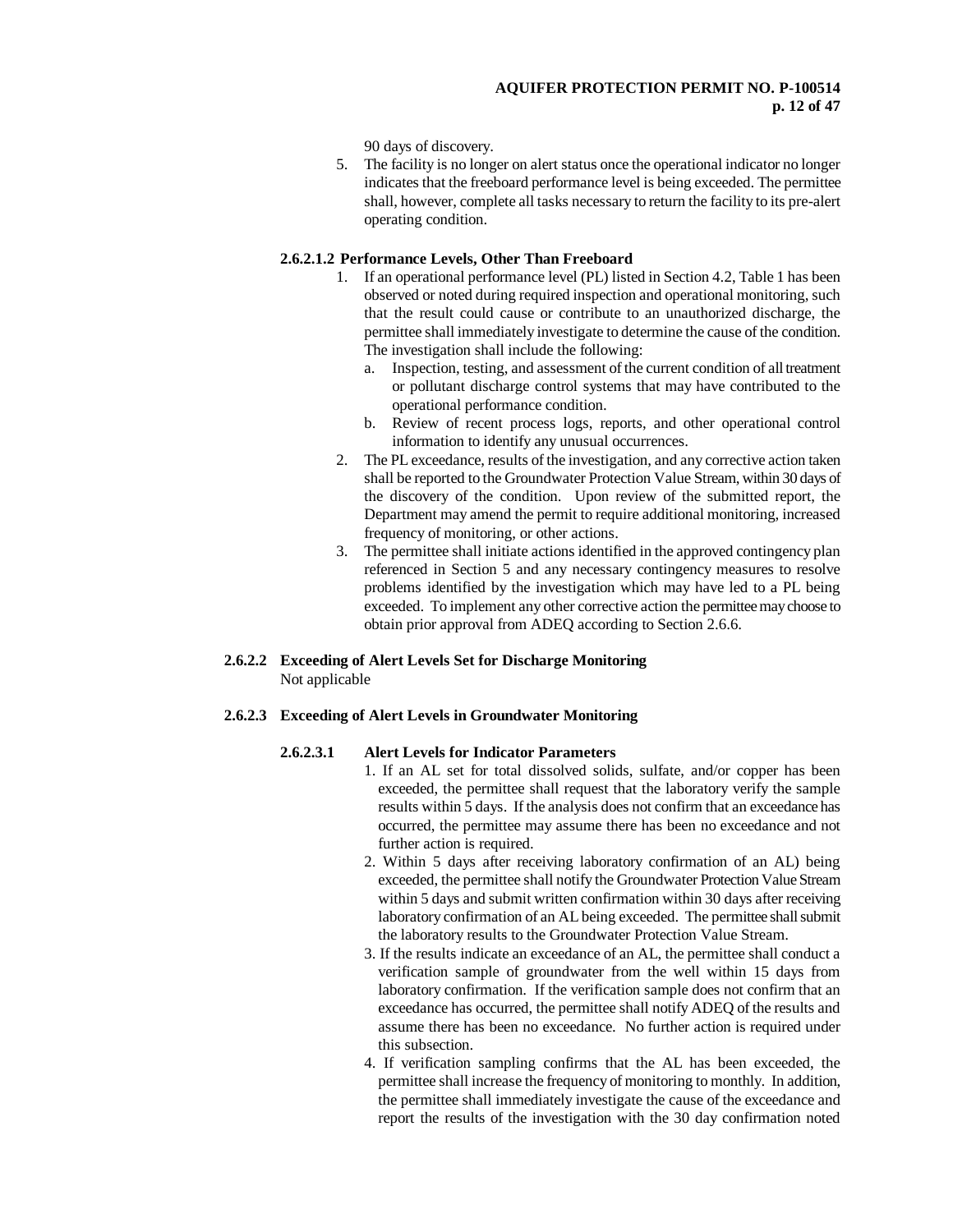#### **AQUIFER PROTECTION PERMIT NO. P-100514 p. 13 of 47**

above. ADEQ may require additional investigations, the installation of additional wells or corrective action in response to the report. The permittee shall continue monthly testing for the parameter(s) until the parameter(s) has remained below the AL for two consecutive monthly sampling events.

### **2.6.2.3.2 Alert Levels for Pollutants with Numeric Aquifer Water Quality Standards**

- 1. If an AL for a pollutant set in Table 3 or Table 4 has been exceeded, the permittee may conduct verification sampling for the pollutant(s) that exceed their respective AL(s) within 5 days of becoming aware of an AL being exceeded. The permittee may use the results of another sample taken between the date of the last sampling event and the date of receiving the result as verification.
- 2. If verification sampling confirms the AL being exceeded or if the permittee opts not to perform verification sampling, then the permittee shall increase the frequency of monitoring for the pollutant(s) exceeding their respective AL(s) to monthly. In addition, the permittee shall immediately initiate an investigation of the cause of the AL being exceeded, including inspection of all discharging units and all related pollution control devices, review of any operational and maintenance practices that might have resulted in an unexpected discharge, and hydrologic review of groundwater conditions including upgradient water quality.
- 3. The permittee shall initiate actions identified in the approved contingency plan referenced in Section 5.0 and specific contingency measures identified in Section 2.6 to resolve any problems identified by the investigation which may have led to an AL being exceeded. To implement any other corrective action the permittee shall obtain prior approval from ADEQ according to Section 2.6.6. Alternatively, the permittee may submit a technical demonstration, subject to written approval by the Groundwater Protection Value Stream, that although an AL is exceeded, the pollutant(s) that exceed their respective AL(s) are not reasonably expected to cause a violation of an AQL. The demonstration may propose a revised AL or monitoring frequency, for those pollutant(s) that exceed their respective AL(s), for approval in writing by the Groundwater Protection Value Stream.
- 4. Within 30 days after confirmation of an AL exceedance for those pollutant(s), the permittee shall submit the laboratory results to the Groundwater Protection Value Stream along with a summary of the findings of the investigation, the cause of the AL being exceeded, and actions taken to resolve the problem.
- 5. Upon review of the submitted report, the Department may amend the permit to require additional monitoring, increased frequency of monitoring, or other actions.
- 6. The increased monitoring for those pollutant(s) required as a result of ALs being exceeded may be reduced to the regularly scheduled frequency, if the results of three sequential sampling events demonstrate that the parameter(s) does not exceed the AL(s).
- 7. If the increased monitoring required as a result of an AL exceedance for those pollutants continues for more than six sequential sampling events, the permittee shall submit a second report documenting an investigation of the continued AL exceedance within 30 days of the receipt of laboratory results of the sixth sampling event.

# **2.6.2.4 Exceedance of Alert Level #1 for Normal Liner Leakage**

If an Alert Level #1 (AL #1) as specified in Section 4.2, Table 7, has been exceeded, the permittee shall take the following actions: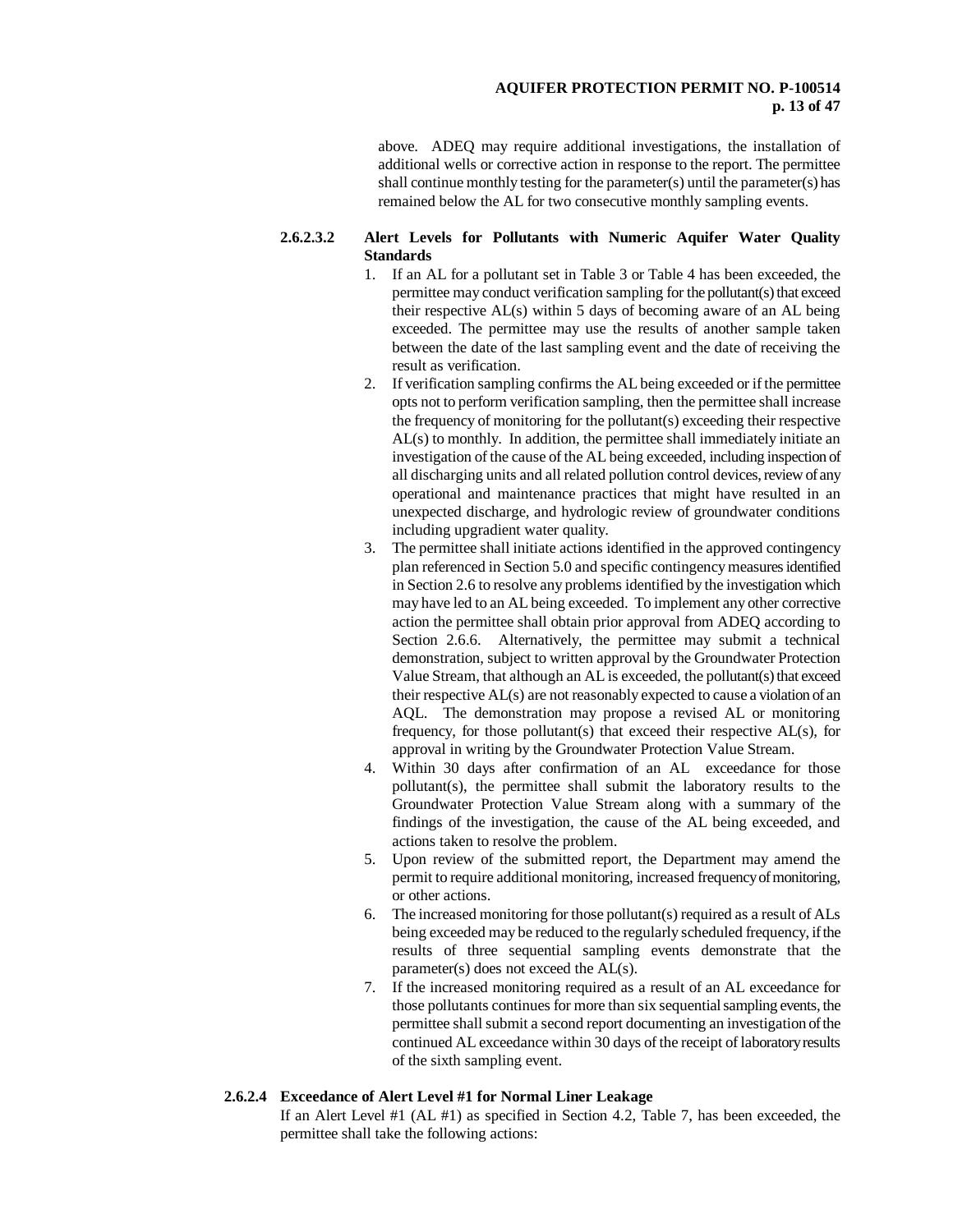- 1. Within 5 days of AL #1 exceedance, notify Groundwater Protection Value Stream. Continue monitoring to determine if the leakage rate is increasing.
- 2. If the leakage rate continues to exceed AL#1 for 15 days following notification of initial AL #1 exceedance, perform a visual inspection of the liner above the solution level, to determine the location of the leaks in the primary liner.
- 3. Within 45 days of AL #1 exceedance, if liner damage is evident, the permittee shall complete liner repairs.
- 4. Within 45 days of AL #1 exceedance, if the visual inspection does not identify the location of leaks, formulate a corrective action plan to determine their location and repair them.
- 5. Within 90 days of AL #1 exceedance and following formulation of a corrective action plan, the permittee shall complete liner repairs.
- 6. Within 75 days of AL #1 exceedance (if repairs were completed in Step 3), or 120 days of AL #1 exceedance (if corrective action plan was implemented per Steps 4 and 5 ), if no alert level exceedance is observed for 30 consecutive days, notify Groundwater Protection Value Stream and document assessment and/or repairs in the log book.
- 7. Within 120 days of AL #1 exceedance (if repairs were completed in Step 3), or 165 days of AL #1 exceedance (if corrective action plan was implemented per Steps 4 and 5), if 30 consecutive days without an AL #1 exceedance is not achieved, notify Groundwater Protection Value Stream and reassess the entire liner system and complete any necessary repairs as described in Steps 2 and 3 (and if necessary Steps 4 and 5 also). Repeat the assessment and liner repair cycle until requirements of Step No. 6 are attained.
- 8. A liner leakage assessment and repair report shall be included in the next annual report described in Section 2.7.4.1 (Annual Reporting) of this permit. The permittee may also submit the liner leakage assessment report to the ADEQ prior to the annual report due date. This liner leakage assessment and repair report shall be submitted to the Groundwater Protection Value Stream. Upon review of the report, ADEQ may require that the permittee take additional corrective actions to address the problems identified from the assessment of the liner and perform other applicable repair procedures.

#### **2.6.2.5 Exceedance of Alert Level #2 for Liner Failure or Rips**

If the Liner Leakage Discharge Limit (AL #2) specified in Section 4.2, Table 7 has been exceeded, the permittee shall:

- 1. As soon as practicable, cease all discharge to the impoundment, implement control measures to prevent new solution buildup that may subsequently report to the impoundment, and immediately notify Groundwater Protection Value Stream of the AL #2 exceedance.
- 2. Within 15 days of initial AL #2 exceedance, perform a visual inspection of the liner above the solution level to identify the location of the leak(s). The permittee shall complete liner repairs and discharge to the impoundment shall not be re-initiated until the leak(s) have been identified and repaired.
- 3. Within 60 days of initial AL #2 exceedance if leaks were found and fixed and if no AL #2 exceedance is observed for 30 consecutive days, submit a liner leakage assessment and repair report to ADEQ. The report shall include the results of the initial liner evaluation, methods used to locate the leak(s), repair procedures and quality assurance/quality control implemented to restore the liner to optimal operational status, and other information necessary to ensure the future occurrence of the incidence will be minimized.
- 4. Within 30 days of initial AL #2 exceedance if the visual inspection does not identify the location of leaks and AL #2 exceedance continues, formulate a corrective action plan to determine their location and repair them. The corrective action plan will take into account the schedule for a 3rd party contractor to perform electronic leak detection or other methods if required.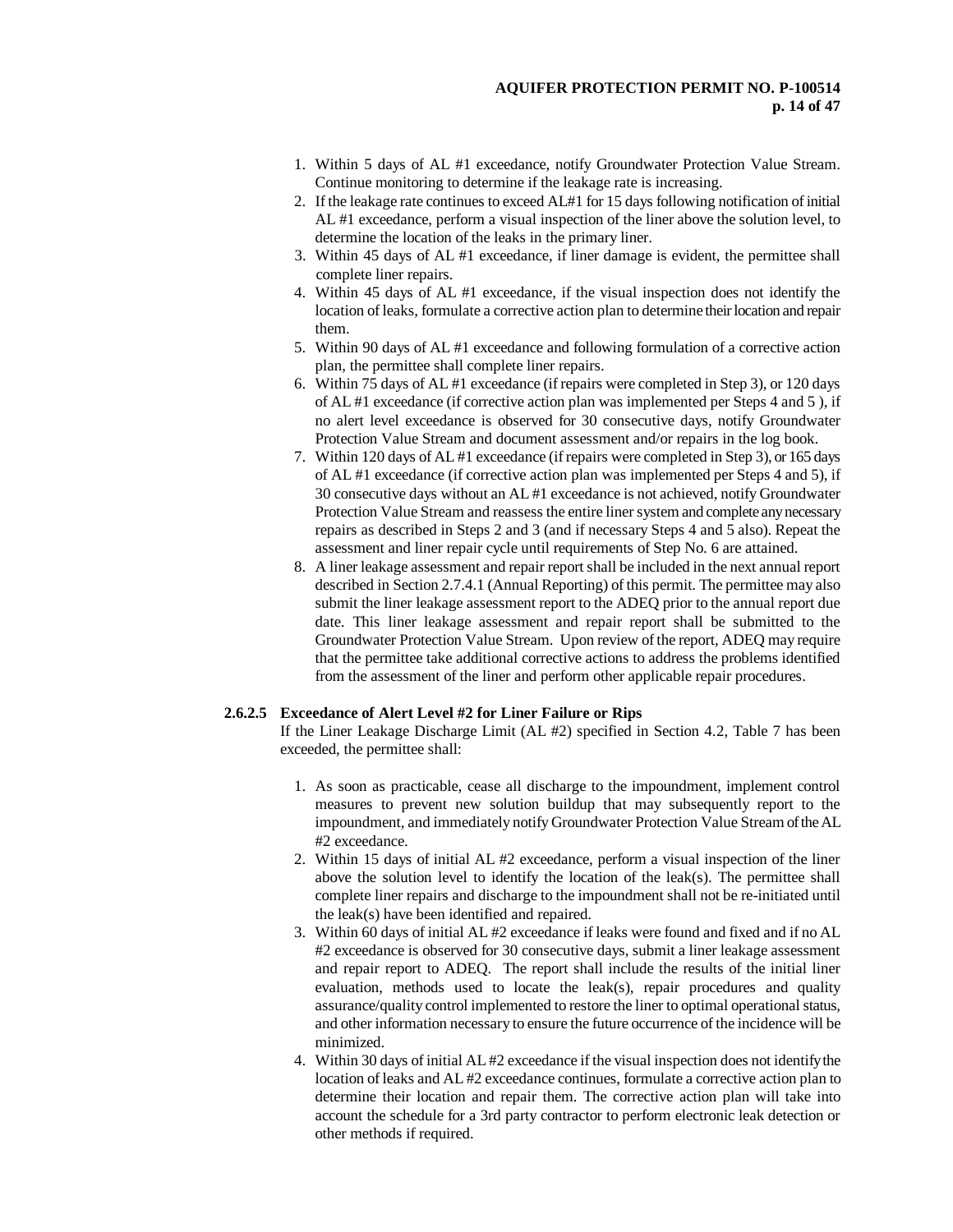- 5. Within 75 days of initial AL #2 exceedance and following formulation of a corrective action plan, the permittee shall complete liner repairs.
- 6. Within 105 days of AL #2 exceedance and implementation of the corrective action plan per Steps 4 and 5, if no AL #2 exceedance is observed for 30 consecutive days, notify Groundwater Protection Value Stream and document assessment and/or repairs in the log book.
- 7. Within 105 days of initial AL #2 exceedance, (if repairs were completed in Step 3), or 150 days of AL #2 exceedance (if corrective action plan was implemented per Steps 4, 5, and 6) if 30 consecutive days without an AL #2 exceedance is not achieved, repeat Steps 1 through 7 until AL #2 is not exceeded for 30 consecutive days. When Steps 1 through 7 are repeated, the notification date is reset. Discharge to the impoundment shall not be re-initiated until the leak(s) have been identified and repaired.
- 8. Liner leakage assessment and repair reports required by Section 2.6.2.5, shall be referenced in the next annual report described in Section 2.7.4.1 (Annual Reporting) of this permit.

#### **2.6.3 Discharge Limitations Violations**

#### **2.6.3.1 Liner Failure, Containment Structure Failure, or Unexpected Loss of Fluid**

In the event of liner failure, or unexpected loss of fluid as described in Section 2.3, the permittee shall take the following actions:

- 1. As soon as practicable, cease all discharges as necessary to prevent any further releases to the environment, including removal of any fluid remaining in the impoundment as necessary, and capture and containment of all escaped fluids.
- 2. Within 24-hours of discovery, notify the Groundwater Protection Value Stream.
- 3. Within 24 hours of discovery of a failure estimate the quantity released, collect representative samples of the fluid remaining in affected impoundments and drainage structures, analyze sample(s) according to Section 4.2, Table 2 and report in accordance with Section 2.7.3 (Permit Violation and AL Status Reporting). In the 30-day report required under Section 2.7.3, include a copy of the analytical results and forward the report to Groundwater Protection Value Stream.
- 4. Within 15 days of discovery, initiate an evaluation to determine the cause for the incident. Identify the circumstances that resulted in the failure and assess the condition of the discharging facility and liner system. Implement corrective actions as necessary to resolve the problems identified in the evaluation. Initiate repairs to any failed liner, system, structure, or other component as needed to restore proper functioning of the discharging facility. The permittee shall not resume discharge to the facility until repairs of any failed liner or structure are performed.

Repair procedures, methods, and materials used to restore the system(s) to proper operating condition shall be described in the facility log/recordkeeping file and available for ADEQ review. Record in the facility log/recordkeeping file the amount of fluid released, a description of any removal method and volume of any fluid removed from the impoundment and/or captured from the release area. The facility log/recordkeeping file shall be maintained according to Section 2.7.2 (Operation Inspection / Log/Recordkeeping File).

- 5. Within 30 days of discovery of the incident, submit a report to Groundwater Protection Value Stream as specified in Section 2.7.3. Include a description of the actions performed in Subsections 1 through 5 listed above. Upon review of the report, ADEQ may request additional monitoring or remedial actions.
- 6. Within 60 days of discovery, conduct an assessment of the impacts to soil and/or groundwater resulting from the incident. If soil or groundwater is impacted such that it could or did cause or contribute to an exceedance of an AQL at the applicable point of compliance, submit to ADEQ, for approval, a corrective action plan to address such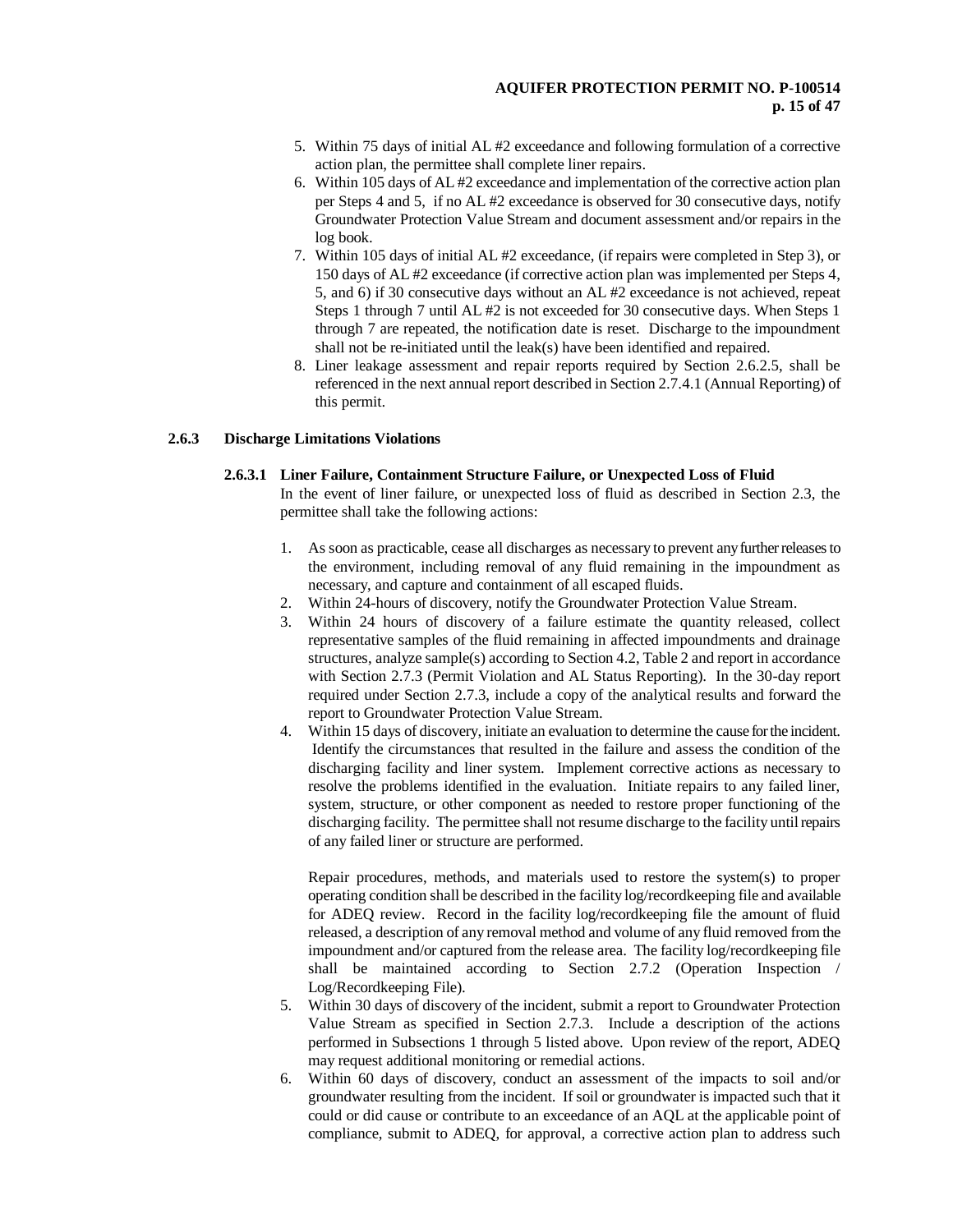### **AQUIFER PROTECTION PERMIT NO. P-100514 p. 16 of 47**

impacts, including identification of remedial actions and a schedule for completion of activities. At the approval of ADEQ, the permittee shall implement the approved plan.

- 7. Within 30 days of completion of corrective actions, submit to Groundwater Protection Value Stream, a written report as specified in Section 2.6.6 (Corrective Actions).
- 8. Upon review of the report, ADEQ may amend the permit to require additional monitoring, increased frequency of monitoring, amendments to permit conditions, or other actions.

#### **2.6.3.2 Overtopping of a Surface Impoundment**

If overtopping of fluid from a permitted surface impoundment occurs, and results in a discharge pursuant to A.R.S. § 49-201(12), the permittee shall:

- 1. As soon as practicable, cease all discharges to the surface impoundment to prevent any further releases to the environment.
- 2. Within 24-hours of discovery, notify the Groundwater Protection Value Stream.
- 3. Within 24-hours, collect representative samples of the fluid contained in the surface impoundment. Samples shall be analyzed for the parameters specified in Section 4.2, Table 2. Within thirty (30) days of the incident, submit a copy of the analytical results to the Groundwater Protection Value Stream.
- 4. As soon as practicable, remove and dispose of or recycle excess fluid in the impoundment until the water level is restored at or below the appropriate freeboard. Record in the facility log, the amount of fluid removed, a description of the removal method, and any disposal arrangements. The facility log/recordkeeping file shall be maintained according to Section 2.7.2 (Operation Inspection / Log/Recordkeeping File).
- 5. Within 30 days of discovery, evaluate the cause of the overtopping and identify the circumstances that resulted in the incident. Implement corrective actions and adjust operational conditions as necessary to resolve the problems identified in the evaluation. Repair any systems as necessary to prevent future occurrences of overtopping.
- 6. Within 30 days of discovery of overtopping, submit a report to ADEQ as specified in Section 2.7.6 (Permit Violation and Alert Level Status Reporting). Include a description of the actions performed in subsections 1 through 5 listed above. Upon review of the report, ADEQ may request additional monitoring or remedial actions.
- 7. Within 60 days of discovery, and based on sampling in subsection 3 above, conduct an assessment of the impacts to the subsoil and/or groundwater resulting from the incident.
- 8. If soil or groundwater is impacted such that it could cause or contribute to an exceedance of an AQL at the applicable POC, submit to ADEQ for approval, a corrective action plan to address such impacts, including identification of releases to the environment, remedial actions and/or monitoring, and a schedule for completion of activities. At the direction of ADEQ, the permittee shall implement the approved plan.
- 9. Within 30 days of completion of corrective actions, submit to ADEQ, a written report as specified in Section 2.6.6 (Corrective Actions). Upon review of the submitted report, ADEQ may amend the permit to require additional monitoring, increased frequency of monitoring, amendments to permit conditions, or other actions.

#### **2.6.3.3 Inflows of Unexpected Materials to a Surface Impoundment**

The types of materials that are expected to be placed in the permitted surface impoundments are specified in Section 2.3. If any unexpected materials flow to a permitted surface impoundment, the permittee shall:

- 1. As soon as practicable cease all unexpected inflows to the surface impoundment(s).
- 2. Within 24-hours of discovery, notify the Groundwater Protection Value Stream.
- 3. Within 5 days of the incident, identify the source of the material and determine the cause for the inflow. Characterize the unexpected material and contents of the affected impoundment, and evaluate the volume and concentration of the inflow to determine if it is compatible with the surface impoundment liner. Based on the evaluation of the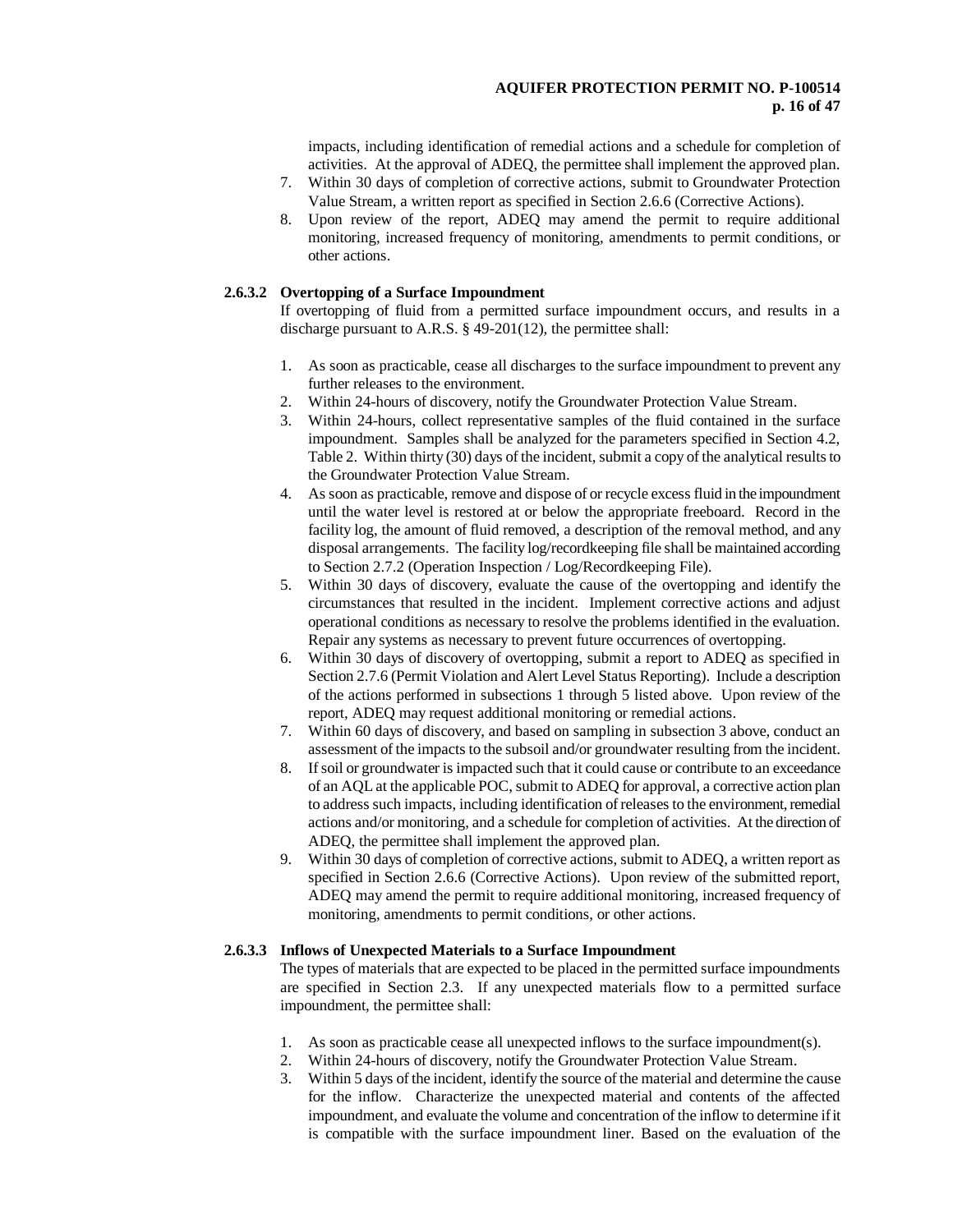incident, repair any systems or equipment and/or adjust operations, as necessary to prevent future occurrences of inflows of unexpected materials.

- 4. Within 30 days of an inflow of unexpected materials, submit a report to ADEQ as specified in Section 2.7.6 (Permit Violation and Alert LevelStatus Reporting*)*. Include a description of the actions performed in subsections 1 through 3 listed above.
- 5. Upon review of the report, ADEQ may amend the permit to require additional monitoring, increased frequency of monitoring, amendments to permit conditions or other actions including remediation.

#### **2.6.3.4 Waste Rock Stockpile Failures**

Mitigating actions for the Waste Rock Stockpile shall be initiated if there is evidence of any of the following conditions: measurable slips at the toe of the Waste Rock Stockpile, evidence of a crest failure, and evidence of visible erosion or other damage that may impact berm integrity or stability.

Mitigating actions shall include repairing the affected facility, removing discharged material that has the potential to affect the aquifer, and other actions necessary to meet permit requirements.

#### **2.6.3.5 Slope and Berm Failures**

If a slope or berm failure involving the leach pads, liners, surface impoundments or retention structures (dams) occurs which affects the ability of the facility to operate safely or results in an unauthorized discharge, the permittee shall promptly close the active area in the vicinity of the failure, and conduct a field investigation of the failure to analyze its origin and extent, its impact on the facility operations, temporary and permanent repairs and changes in operational plans considered necessary. Within thirty (30) days of a slope or berm failure, the permittee shall submit a written report which includes the documentation specified in Section 2.7.3 of this permit. The permittee shall initiate the actions necessary to mitigate the impacts of the failure, consistent with Department approval.

# **2.6.4 Aquifer Quality Limit Violation**

- 1. If an AQL has been exceeded, the permittee may conduct verification sampling for those pollutant(s) that were above their respective AQL(s) within 5 days of becoming aware of an AQL being exceeded. The permittee may use the results of another sample taken between the date of the last sampling event and the date of receiving the result as verification.
- 2. If verification sampling confirms that the AQL is violated for those pollutant(s) that were above their respective AQL(s) or if the permittee opts not to perform verification sampling, then the permittee shall increase the frequency of monitoring to monthly for those pollutant(s) that exceeded their respective AQL(s). In addition, the permittee shall immediately initiate an evaluation for the cause of the violation, including inspection of all discharging units and all related pollution control devices, and review of any operational and maintenance practices that might have resulted in unexpected discharge.

The permittee also shall submit a report according to Section 2.7.3, which includes a summary of the findings of the investigation, the cause of the violation, and actions taken to resolve the problem. A verified exceedance of an AQL will be considered a violation unless the permittee demonstrates within 30 days that the exceedance was not caused or contributed to by pollutants discharged from the facility. Unless the permittee has demonstrated that the exceedance was not caused or contributed to by pollutants discharged from the facility, the permittee shall consider and ADEQ may require corrective action that may include control of the source of discharge, cleanup of affected soil, surface water or groundwater, and mitigation of the impact of pollutants on existing uses of the aquifer. Corrective actions shall either be specifically identified in this permit, included in an ADEQ approved contingency plan, or separately approved according to Section 2.6.6.

- 3. Upon review of the submitted report, the Department may amend the permit to require additional monitoring, increased frequency of monitoring, or other actions.
- 4. The permittee shall notify any downstream or downgradient users who may be directly affected by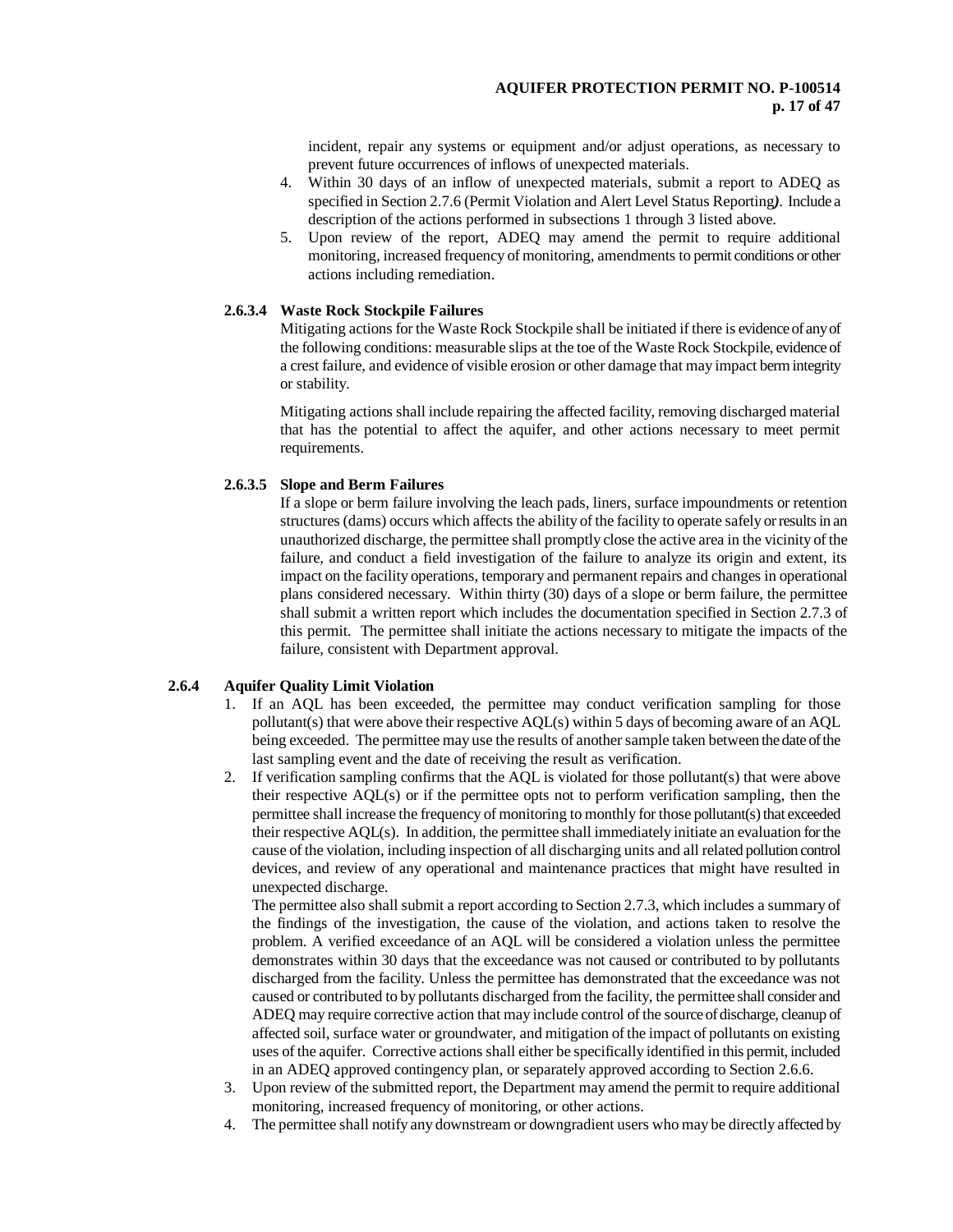the discharge.

#### **2.6.5 Emergency Response and Contingency Requirements for Unauthorized Discharges pursuant to A.R.S. §49-201(12) and pursuant to A.R.S. § 49-241**

#### **2.6.5.1 Duty to Respond**

The permittee shall act immediately to correct any condition resulting from a discharge pursuant to A.R.S. § 49-201(12) if that condition could pose an imminent and substantial endangerment to public health or the environment.

#### **2.6.5.2 Discharge of Hazardous Substances or Toxic Pollutants**

In the event of any unauthorized discharge pursuant to A.R.S. § 49-201(12) of suspected hazardous substances  $(A.R.S. \S 49-201(19))$  or toxic pollutants  $(A.R.S. \S 49-243(I))$  on the facility site, the permittee shall promptly isolate the area and attempt to identify the discharged material. The permittee shall record information, including name, nature of exposure and follow-up medical treatment, if necessary, on persons who may have been exposed during the incident. The permittee shall notify the Groundwater Protection Value Stream within 24-hours upon discovering the discharge of hazardous material which: a) has the potential to cause an AWQS or AQL to be exceeded; or b) could pose an endangerment to public health or the environment.

#### **2.6.5.3 Discharge of Non-hazardous Materials**

In the event of any unauthorized discharge pursuant to A.R.S. § 49-201(12) of non-hazardous materials from the facility, the permittee shall promptly attempt to cease the discharge and isolate the discharged material. Discharged material shall be removed and the site cleaned up as soon as possible. The permittee shall notify the Groundwater Protection Value Stream within 24-hours upon discovering the discharge of non-hazardous material which: a) has the potential to cause an AQL to be exceeded; or b) could pose an endangerment to public health or the environment.

# **2.6.5.4 Reporting Requirements**

The permittee shall submit a written report for any unauthorized discharges reported under Sections 2.6.5.2 and 2.6.5.3, to the Groundwater Protection Value Stream within 30 days of the discharge or as required by subsequent ADEQ action. The report shall summarize the event, including any human exposure, and facility response activities and include all information specified in Section 2.7.3. If a notice is issued by ADEQ subsequent to the discharge notification, any additional information requested in the notice shall also be submitted within the time frame specified in that notice. Upon review of the submitted report, ADEQ may require additional monitoring or corrective actions.

#### **2.6.6 Corrective Actions**

Specific contingency measures identified in Section 2.6, have already been approved by ADEQ and do not require written approval to implement.

With the exception of emergency response actions taken under Section 2.6.5, the permittee shall obtain written approval from the Groundwater Protection Value Stream prior to implementing a corrective action to accomplish any of the following goals in response to exceeding an AL or violation of an AQL, DL, or other permit condition:

- 1. Control of the source of an unauthorized discharge;
- 2. Soil cleanup;
- 3. Cleanup of affected surface waters;
- 4. Cleanup of affected parts of the aquifer;
- 5. Mitigation to limit the impact of pollutants on existing uses of the aquifer.

Within 30 days of completion of any corrective action, the operator shall submit to the ADEQ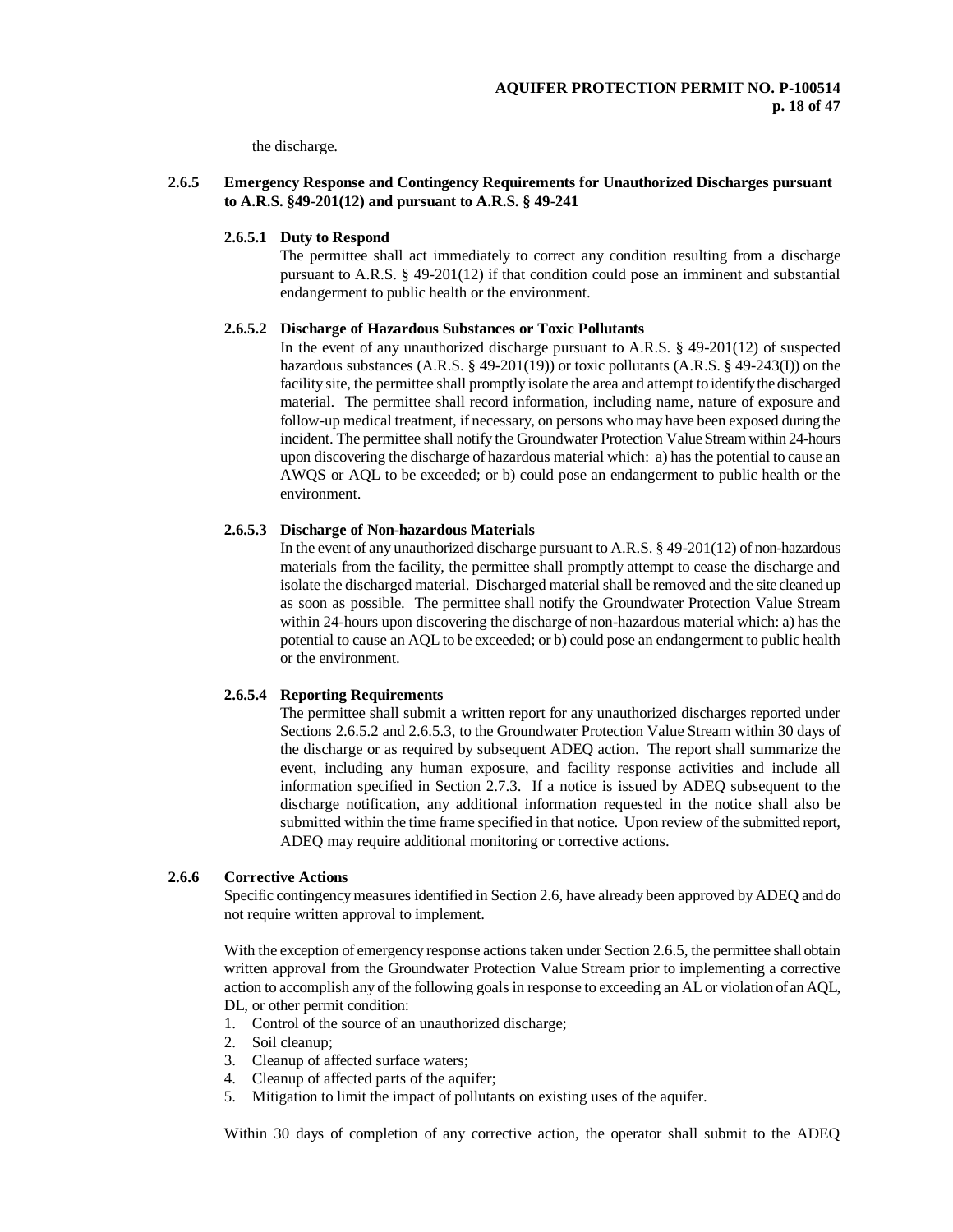Groundwater Protection Value Stream, a written report describing the causes, impacts, and actions taken to resolve the problem.

### **2.7 Reporting and Recordkeeping Requirements [A.R.S. § 49-243(K)(2) and A.A.C. R18-9-A206(B) and R18-9-A207]**

# **2.7.1 Self-monitoring Report Form**

- 1. When submitting hard copy, the permittee shall complete the SMRFs provided by ADEQ, and submit them to the Groundwater Protection Value Stream. The permittee shall use the format devised by ADEQ.
- 2. The permittee shall complete the SMRF to the extent that the information reported may be entered on the form. If no information is required during a reporting period, the permittee shall enter "not required" on the SMRF include an explanation, and submit the report to the Groundwater Protection Value Stream.
- 3. The following tables contained in Section 4.0 list the parameters to be monitored and the frequency for reporting results on the SMRFs.
	- Table 3, Quarterly Groundwater Monitoring of POC Wells
	- Table 4, Biennial Groundwater Monitoring of POC Wells
	- Table 5, Quarterly Groundwater Monitoring of DCWs
	- Table 6, Biennial Groundwater Monitoring of DCWs

The parameters listed in the above identified tables from Section 4.0 are the only parameters for which SMRF reporting is required.

# **2.7.2 Operation Inspection / Log Book Recordkeeping**

A signed copy of this permit shall be maintained at all times at the location where day-to-day decisions regarding the operation of the facility are made. A log book (paper copies, forms or electronic data) of the inspections and measurements required by this permit shall be maintained at the location where day-to-day decisions are made regarding the operation of the facility. The log book shall be retained for ten years from the date of each inspection, and upon request, the permit and the log book shall be made immediately available for review by ADEQ personnel. The information in the log book shall include, but not be limited to, the following information as applicable:

- 1. Name of inspector;
- 2. Date and time inspection was conducted;
- 3. Condition of applicable facility components;
- 4. Any damage or malfunction, and the date and time any repairs were performed;
- 5. Documentation of sampling date and time;
- 6. Any other information required by this permit to be entered in the log book; and
- 7. Monitoring records for each measurement shall comply with R18-9 A206(B)(2).

# **2.7.3 Permit Violation and Alert Level Status Reporting**

- 1. The permittee shall notify the Groundwater Protection Value Stream in writing within 5 days (except as provided in Section 2.6.5) of becoming aware of a violation of any permit condition, discharge limitation or of an AL exceedance for which notification requirements are not specified in Sections 2.6.2 through 2.6.5.
- 2. The permittee shall submit a written report to the Groundwater Protection Value Stream within 30 days of becoming aware of the violation of any permit condition or discharge limitation (NOTE: This reporting requirement is not applicable to Sections 2.6.2.4 and 2.6.2.5 related to alert level exceedance for liner leakage). The report shall document all of the following:
	- a. Identification and description of the permit condition for which there has been a violation and a description of its cause;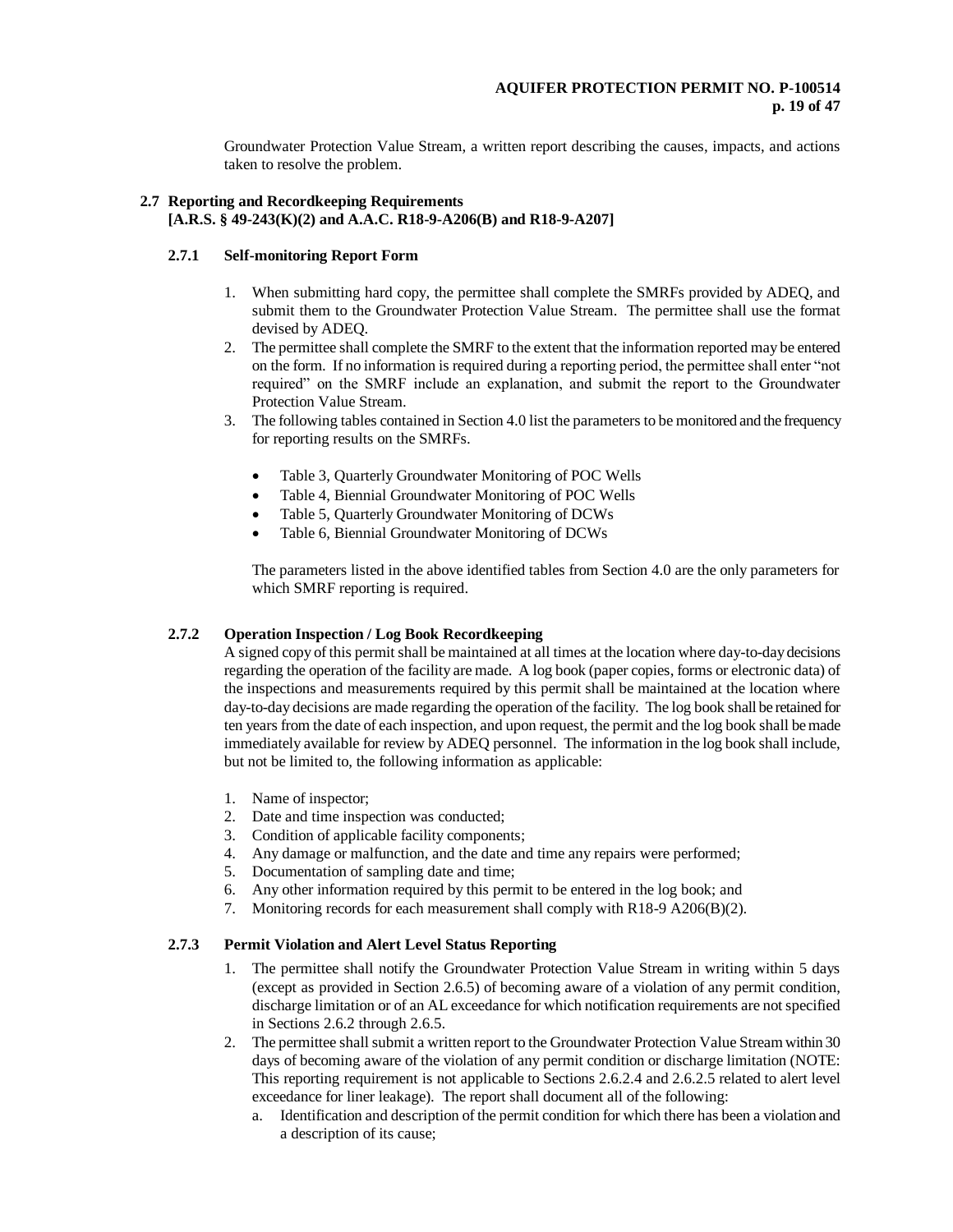- b. The period of violation including exact date(s) and time(s), if known, and the anticipated time period during which the violation is expected to continue;
- c. Any corrective action taken or planned to mitigate the effects of the violation, or to eliminate or prevent a recurrence of the violation;
- d. Any monitoring activity or other information which indicates that any pollutants would be reasonably expected to cause a violation of an AWQS;
- e. Proposed changes to the monitoring which include changes in constituents or increased frequency of monitoring; and
- f. Description of any malfunction or failure of pollution control devices or other equipment or processes.

#### **2.7.4 Operational, Other or Miscellaneous Reporting**

### **2.7.4.1 Annual Report**

The permittee shall submit an Annual Report summarizing the results of groundwater monitoring from the DCW per Section 4.2, Table 5. For the year when biennial monitoring for Section 4.2, Table 6 occurs, the Annual Report shall also contain this information. The permittee shall submit this reportto the Groundwater Protection Value Stream in accordance with the table in Section 2.7.6. This report shall contain concentration graphs, hydrographs, and a discussion on concentration trends.

If an Alert Level #1 in Section 2.6.2.4 or Alert Level #2 in Section 2.6.2.5 has been exceeded, the permittee shall submit a report that summarizes the results of the liner assessment. The Liner Leakage Assessment Report shall also include information including but not limited to the following: number and location of holes identified; and a table summarizing alert level exceedances including the frequency and quantity of fluid removed, and corrective actions taken. Appropriate components of the report required by this Section shall be sealed by an Arizona registered professional engineer, in accordance with Arizona Board of Technical Registration (BTR) requirements.

#### **2.7.4.2 Well Installation Reports**

A well installation report shall be submitted to ADEQ within 90 days of the completion of any new well installations in accordance with Section 2.4 of this permit and the Compliance Schedule in Section 3.0. Well installation reports shall be sealed in accordance with Arizona BTR requirements and shall include the following:

- 1. Arizona Department of Water Resources (ADWR) Notice of Intent and Well Drilling Report;
- 2. Boring log and well as-built diagram;
- 3. Total depth of well measured after installation;
- 4. Top of well casing or sounding tube (whichever is used as the fixed reference measuring point) and ground surface elevation;
- 5. Geophysical logging reports and subsurface sampling results;
- 6. Description of well drilling method;
- 7. Description of well development method;
- 8. Summary of analytical results for initial groundwater sample collected after installation; and
- 9. GPS coordinates for each new well.

# **2.7.4.3 Well Abandonment Reports**

If monitor wells associated with this permit are abandoned due to poor performance, casing collapse, or other reasons, or are abandoned at the end of the post-closure period, then within 90 days of completing abandonment, the permittee shall submit a well abandonment report to ADEQ Groundwater Protection Value Stream. Appropriate contents of the report shall be sealed by an Arizona professional geologist or professional engineer, in accordance with BTR requirements. Well abandonment records shall be provided to ADEQ within 90 days of monitor well abandonment and shall include:

- 1. Copies of ADWR Notice of Intent to Abandon;
- 2. Copies of ADWR Abandonment Reports;
- 3. A description of the methods used to seal the well casing and the perforated or screened interval of the well; and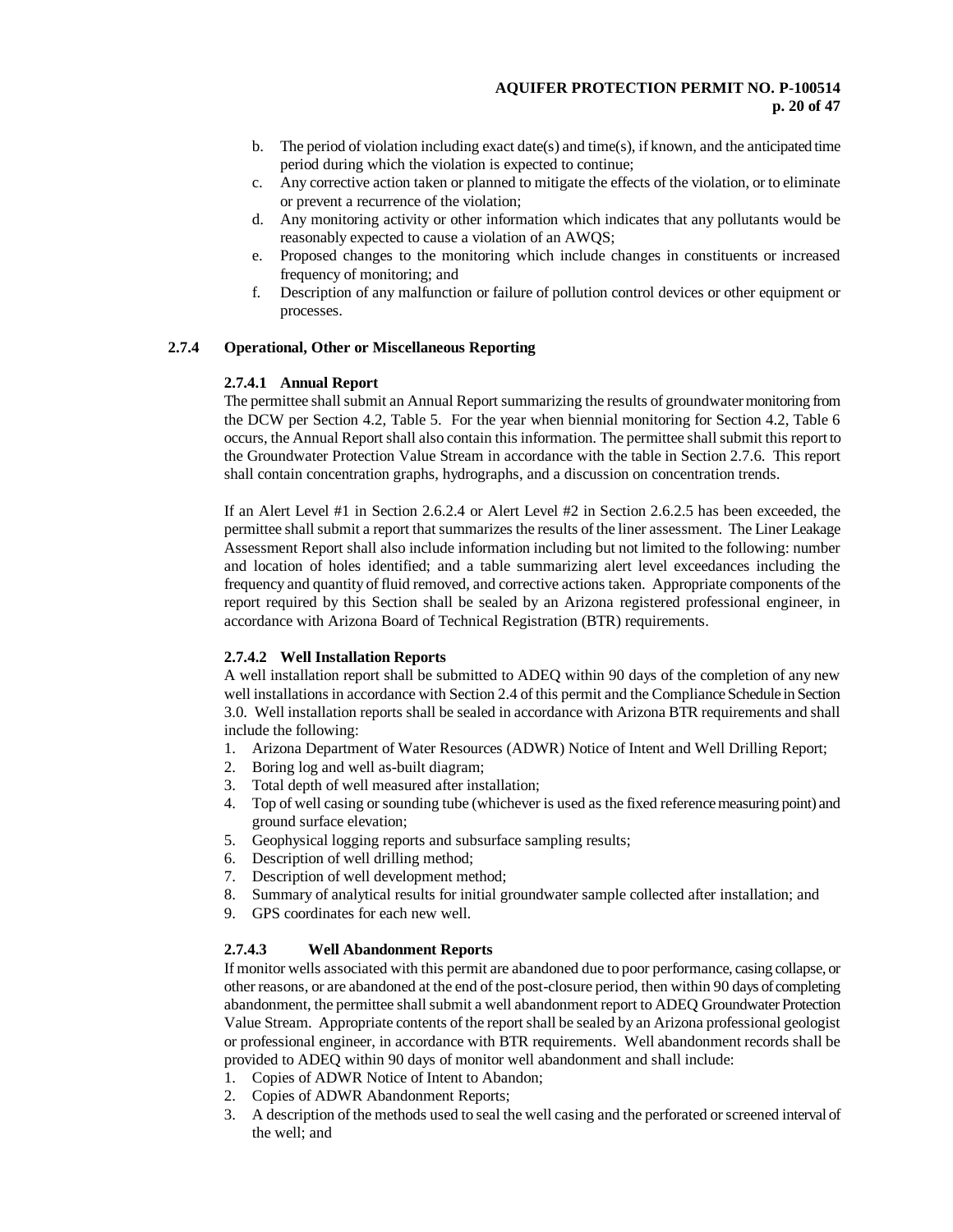4. Global Positioning System (GPS) coordinates of the former well location.

# **2.7.5 Reporting Location**

All SMRFs shall be submitted to: Arizona Department of Environmental Quality Groundwater Protection Value Stream Mail Code: 5415B-3 1110 W. Washington Street Phoenix, AZ 85007 Phone (602) 771-4571

Or

Through the myDEQ portal accessible on the ADEQ website at: <http://www.azdeq.gov/welcome-mydeq>

All documents required by this permit to be submitted to the Groundwater Protection Value Stream shall be directed to:

Arizona Department of Environmental Quality Groundwater Protection Value Stream Mail Code: 5415B-3 1110 W. Washington Street Phoenix, AZ 85007 Phone (602) 771-4999

# **2.7.6 Reporting Deadline**

The following table lists the quarterly SMRF due dates:

| Monitoring conducted during quarter: | <b>Quarterly Report due by:</b> |
|--------------------------------------|---------------------------------|
| January-March                        | April 30                        |
| April-June                           | July 30                         |
| July-September                       | October 30                      |
| October-December                     | January 30                      |

The following table lists the biennial SMRF due dates:

| Monitoring conducted during the<br>biennial period: | <b>Report due by:</b>                              |
|-----------------------------------------------------|----------------------------------------------------|
| January to December of the following year           | January 30, 2018 and every two years<br>thereafter |

The following table lists the due dates for the annual report per Section 2.7.4.1:

| Monitoring conducted during the year: | <b>Report due by:</b>              |
|---------------------------------------|------------------------------------|
| January-December                      | April $30th$ of the following year |

#### **2.7.7 Changes to Facility Information in Section 1.0**

The Groundwater Protection Value Stream shall be notified within 10 days of any change of facility information including Facility Name, Permittee Name, Mailing or Street Address, Facility Contact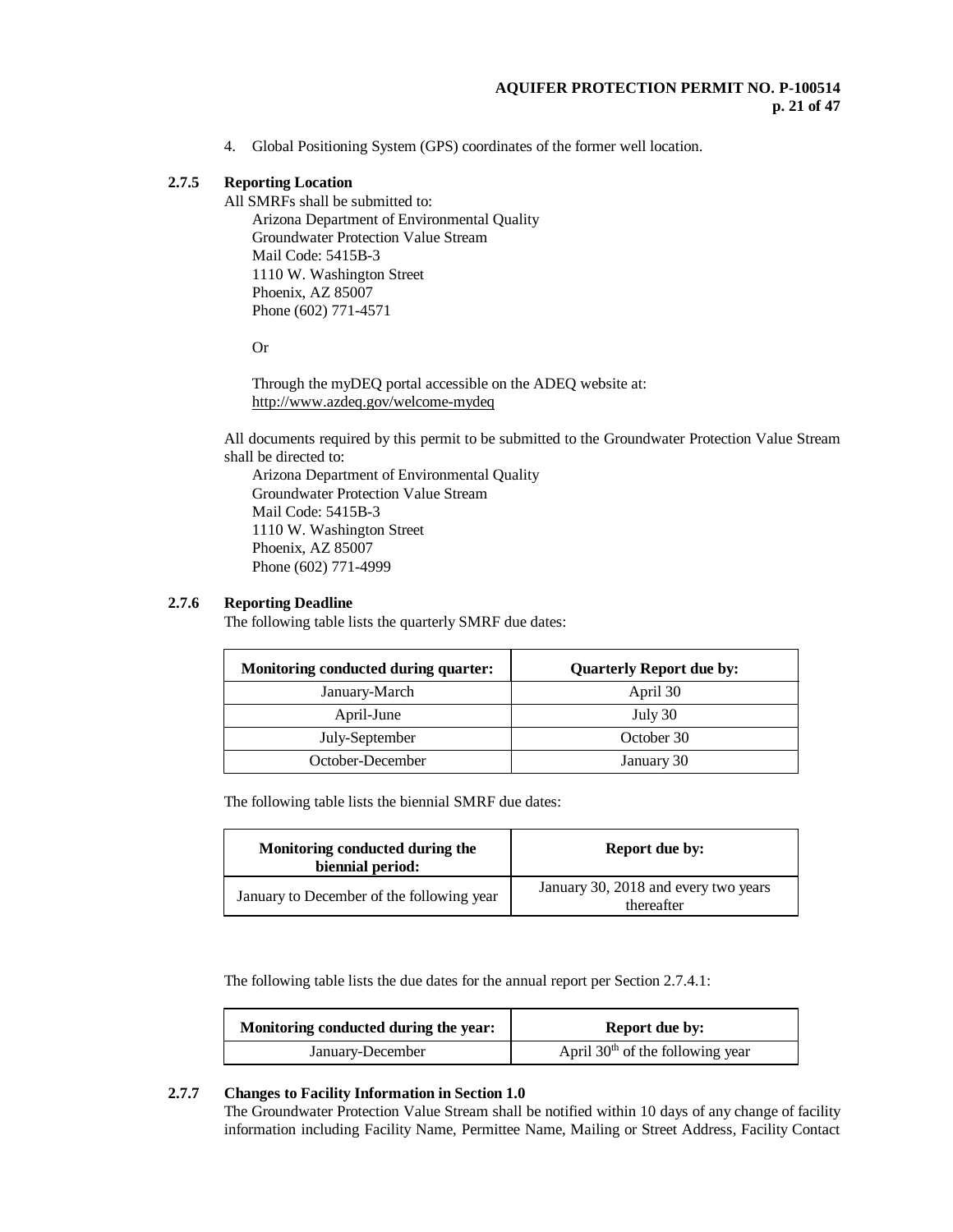Person or Emergency Telephone Number.

# **2.8 Temporary Cessation [A.R.S. § 49-243(K)(8) and A.A.C. R18-9-A209(A)]**

The permittee shall give written notice to the Groundwater Protection Value Stream before ceasing operation of the facility for a period of 60 days or greater. The permittee shall take the following measures upon temporary cessation:

1. Submittal of Self-Monitoring Report Forms (SMRFs) is still required; report "temporary cessation" in the comment section.

At the time of notification the permittee shall submit for ADEQ approval a plan for maintenance of discharge control systems and for monitoring during the period of temporary cessation. Immediately following ADEQ's approval, the permittee shall implement the approved plan. If necessary, ADEQ shall amend permit conditions to incorporate conditions to address temporary cessation. During the period of temporary cessation, the permittee shall provide written notice to the Groundwater Protection Value Stream of the operational status of the facility every three years. If the permittee intends to permanently cease operation of any facility, the permittee shall submit closure notification, as set forth in Section 2.9 below.

# **2.9 Closure [A.R.S. §§ 49-243(K)(6), 49-252 and A.A.C. R18-9-A209(B)]**

For a facility addressed under this permit, the permittee shall give written notice of closure to the Groundwater Protection Value Stream of the permittee's intent to cease operation without resuming activity for which the facility was designed or operated. Submittal of SMRFs is still required; report "closure in process" in the comment section.

#### **2.9.1 Closure Plan**

Within 90 days following notification of closure, the permittee shall submit for approval to the Groundwater Protection Value Stream, a Closure Plan which meets the requirements of A.R.S. § 49- 252 and A.A.C. R18-9-A209(B)(3). Furthermore, the plan shall include the following specific activities:

If the closure plan achieves clean closure immediately, ADEQ shall issue a letter of approval to the permittee. If the closure plan contains a schedule for bringing the facility to a clean closure configuration at a future date, ADEQ may incorporate any part of the schedule as an amendment to this permit.

# **2.9.2 Closure Completion**

Upon completion of closure activities, the permittee shall give written notice to the Groundwater Protection Value Stream indicating that the approved Closure Plan has been implemented fully and providing supporting documentation to demonstrate that clean closure has been achieved (soil sample results, verification sampling results, groundwater data, as applicable). If clean closure has been achieved, ADEQ shall issue a letter of approval to the permittee at that time. If any of the following conditions apply, the permittee shall follow the terms of Post Closure stated in this permit:

- 1. Clean closure cannot be achieved at the time of closure notification or within one year thereafter under a diligent schedule of closure actions;
- 2. Further action is necessary to keep the facility in compliance with AWQS at the applicable POC or, for any pollutant for which the AWQS was exceeded at the time this permit was issued, further action is necessary to prevent the facility from further degrading the aquifer at the applicable POC with respect to that pollutant;
- 3. Remedial, mitigative or corrective actions or controls are necessary to comply with A.R.S. § 49- 201(30) and Title 49, Chapter 2, Article 3;
- 4. Further action is necessary to meet property use restrictions;
- 5. SMRF submittals are still required until Clean Closure is issued. (see Section 2.9 above)
- 6. Further action is necessary to keep the facility in compliance with aquifer water quality standards at the applicable point of compliance;
- 7. Continued action is required to verify that the closure design has eliminated discharge to the extent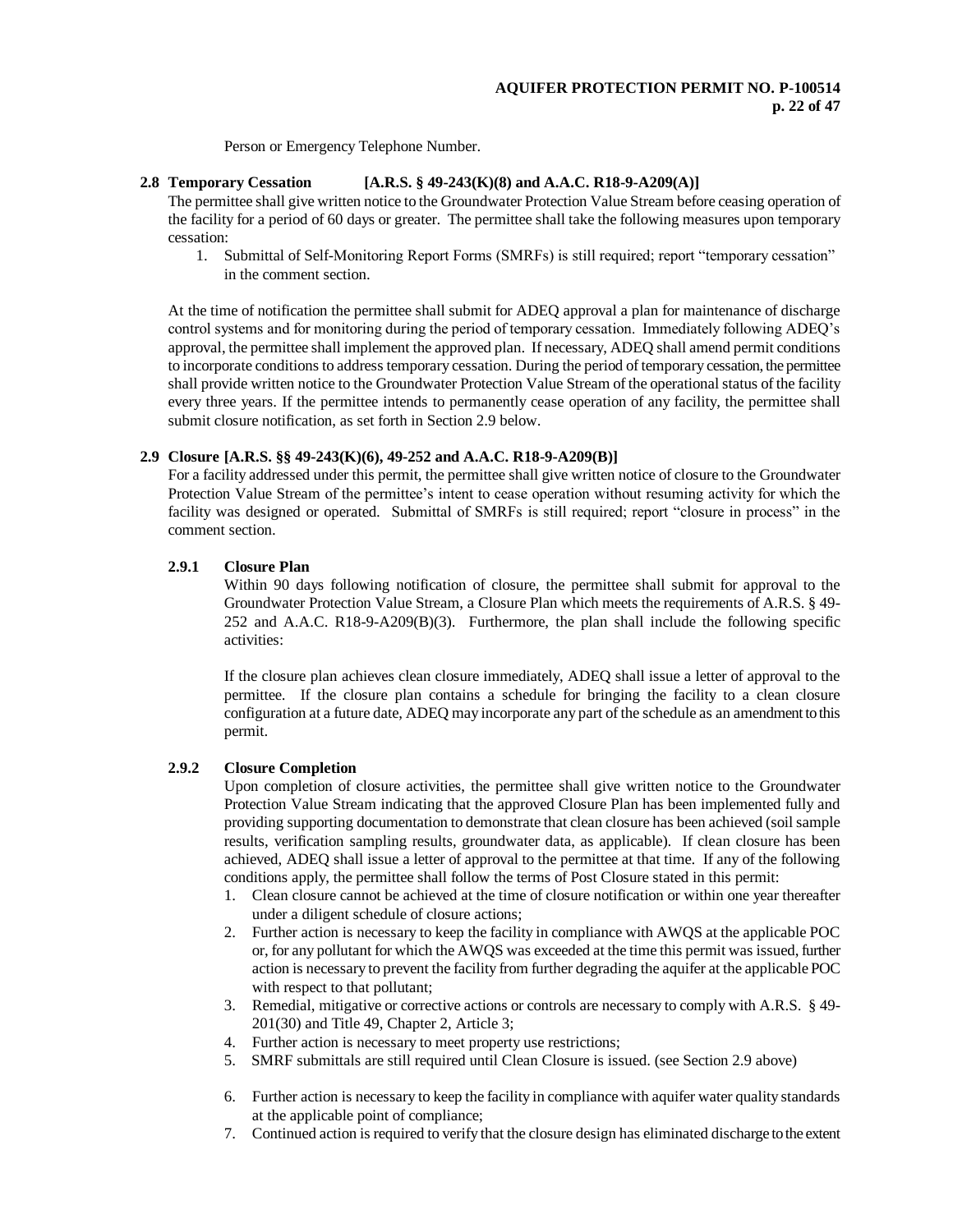# **AQUIFER PROTECTION PERMIT NO. P-100514 p. 23 of 47**

intended;

- 8. Remedial or mitigative measures are necessary to achieve compliance with Title 49, Ch. 2; and/or
- 9. Further action is necessary to meet property use restrictions.
- 10. SMRF submittals are still required until Clean Closure is issued.

# **2.10 Post-closure [A.R.S. §§ 49-243(K)(6), 49-252 and A.A.C. R18-9-A209(C)]**

Post-closure requirements shall be established based on a review of facility closure actions and will be subject to review and approval by the Groundwater Protection Value Stream.

In the event clean closure cannot be achieved pursuant to A.R.S. § 49-252, the permittee shall submit for approval to the Groundwater Protection Value Stream a Post-closure Plan that addresses post-closure maintenance and monitoring actions at the facility. The Post-closure Plan shall meet all requirements of A.R.S. §§ 49-201(30) and 49-252 and A.A.C. R18-9-A209(C). Upon approval of the Post-closure Plan, this permit shall be amended or a new permit shall be issued to incorporate all post-closure controls and monitoring activities of the Post-closure Plan.

#### **2.10.1 Post-closure Plan** Reserved

**2.10.2 Post-closure Completion** Reserved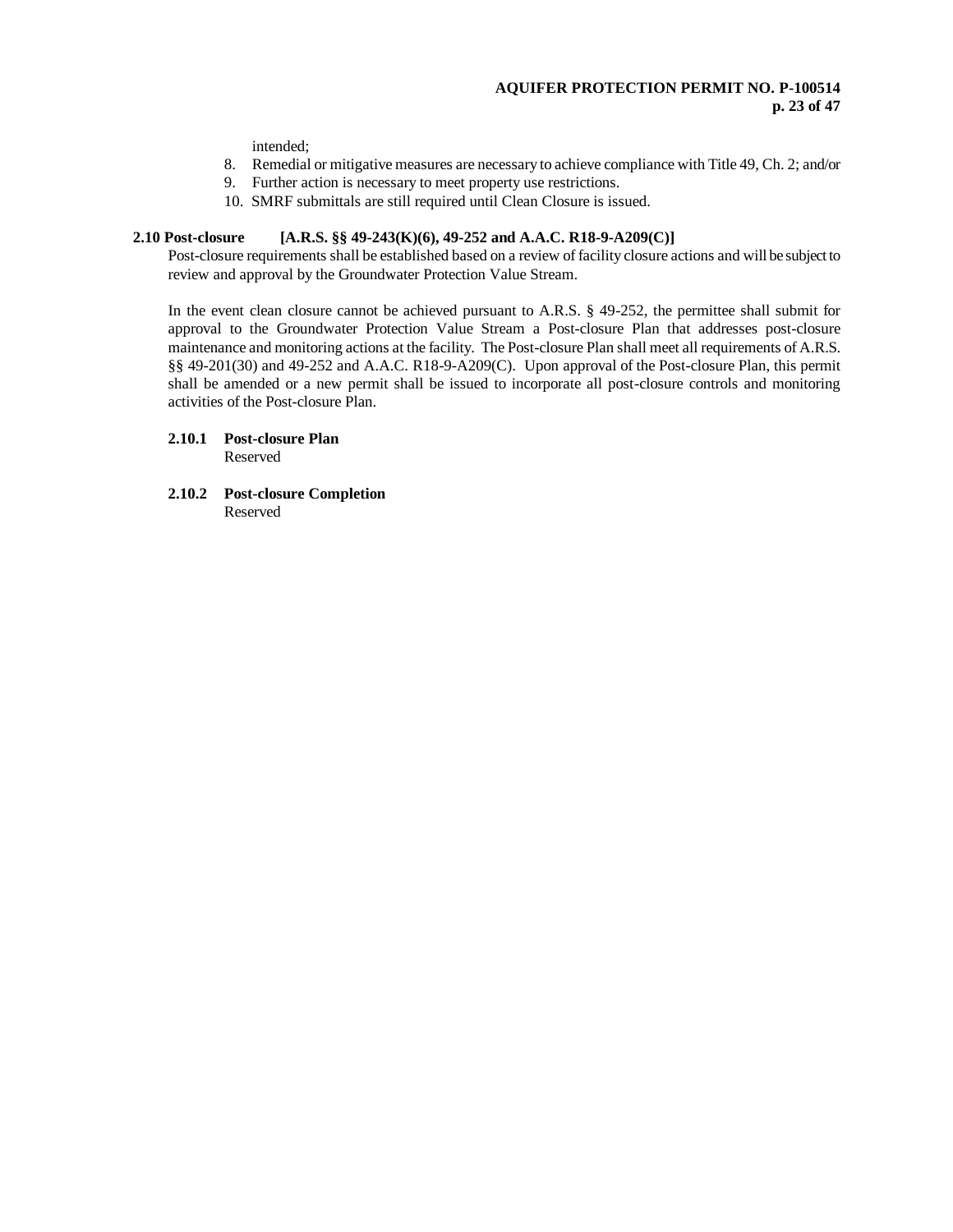# **3.0 COMPLIANCE SCHEDULE [A.R.S. § 49-243(K)(5) and A.A.C. R18-9-A208]**

For each compliance schedule item listed below, the permittee shall submit the required information, including a cover letter that lists the compliance schedule items (CSI), to the Groundwater Protection Value Stream.

| No.            | <b>Description</b>                                                                                                                                                                                                                                                                                                                                                                                                                                                                                                                                                                                                                                                                                                                                                                                                                                                              | Due by:                                                                                                                                                                                                                                                                                                                                                                 | Permit<br>Amendmen<br>t Required? |
|----------------|---------------------------------------------------------------------------------------------------------------------------------------------------------------------------------------------------------------------------------------------------------------------------------------------------------------------------------------------------------------------------------------------------------------------------------------------------------------------------------------------------------------------------------------------------------------------------------------------------------------------------------------------------------------------------------------------------------------------------------------------------------------------------------------------------------------------------------------------------------------------------------|-------------------------------------------------------------------------------------------------------------------------------------------------------------------------------------------------------------------------------------------------------------------------------------------------------------------------------------------------------------------------|-----------------------------------|
| 1              | This CSI is contingent upon the results of the Waste<br>Rock Stockpile Characterization presented in a report in<br>CSI No. 3.<br>If the Waste Rock Stockpile is determined not to be inert,<br>EMJCM shall provide ADEQ with revised BADCT<br>demonstrations for stormwater ponds SWCP #051<br>through #056. Drawings containing plans and cross-<br>sections shall be of a scale to clearly present the<br>configuration of the ponds and the surrounding<br>topography. Such maps and sections shall be signed and<br>sealed by an Arizona licensed professional engineer with<br>appropriate credentials in the required disciplines. If<br>pond capacity is insufficient, EMJCM shall detail plans<br>for pond modifications with the same PE requirements as<br>noted above. A site map showing these facilities relative<br>to surrounding facilities is to be included. | Within 6 months of ADEQ's<br>determination following review<br>of the Waste Rock Stockpile<br>Characterization Report in CSI<br>No. 3, if the waste rock is<br>determined not to be inert.                                                                                                                                                                              | Yes                               |
| $\sqrt{2}$     | Submit updated closure and post-closure costs and if<br>necessary an updated closure strategy for all APP<br>facilities.<br>Following ADEQ's approval of the closure and post-<br>closure strategy and costs for the facilities listed in<br>Section 2.1 of the permit, EMJCM shall provide a<br>financial assurance mechanism for the approved amount.                                                                                                                                                                                                                                                                                                                                                                                                                                                                                                                         | April 6, 2026; i.e. 10 Years from<br>permit dated April 6, 2016 under<br>LTF 63194 when the permit was<br>transferred to Excelsior Mining<br>JCM, Inc.                                                                                                                                                                                                                  | Yes                               |
| 3              | Submit a Waste Rock Stockpile Characterization Report<br>following completion of the characterization activities.                                                                                                                                                                                                                                                                                                                                                                                                                                                                                                                                                                                                                                                                                                                                                               | April 14, 2018.<br>(In review; submitted April 12,<br>2018)                                                                                                                                                                                                                                                                                                             | No                                |
| $\overline{4}$ | EMJCM shall initiate installation of the POC wells CW-<br>1, CW-2, CW-5, and CW-6 at ADEQ approved<br>locations, in accordance with all ADWR requirements.<br>Geologic and well construction logs must be submitted to<br>ADEQ within 60 days of well installation. The log must<br>include the ADWR well registration number, and the as<br>built cadastral and latitude and longitude coordinates for<br>the well. Each well must be screened in the uppermost<br>aquifer. The well screen shall extend a maximum of 10<br>feet above and 50 feet below the top of the aquifer. If a<br>longer well screen interval is used, EMJCM must<br>provide an explanation in the well logs for using the<br>longer screen.                                                                                                                                                            | Within 30 days of ADEQ's<br>determination following review<br>of the Waste Rock Stockpile<br>Characterization Report in CSI<br>No. 3, if the waste rock is<br>determined not to be inert. If the<br>waste rock is determined to be<br>inert, Excelsior shall submit an<br>application to redraw the<br>pollutant management area<br>(PMA) and propose new POC<br>wells. | No                                |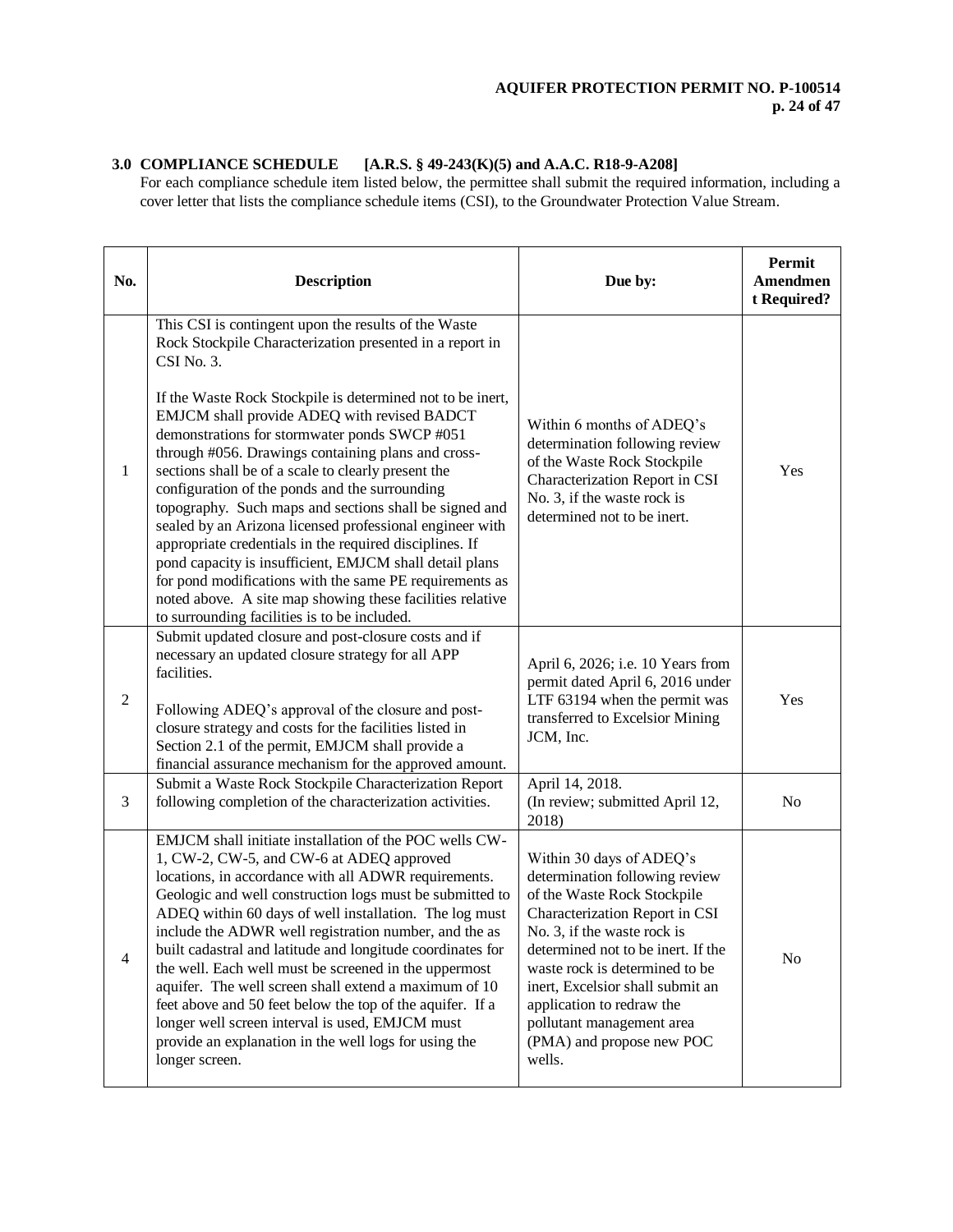# **AQUIFER PROTECTION PERMIT NO. P-100514 p. 25 of 47**

| No.    | <b>Description</b>                                                                                                                                                                                                                               | Due by:                                                                                                            | Permit<br><b>Amendmen</b><br>t Required? |
|--------|--------------------------------------------------------------------------------------------------------------------------------------------------------------------------------------------------------------------------------------------------|--------------------------------------------------------------------------------------------------------------------|------------------------------------------|
| 5      | EMJCM shall initiate the ambient groundwater<br>monitoring as per Section 2.5.3.3 of this permit for POC<br>wells CW-1, CW-2, CW-5, and CW-6. Each sample<br>shall be analyzed for all parameters listed in Section 4.2,<br>Table 2.             | Initiate monthly ambient<br>groundwater monitoring within<br>30 days following installation of<br>wells per CSI 4. | N <sub>0</sub>                           |
| 6      | EMJCM shall submit copies of all laboratory analytical<br>reports, field notes, QA/QC procedures used in collection<br>and analysis of the samples, and a report including the<br>statistical calculations of the ALs and AQLs.                  | Within 45 days following<br>completion of initial sampling<br>periods discussed in CSI 5.                          | Yes (if<br>required)                     |
| $\tau$ | Notify ADEQ when Excelsior commences injection and<br>recovery operations at the Gunnison Copper Project (APP<br>No. 511633)                                                                                                                     | On the day of start-up of the<br>injection and recovery operations<br>at the Gunnison Copper Project               | N <sub>o</sub>                           |
| 8      | Conduct discharge monitoring on a one time basis in<br>accordance with Section 2.5.4, for the PLS pumped from<br>the Gunnison Copper Project at the Solution Pond #3,<br>and for the raffinate from the SX/EW plant at the<br>Raffinate Pond #1. | Within 120 days of start-up of<br>the injection and recovery<br>operations at the Gunnison<br>Copper Project       | N <sub>0</sub>                           |
| 9      | Notify ADEQ when laboratory analytical results are<br>received for the discharge monitoring conducted under<br>CSI No. 8.                                                                                                                        | Upon receipt of laboratory<br>analytical results.                                                                  | No                                       |
| 10     | Submit results of the discharge monitoring conducted at<br>the Solution Pond #3 and Raffinate Pond #1.                                                                                                                                           | Within 30 days from receipt of<br>the laboratory analytical results<br>under CSI No. 9                             | No                                       |
| 11     | Submit an annual report per Section 2.7.4.1.                                                                                                                                                                                                     | The report is due on April 30,<br>$2019$ (as per Section 2.7.6), and<br>every year thereafter.                     | N <sub>0</sub>                           |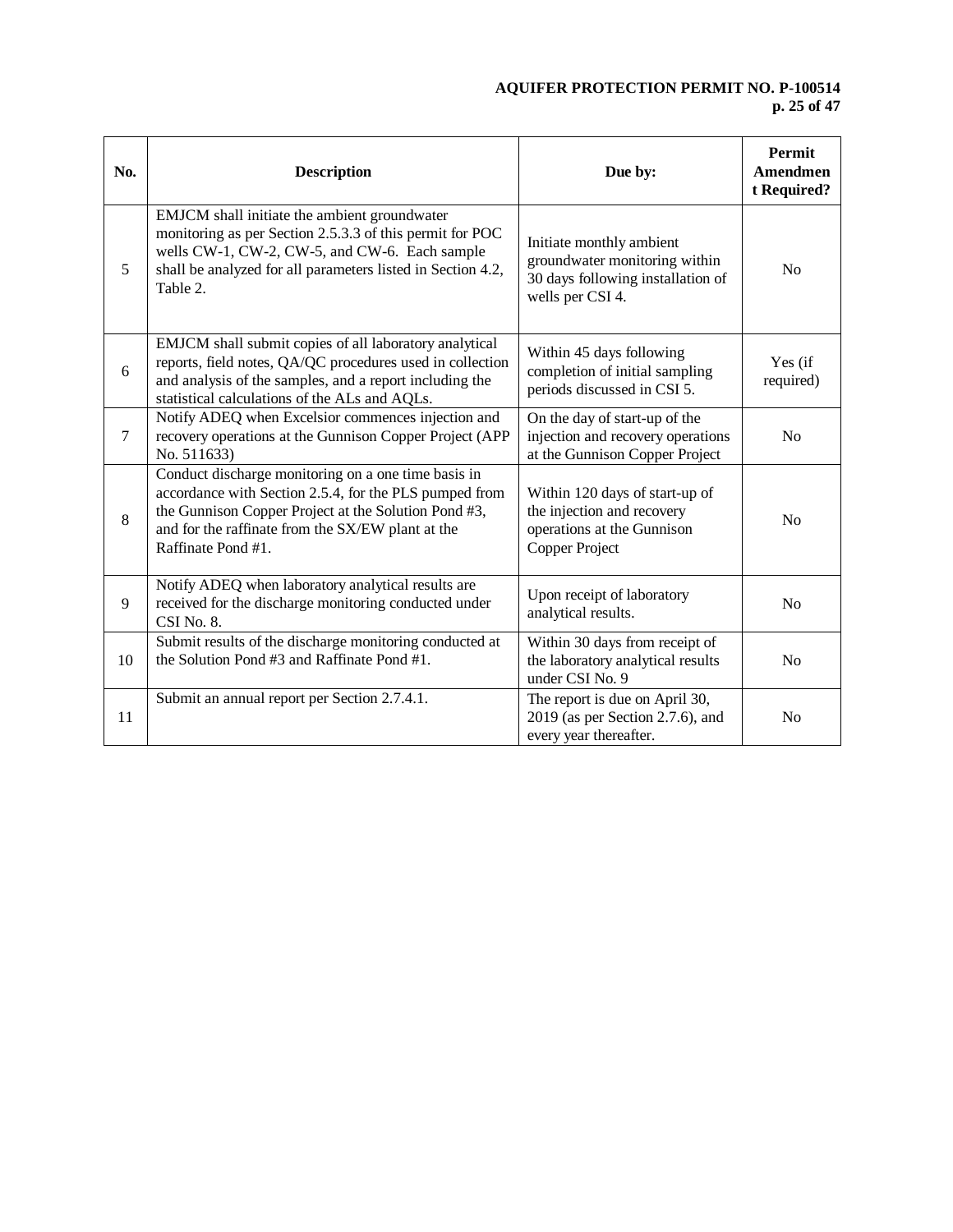# **4.0 TABLES OF MONITORING REQUIREMENTS**

**4.1 PRE-OPERATIONAL MONITORING (or CONSTRUCTION REQUIREMENTS)** TABLE 1 FACILITY BADCT DESCRIPTIONS

### **4.2 COMPLIANCE (or OPERATIONAL) MONITORING** TABLE 1 REQUIRED INSPECTIONS AND OPERATIONAL MONITORING

TABLE 2 AMBIENT GROUNDWATER MONITORING PARAMETERS

TABLE 3 QUARTERLY COMPLIANCE GROUNDWATER MONITORING OF POCS WELLS

TABLE 4 BIENNIAL COMPLIANCE GROUNDWATER MONITORING OF POC WELLS

TABLE 5 QUARTERLY GROUNDWATER MONITORING OF DATA CONTINUITY WELLS

TABLE 6 BIENNIAL GROUNDWATER MONITORING FOR OF DATA CONTINUITY WELLS

TABLE 7 LEAK COLLECTION AND REMOVAL SYSTEM MONITORING

TABLE 8 ONE-TIME SAMPLING EVENT DISCHARGE MONITORING LOCATIONS AND PARAMETERS

**4.3 CONTINGENCY MONITORING**

Not applicable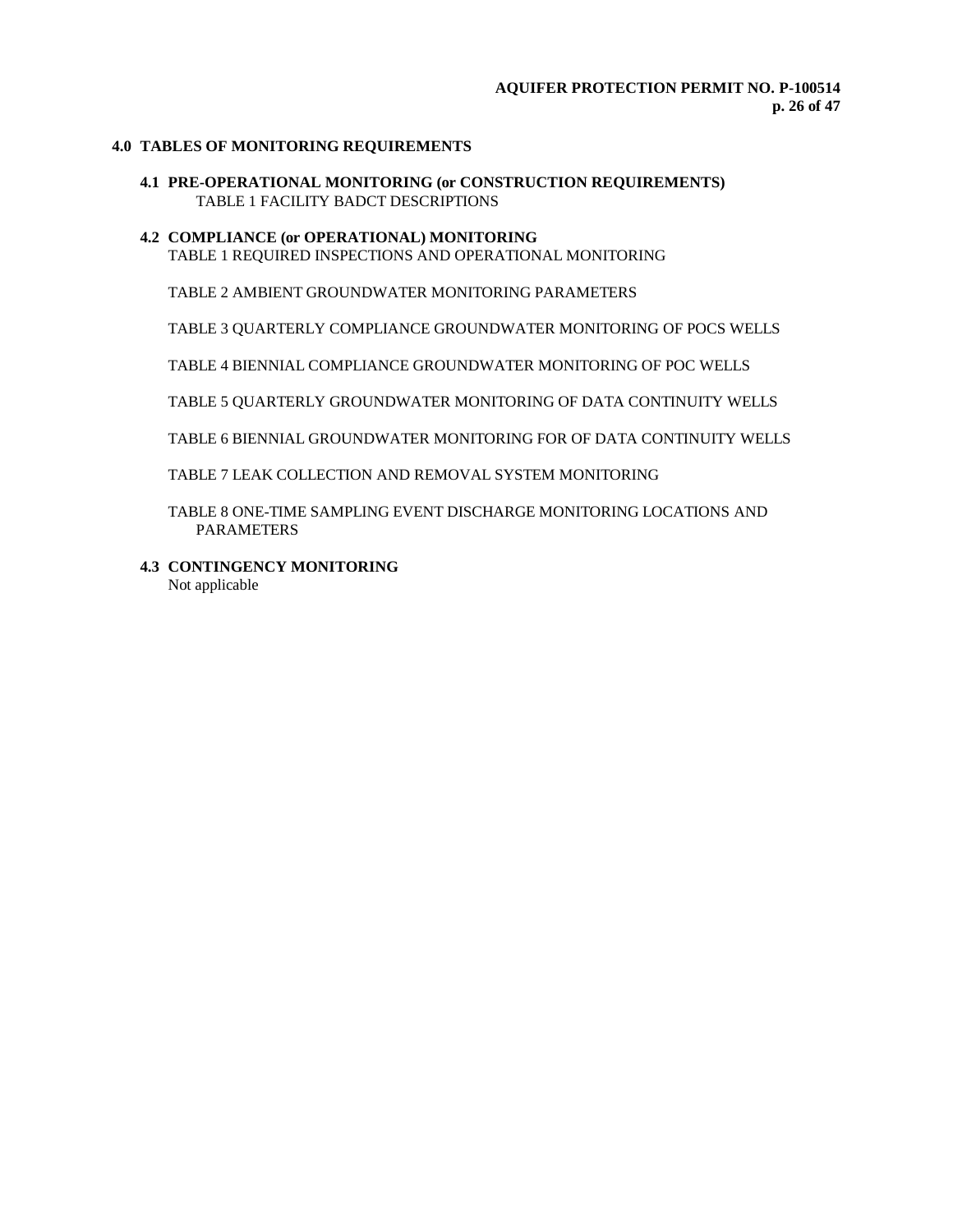# **AQUIFER PROTECTION PERMIT NO. P-100514 p. 27 of 47**

|                                    | <b>TABLE 1</b><br><b>FACILITY BADCT DESCRIPTIONS</b> |                             |                                                   |                                                                                                                                                                                                                                                                                                                                                                                                                                                                                                                                                                                                                                                                                                                                                                                                                                                                                                                                                                                                                                                                                                                                                                                                                                                                                                                                                                                                                             |  |  |
|------------------------------------|------------------------------------------------------|-----------------------------|---------------------------------------------------|-----------------------------------------------------------------------------------------------------------------------------------------------------------------------------------------------------------------------------------------------------------------------------------------------------------------------------------------------------------------------------------------------------------------------------------------------------------------------------------------------------------------------------------------------------------------------------------------------------------------------------------------------------------------------------------------------------------------------------------------------------------------------------------------------------------------------------------------------------------------------------------------------------------------------------------------------------------------------------------------------------------------------------------------------------------------------------------------------------------------------------------------------------------------------------------------------------------------------------------------------------------------------------------------------------------------------------------------------------------------------------------------------------------------------------|--|--|
| <b>ADEQ</b><br><b>Facility No.</b> | <b>JCM</b><br><b>Facility No.</b>                    | <b>Facility / Site Name</b> | Latitude /<br>Longitude                           | <b>Facility BADCT</b>                                                                                                                                                                                                                                                                                                                                                                                                                                                                                                                                                                                                                                                                                                                                                                                                                                                                                                                                                                                                                                                                                                                                                                                                                                                                                                                                                                                                       |  |  |
| <b>Waste Rock Stockpile:</b>       |                                                      |                             |                                                   |                                                                                                                                                                                                                                                                                                                                                                                                                                                                                                                                                                                                                                                                                                                                                                                                                                                                                                                                                                                                                                                                                                                                                                                                                                                                                                                                                                                                                             |  |  |
|                                    | 003                                                  | Waste Rock Stockpile        | $32^{\circ}$ 05' 54" N<br>$110^{\circ}$ 03' 36" W | <b>Individual BADCT:</b> The Waste Rock Stockpile currently covers 84.8<br>acres. Base rests directly on metamorphic rocks with demonstrated<br>hydraulic conductivity ranging from 1.0x10 <sup>-6</sup> centimeters/second (cm/sec)<br>to $10^{-8}$ cm/sec. Geologic disruptions or faults are minor at the stockpile<br>site. Groundwater flows northeastward and is restricted within fractures<br>dissecting the rock units and at depths below land surface (bls) ranging<br>from 50 feet southeastward to 600 feet along the east fringe of the mine<br>area. Characterization of the stockpile material is required (see<br>Compliance Schedule Section 3.0). The Waste Rock Stockpile was<br>constructed using the end-dumping method over moderate sloping<br>topography which minimizes the potential for discharge. End dumping<br>allows side slopes at the angle of repose (nominal 1.3 horizontal to 1<br>vertical). Geotechnical investigations indicate these slopes of 1.3H:1V<br>offer safe levels of BADCT slope stability. It has not been subjected to<br>leaching. Stormwater runoff (non-stormwater) is collected in<br>downgradient impoundments and the Burro Pit. Combined with a<br>quarterly water quality monitoring program checking Action Levels (ALs<br>or AQLs) at respective POC wells, these evaluations will provide ongoing<br>verification of BADCT effectiveness for this facility. |  |  |
| <b>Leach Pads:</b>                 |                                                      |                             |                                                   |                                                                                                                                                                                                                                                                                                                                                                                                                                                                                                                                                                                                                                                                                                                                                                                                                                                                                                                                                                                                                                                                                                                                                                                                                                                                                                                                                                                                                             |  |  |
| 2                                  | 008                                                  | Leach Pad #1                | 32° 05' 45" N<br>$110^{\circ}$ 04' 07" W          | Individual BADCT: Leach Pad #1 is a leach stockpile of 11.8 million<br>tons constructed using the end-dumping method over moderate-to-steeply<br>sloping topography which minimizes the potential for discharge.<br>Maximum lift is set at 225 feet. Located southwest of Burro Pit and east-<br>southeast of Leach Pad #2. Currently occupying 35.5 acres. Constructed<br>over Pioneer Shale formations (average hydraulic conductivity of 1.0 x 10-<br>cm/s) by removal of vegetation and filling the main drainage invert with                                                                                                                                                                                                                                                                                                                                                                                                                                                                                                                                                                                                                                                                                                                                                                                                                                                                                           |  |  |

# **4.1 PRE-OPERATIONAL MONITORING (or CONSTRUCTION REQUIREMENTS)**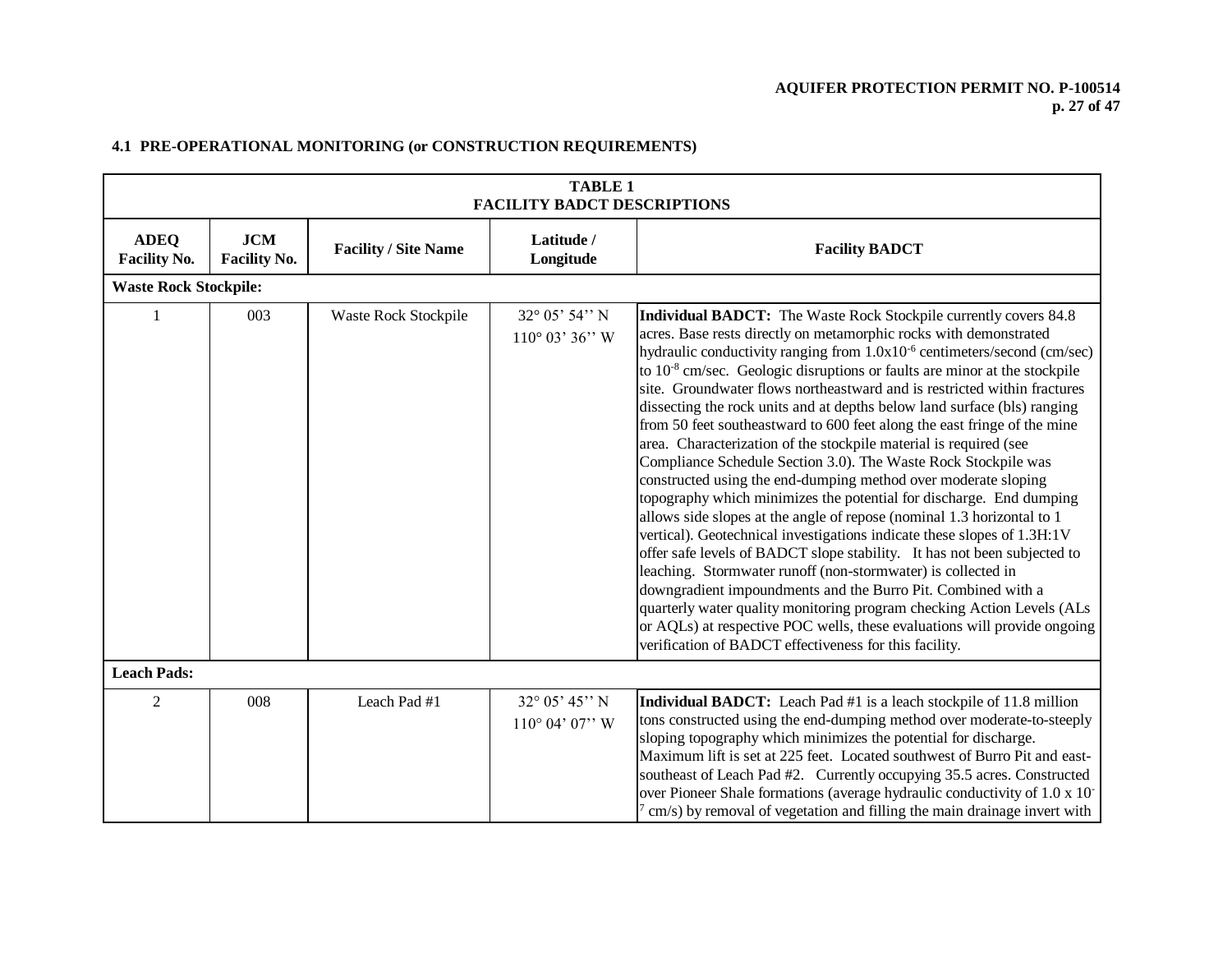# **AQUIFER PROTECTION PERMIT NO. P-100514 p. 28 of 47**

| <b>TABLE 1</b><br><b>FACILITY BADCT DESCRIPTIONS</b> |                                   |                                           |                                                    |                                                                                                                                                                                                                                                                                                                                                                                                                                                                                                                                                                                                                                                                                                                                                                                                                                                                                |
|------------------------------------------------------|-----------------------------------|-------------------------------------------|----------------------------------------------------|--------------------------------------------------------------------------------------------------------------------------------------------------------------------------------------------------------------------------------------------------------------------------------------------------------------------------------------------------------------------------------------------------------------------------------------------------------------------------------------------------------------------------------------------------------------------------------------------------------------------------------------------------------------------------------------------------------------------------------------------------------------------------------------------------------------------------------------------------------------------------------|
| <b>ADEQ</b><br><b>Facility No.</b>                   | <b>JCM</b><br><b>Facility No.</b> | <b>Facility / Site Name</b>               | Latitude /<br>Longitude                            | <b>Facility BADCT</b>                                                                                                                                                                                                                                                                                                                                                                                                                                                                                                                                                                                                                                                                                                                                                                                                                                                          |
|                                                      |                                   |                                           |                                                    | 10-15 feet of coarse quartzite to form a drainage media for gravity flow of<br>solution into Solution Pond #1. Stability analyses demonstrate acceptable<br>factors of safety. A water quality monitoring program will verify<br>effectiveness of BADCT for this facility.                                                                                                                                                                                                                                                                                                                                                                                                                                                                                                                                                                                                     |
| 3                                                    | 013                               | Leach Pad #2<br>$\left($ old #2a and #2b) | 32° 05' 55" N<br>$110^{\circ}$ 04' 29" W           | Individual BADCT: Leach Pad #2 is a leach stockpile with 10.3 million<br>tons constructed using the end-dumping method over moderate-to-steeply<br>sloping topography which minimizes the potential for discharge.<br>Maximum lift is set at 300 feet. Currently occupying 39 acres in the same<br>drainage of Leach Pad #1. Constructed over Pioneer Shale formations<br>(average hydraulic conductivity of 1.0 x $10^{-7}$ cm/s) by removal of<br>vegetation and filling the main drainage invert with 10-15 feet of coarse<br>quartzite to form a drainage media for gravity flow of solution into<br>Solution Pond #1 and into the Intercept Sump for pumping into PLS #3<br>under normal operating conditions. Stability analyses demonstrate<br>acceptable factors of safety. A water quality monitoring program will<br>verify effectiveness of BADCT for this facility |
| $\overline{4}$                                       | 015                               | Leach Pad #3<br>(old #2c, #2d and #3)     | $32^{\circ} 06' 01'' N$<br>$110^{\circ}$ 04' 26" W | Individual BADCT: Leach Pad #3 is a leach stockpile of 9.5 million tons<br>constructed using the end-dumping method over moderate-to-steeply<br>sloping topography which minimizes the potential for discharge.<br>Maximum lift is set at 340-455 feet. Currently occupying 28.6 acres.<br>Constructed over Pioneer Shale formations (average hydraulic<br>conductivity of $1.0 \times 10^{-7}$ cm/s) following removal of vegetation. A clay<br>liner was constructed over the areas as part of foundation preparation<br>forming a drainage media for gravity flow of solution into Solution Pond<br>#3 and into the Intercept Sump for pumping into the SX/EW Plant under<br>normal operating conditions. Stability analyses demonstrate acceptable<br>factors of safety. A water quality monitoring program will verify<br>effectiveness of BADCT for this facility.       |
| <b>PLS and Raffinate Ponds:</b>                      |                                   |                                           |                                                    |                                                                                                                                                                                                                                                                                                                                                                                                                                                                                                                                                                                                                                                                                                                                                                                                                                                                                |
| 5                                                    | 009                               | Solution Pond #1                          | 32° 05' 42" N                                      | Solution Pond #1 will be partitioned into two cells (Draindown Cell #1<br>and Solution Cell #1), with a lined earthen berm (divider berm)                                                                                                                                                                                                                                                                                                                                                                                                                                                                                                                                                                                                                                                                                                                                      |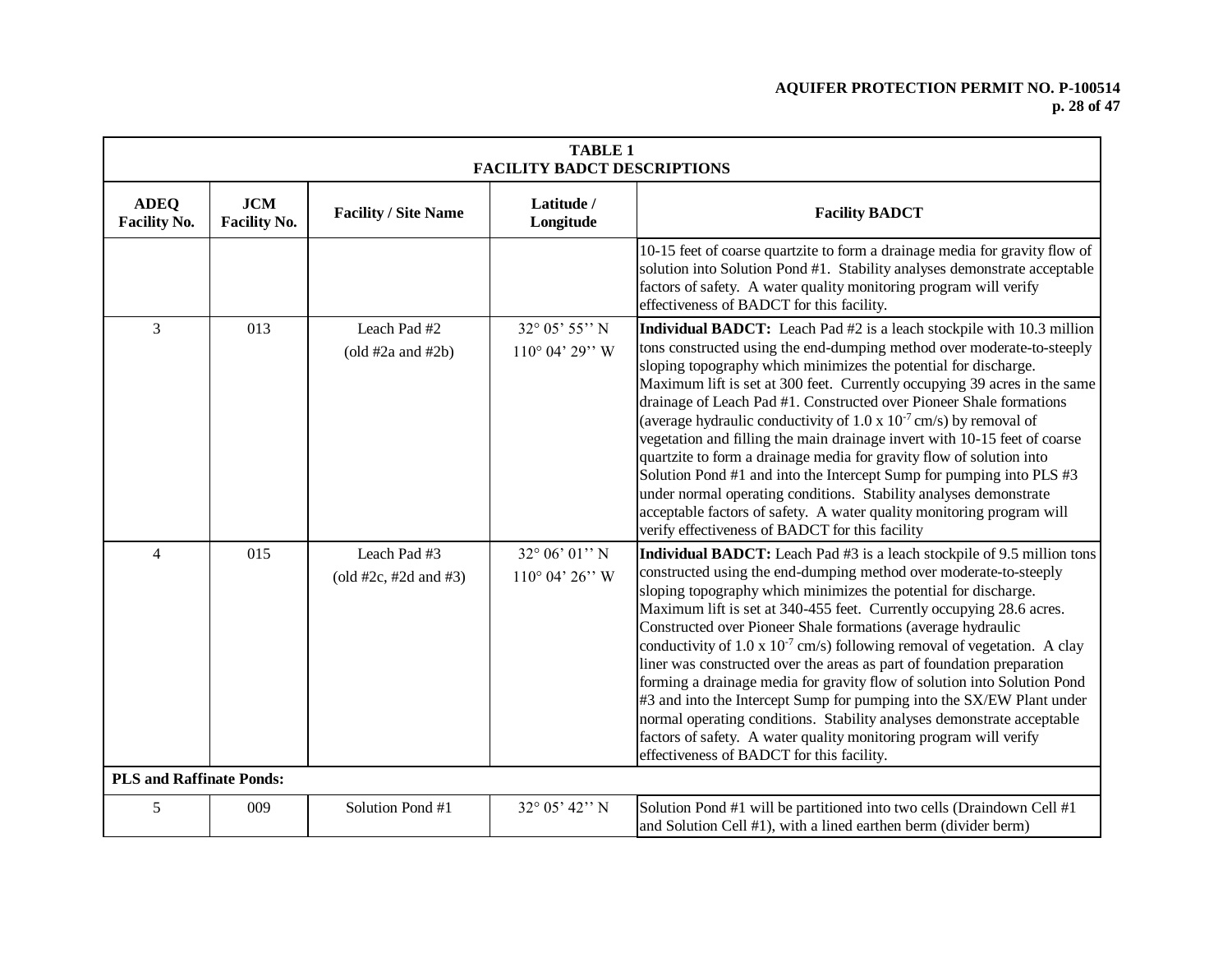# **AQUIFER PROTECTION PERMIT NO. P-100514 p. 29 of 47**

|                                    | <b>TABLE 1</b><br><b>FACILITY BADCT DESCRIPTIONS</b> |                             |                         |                                                                                                                                                                                                                                                                                                                                                                                                                                                                                                                                                                                                                                                                                                                                                                                                                                                                                                                                                                                                                                                                                                                                                                                                                                                                                                                                                                                                                                                                                                                                                                                                                                                                                                                                                                                                                                                                                                                                                                                                                                                                                                                                                                                                                                  |  |  |  |
|------------------------------------|------------------------------------------------------|-----------------------------|-------------------------|----------------------------------------------------------------------------------------------------------------------------------------------------------------------------------------------------------------------------------------------------------------------------------------------------------------------------------------------------------------------------------------------------------------------------------------------------------------------------------------------------------------------------------------------------------------------------------------------------------------------------------------------------------------------------------------------------------------------------------------------------------------------------------------------------------------------------------------------------------------------------------------------------------------------------------------------------------------------------------------------------------------------------------------------------------------------------------------------------------------------------------------------------------------------------------------------------------------------------------------------------------------------------------------------------------------------------------------------------------------------------------------------------------------------------------------------------------------------------------------------------------------------------------------------------------------------------------------------------------------------------------------------------------------------------------------------------------------------------------------------------------------------------------------------------------------------------------------------------------------------------------------------------------------------------------------------------------------------------------------------------------------------------------------------------------------------------------------------------------------------------------------------------------------------------------------------------------------------------------|--|--|--|
| <b>ADEQ</b><br><b>Facility No.</b> | JCM<br><b>Facility No.</b>                           | <b>Facility / Site Name</b> | Latitude /<br>Longitude | <b>Facility BADCT</b>                                                                                                                                                                                                                                                                                                                                                                                                                                                                                                                                                                                                                                                                                                                                                                                                                                                                                                                                                                                                                                                                                                                                                                                                                                                                                                                                                                                                                                                                                                                                                                                                                                                                                                                                                                                                                                                                                                                                                                                                                                                                                                                                                                                                            |  |  |  |
|                                    |                                                      |                             | $110^{\circ}$ 03' 54" W | constructed in between the two cells. The entire pond system has a<br>surface area of 2.4 acres, with a depth of 24 feet at the lowest point.<br>Draindown Cell #1 will have a capacity of 1,856,738 gallons, and<br>Solution Cell #1 will have a capacity of 7,115,238 gallons. The divider<br>berm will be approximately 161 feet wide and 26 feet high, and the crest<br>is approximately 120 feet from the eastern edge of Leach Pad #1. A 50<br>feet long by 32 feet wide spillway located two feet below the crest is<br>provided in the approximate central portion of the divider berm. Upper<br>and lower liners are composed of 60-mil HDPE with geonet matting<br>placed in between the liners. The dam and pond embankment under the<br>liner are compacted soil with an emergency overflow spillway designed<br>into the dam. Embankment side slopes are constructed to 1.5H:1V with<br>the dam sloping into the pond at 2.5H:1V. The divider berm shall be<br>constructed with a slope of 3:1 and lined with 80-mil HDPE underlain by<br>geosynthetic clay liner (GCL) in the Draindown Cell and double lined<br>separated by geonet in the Solution Cell. The liner shall be tied into the<br>existing 60-mil liner at the cutoff trench on the Draindown Cell side and<br>to the double liner system on the Solution Cell side. The GCL shall have<br>a permeability of less than $1 \times 10^{-9}$ cm/s. Solution Cell #1 will be used to<br>store raffinate or PLS from the future Gunnison Copper Project (APP P-<br>511633), and the Draindown Cell #1 is designed to contain runoff from<br>the 100-yr, 24-hr storm event in addition to 12 hours of heap draindown.<br>A sub-surface drain shall be installed on the heap side of the cutoff trench<br>connecting to a pump which shall be installed in the northwest portion of<br>the Draindown Cell #1. The current existing leak collection and removal<br>system (LCRS) shall remain intact. Two feet of freeboard shall be<br>provided for the entire pond system. Portable pumps and electric<br>generators provide backup in case of a power failure. A water quality<br>monitoring program will verify effectiveness of BADCT for this facility. |  |  |  |
| 6                                  | 014                                                  | <b>Intercept Sump</b>       | 32° 05' 51" N           | Individual BADCT: The Intercept Sump is located in the invert (lowest                                                                                                                                                                                                                                                                                                                                                                                                                                                                                                                                                                                                                                                                                                                                                                                                                                                                                                                                                                                                                                                                                                                                                                                                                                                                                                                                                                                                                                                                                                                                                                                                                                                                                                                                                                                                                                                                                                                                                                                                                                                                                                                                                            |  |  |  |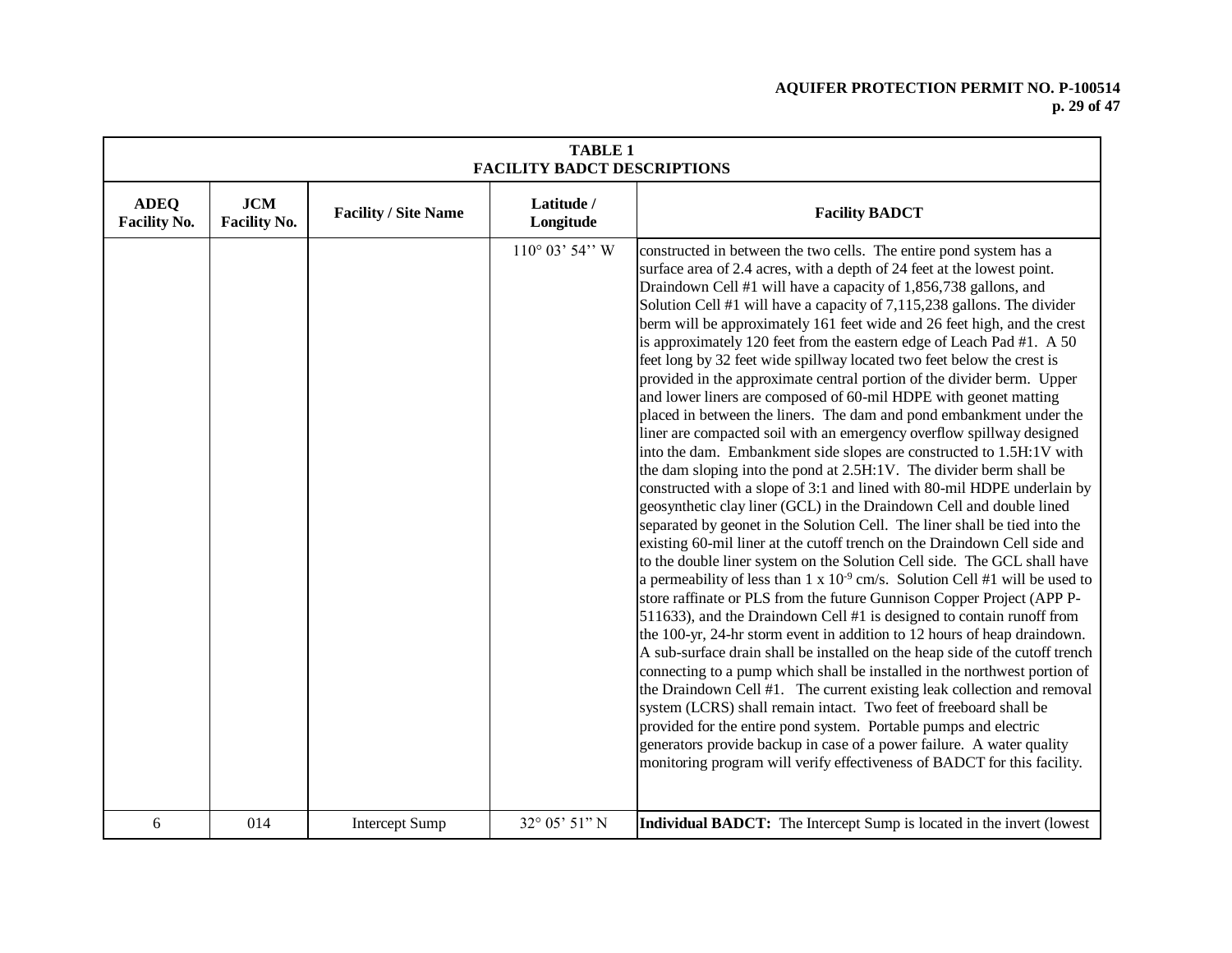# **AQUIFER PROTECTION PERMIT NO. P-100514 p. 30 of 47**

|                                    | <b>TABLE 1</b><br><b>FACILITY BADCT DESCRIPTIONS</b> |                             |                                             |                                                                                                                                                                                                                                                                                                                                                                                                                                                                                                                                                                                                                                                                                                                                                                                                                                                                                                                                                                                                                                                                                                                                                                                                                                                                                                                                                                                                                                                                                                                                                                                                                                                                                               |  |  |  |
|------------------------------------|------------------------------------------------------|-----------------------------|---------------------------------------------|-----------------------------------------------------------------------------------------------------------------------------------------------------------------------------------------------------------------------------------------------------------------------------------------------------------------------------------------------------------------------------------------------------------------------------------------------------------------------------------------------------------------------------------------------------------------------------------------------------------------------------------------------------------------------------------------------------------------------------------------------------------------------------------------------------------------------------------------------------------------------------------------------------------------------------------------------------------------------------------------------------------------------------------------------------------------------------------------------------------------------------------------------------------------------------------------------------------------------------------------------------------------------------------------------------------------------------------------------------------------------------------------------------------------------------------------------------------------------------------------------------------------------------------------------------------------------------------------------------------------------------------------------------------------------------------------------|--|--|--|
| <b>ADEQ</b><br><b>Facility No.</b> | <b>JCM</b><br><b>Facility No.</b>                    | <b>Facility / Site Name</b> | Latitude /<br>Longitude                     | <b>Facility BADCT</b>                                                                                                                                                                                                                                                                                                                                                                                                                                                                                                                                                                                                                                                                                                                                                                                                                                                                                                                                                                                                                                                                                                                                                                                                                                                                                                                                                                                                                                                                                                                                                                                                                                                                         |  |  |  |
|                                    |                                                      |                             | $110^{\circ}$ 04' $15$ " W                  | point) of old PLS Pond #2. It is considered as part of the design of Leach<br>Pad #2. The integrity of the old clay liner was maintained or reconstructed<br>along with the overlying gravel collection area with embedded collection<br>pipes leading northward to the pump station near ILS Pond. Solution<br>collected in this pond shall be pumped to the leach pads. Any solution not<br>collected by the sump will remain in the heap underflow pathway that<br>drains to Draindown Cell #1. This facility is currently covered by Leach<br>Pad #1/#2, and it will be closed concurrently when Leach Pad #1/#2 is<br>granted APP closure. A water quality monitoring program will verify<br>effectiveness of BADCT for this facility.                                                                                                                                                                                                                                                                                                                                                                                                                                                                                                                                                                                                                                                                                                                                                                                                                                                                                                                                                   |  |  |  |
| $\tau$                             | 016                                                  | Solution Pond #3            | 32° 05' 57" N<br>$110^{\circ}$ 04' $14$ " W | Solution Pond #3 will be partitioned into two cells (Draindown Cell #3<br>and Solution Cell #3), with a lined earthen berm (divider berm)<br>constructed in between the two cells. The entire pond system has a<br>surface area of 1.81 acres, with a depth of 20 feet at the lowest point.<br>Draindown Cell #3 will have a capacity of 1,177,636 gallons, and<br>Solution Cell #3 will have a capacity of 4,436,650 gallons. The divider<br>berm will be approximately 116 feet wide and 17 feet high, and the crest<br>is approximately 80 feet from the eastern edge of Leach Pad #1. A 40 feet<br>long by 20 feet wide spillway located one foot below the crest is provided<br>in the approximate central portion of the divider berm. Upper and lower<br>liners are composed of 60-mil HDPE with geonet matting placed in<br>between the liners. The dam and pond embankment under the liner are<br>compacted soil. The divider berm shall be constructed with a slope of 3:1<br>and lined with 80-mil HDPE underlain by geosynthetic clay liner (GCL)<br>in the Draindown Cell and double lined separated by geonet in the<br>Solution Cell. The liner shall be tied into the existing 60-mil liner at the<br>cutoff trench on the Draindown Cell side and to the double liner system on<br>the Solution Cell side. The GCL shall have a permeability of less than 1 x<br>$10^{-9}$ cm/s. Solution Cell #3 will be used to store PLS from the future<br>Gunnison Copper Project (APP P-511633), and the Draindown Cell #1 is<br>designed to contain runoff from the 100-yr, 24-hr storm event in addition<br>to 12 hours of heap draindown. A sub-surface drain shall be installed on |  |  |  |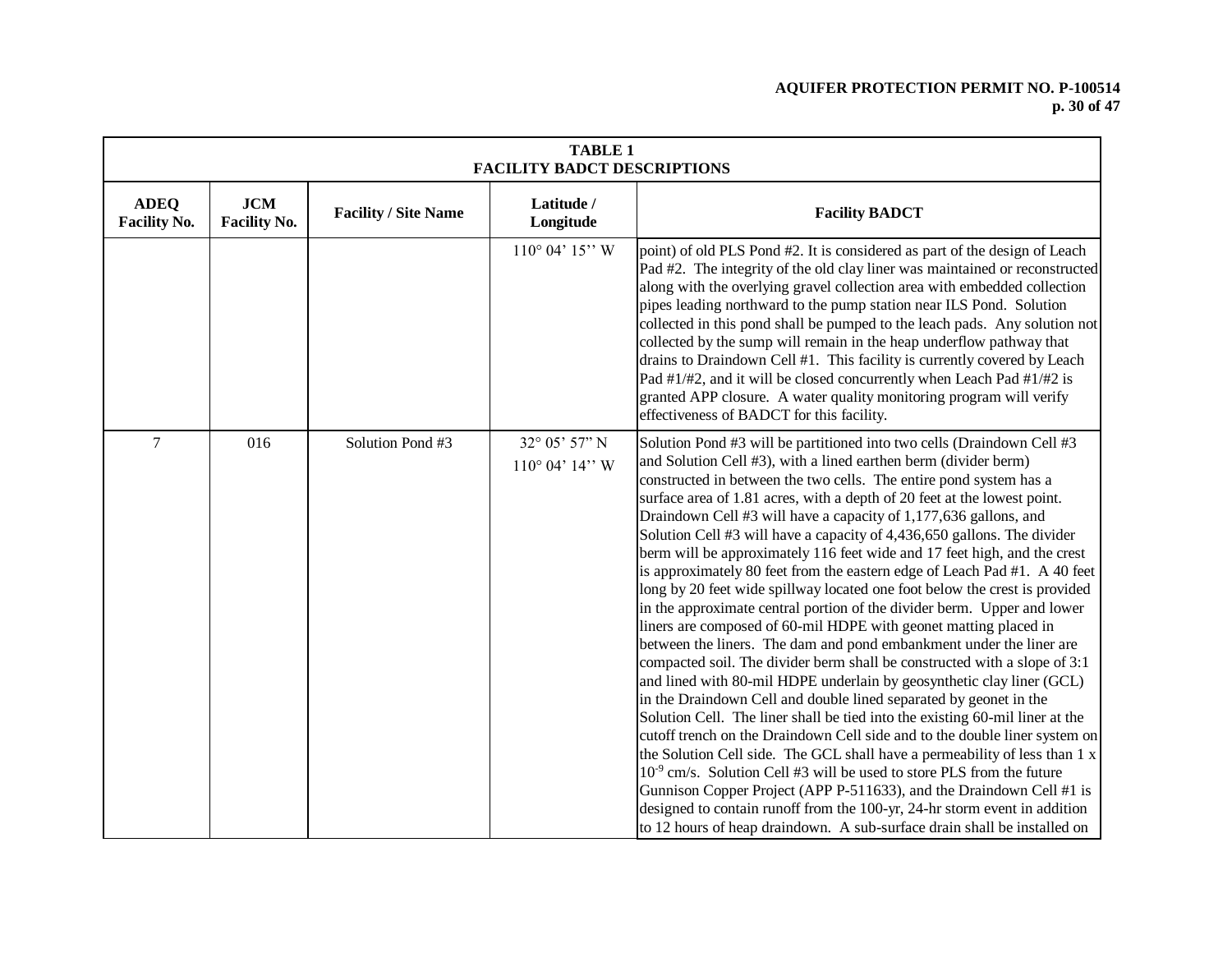# **AQUIFER PROTECTION PERMIT NO. P-100514 p. 31 of 47**

| <b>TABLE 1</b><br><b>FACILITY BADCT DESCRIPTIONS</b> |                                   |                             |                                             |                                                                                                                                                                                                                                                                                                                                                                                                                                                                                                                                                                                                                                                                                                                                                                                                                                                                                                                                                                                                                                                                                                                                                                                                                                                                   |  |  |
|------------------------------------------------------|-----------------------------------|-----------------------------|---------------------------------------------|-------------------------------------------------------------------------------------------------------------------------------------------------------------------------------------------------------------------------------------------------------------------------------------------------------------------------------------------------------------------------------------------------------------------------------------------------------------------------------------------------------------------------------------------------------------------------------------------------------------------------------------------------------------------------------------------------------------------------------------------------------------------------------------------------------------------------------------------------------------------------------------------------------------------------------------------------------------------------------------------------------------------------------------------------------------------------------------------------------------------------------------------------------------------------------------------------------------------------------------------------------------------|--|--|
| <b>ADEQ</b><br><b>Facility No.</b>                   | <b>JCM</b><br><b>Facility No.</b> | <b>Facility / Site Name</b> | Latitude /<br>Longitude                     | <b>Facility BADCT</b>                                                                                                                                                                                                                                                                                                                                                                                                                                                                                                                                                                                                                                                                                                                                                                                                                                                                                                                                                                                                                                                                                                                                                                                                                                             |  |  |
|                                                      |                                   |                             |                                             | the heap side of the cutoff trench connecting to a pump which shall be<br>installed in the northwest portion of the Draindown Cell #3. The current<br>existing leak collection and removal system (LCRS) shall remain intact.<br>Two feet of freeboard shall be provided for the entire pond system.<br>Portable pumps and electric generators provide backup in case of a power<br>failure. A water quality monitoring program will verify effectiveness of<br>BADCT for this facility.                                                                                                                                                                                                                                                                                                                                                                                                                                                                                                                                                                                                                                                                                                                                                                          |  |  |
| $\,8\,$                                              | 029                               | Raffinate Pond #1           | 32° 05' 56" N<br>$110^{\circ}$ 04' $11$ " W | Prescriptive BADCT: Raffinate Pond #1 receives solution discharged<br>from the Solvent Extraction (SX) Plant following copper recovery from<br>PLS. The acid content in the solution is adjusted and then pumped to the<br>leach pads for leaching of the ore. In the future, Raffinate Pond #1 will<br>receive raffinate generated from the Gunnison Copper Project (APP P-<br>511633) at 5,000 gpm. Raffinate Pond #1 has been reconstructed<br>applying QA/QC standards as a double-lined pond with a leak collection<br>and removal system with a surface area of 30,456 square feet, 13 feet deep<br>at the lowest point, with a capacity of 1,714,214 gallons allowing for 2<br>feet of freeboard. Upper and lower liners are 60-mil HDPE with geonet<br>drainage matting between layers. Beneath the lowest HDPE liner is a<br>minimum 6-inch thick compacted soil liner. Pond side slopes are<br>constructed to a slope of 3.3H:1V. Pond capacity is designed to contain<br>runoff from the 100-yr, 24-hr storm event. A 24-inch diameter HDPE<br>pipe connecting the Raffinate Pond #1 and the ILS Pond will be placed in<br>the area of the existing pumps. A water quality monitoring program will<br>verify effectiveness of BADCT for this facility. |  |  |
| 9                                                    | 030                               | <b>ILS</b> Pond             | 32° 05' 54" N<br>$110^{\circ}$ 04' $12$ " W | Prescriptive BADCT: ILS Pond will receive only raffinate from<br>Raffinate Pond #1. The solution is pumped to the Gunnison Wellfield for<br>injection into the wells. ILS Pond is double-lined pond with a leak<br>collection and removal system with a surface area of 25,830 square feet,<br>14 feet deep at the lowest point, with a capacity of 1,688,191 gallons<br>allowing for 2 feet of freeboard. Upper and lower liners are 60-mil                                                                                                                                                                                                                                                                                                                                                                                                                                                                                                                                                                                                                                                                                                                                                                                                                      |  |  |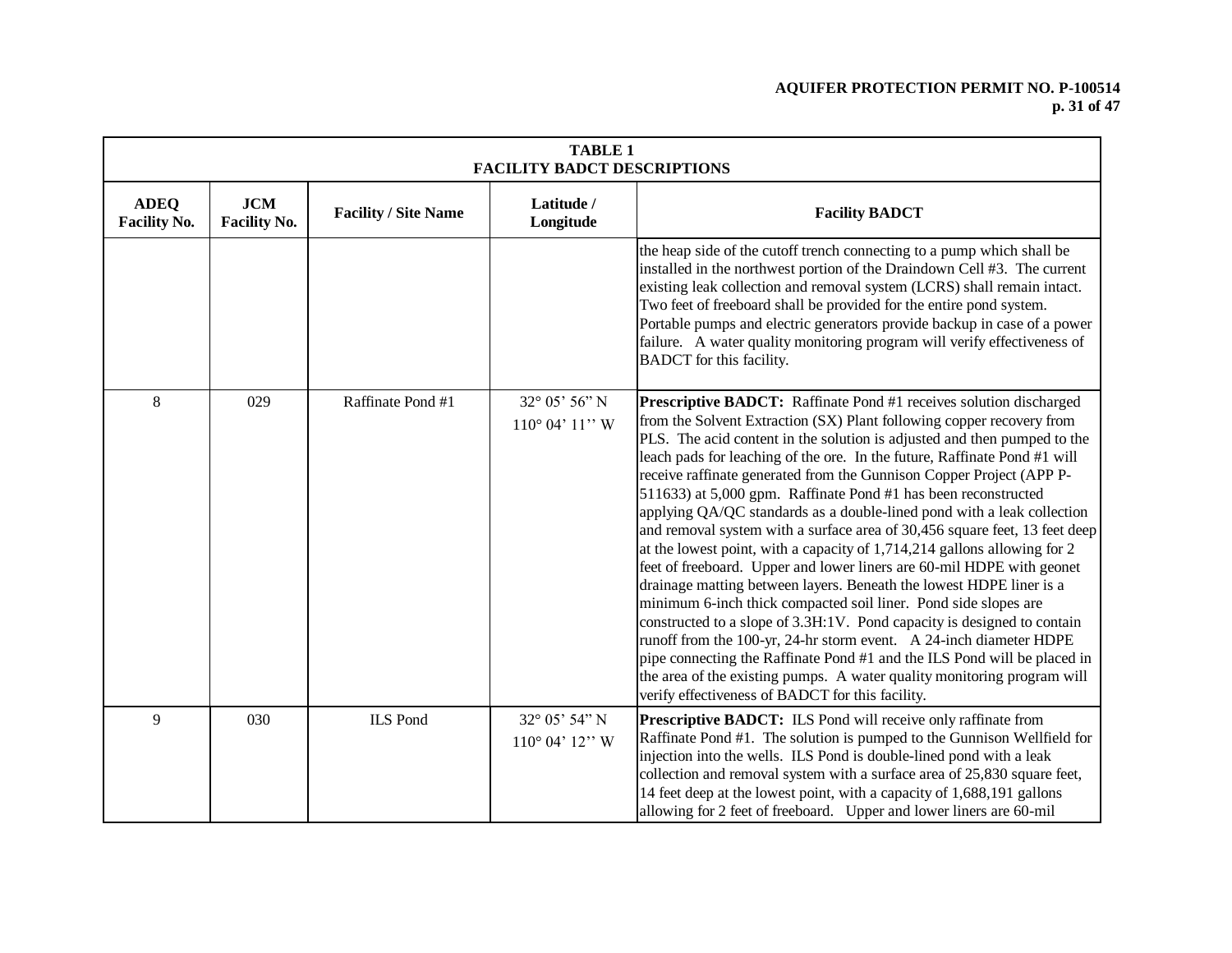# **AQUIFER PROTECTION PERMIT NO. P-100514 p. 32 of 47**

|                                    | <b>TABLE 1</b><br><b>FACILITY BADCT DESCRIPTIONS</b> |                             |                                                       |                                                                                                                                                                                                                                                                                                                                                                                                                                                                                                                                                                                                                                                                                                                                       |  |  |  |
|------------------------------------|------------------------------------------------------|-----------------------------|-------------------------------------------------------|---------------------------------------------------------------------------------------------------------------------------------------------------------------------------------------------------------------------------------------------------------------------------------------------------------------------------------------------------------------------------------------------------------------------------------------------------------------------------------------------------------------------------------------------------------------------------------------------------------------------------------------------------------------------------------------------------------------------------------------|--|--|--|
| <b>ADEQ</b><br><b>Facility No.</b> | <b>JCM</b><br><b>Facility No.</b>                    | <b>Facility / Site Name</b> | Latitude /<br>Longitude                               | <b>Facility BADCT</b>                                                                                                                                                                                                                                                                                                                                                                                                                                                                                                                                                                                                                                                                                                                 |  |  |  |
|                                    |                                                      |                             |                                                       | HDPE with geonet drainage matting between layers. Beneath the lowest<br>HDPE liner is a minimum 6-inch thick compacted soil liner. Pond side<br>slopes are constructed to a slope of 3H:1V. Pond capacity is designed to<br>contain runoff from the 100-yr, 24-hr storm event. A 24-inch diameter<br>HDPE pipe will be installed to connect the Raffinate Pond #1 and the ILS<br>Pond. The pond outlet shall consist of a set of suction pumps with low<br>level intake pipes. The pumps and associated tanks, electrical items and<br>pipes will be located on the pond embankment crest adjacent to the<br>Raffinate Pond pump station. A water quality monitoring program will<br>verify effectiveness of BADCT for this facility. |  |  |  |
| <b>Non-stormwater Ponds:</b>       |                                                      |                             |                                                       |                                                                                                                                                                                                                                                                                                                                                                                                                                                                                                                                                                                                                                                                                                                                       |  |  |  |
| 10                                 | 051                                                  | <b>SWCP #051</b>            | 32° 05' 39"N<br>$110^{\circ}$ 03' 23" W               | <b>Individual BADCT:</b> SWCP #051 receives stormwater runoff from the<br>Waste Rock Stockpile and is located between the stockpile and the main<br>entrance road. It is clay lined. Portable pumps and electric generators<br>provide backup in case of a power failure. A water quality monitoring<br>program will verify effectiveness of BADCT for this facility.                                                                                                                                                                                                                                                                                                                                                                 |  |  |  |
| 11                                 | 052                                                  | <b>SWCP #052</b>            | $32^{\circ}$ 05' 44" N<br>$110^{\circ}$ 03' 22" W     | <b>Individual BADCT:</b> SWCP #052 receives stormwater runoff from the<br>Waste Rock Stockpile and is located between the stockpile and the main<br>entrance road. It is clay lined. Portable pumps and electric generators<br>provide backup in case of a power failure. A water quality monitoring<br>program will verify effectiveness of BADCT for this facility.                                                                                                                                                                                                                                                                                                                                                                 |  |  |  |
| 12                                 | 053                                                  | <b>SWCP #053</b>            | 32° 05' 47" N<br>$110^{\circ}$ 03' 22" W              | <b>Individual BADCT:</b> SWCP #053 receives stormwater runoff from the<br>Waste Rock Stockpile and is located between the stockpile and the main<br>entrance road. It is clay lined. Portable pumps and electric generators<br>provide backup in case of a power failure. A water quality monitoring<br>program will verify effectiveness of BADCT for this facility.                                                                                                                                                                                                                                                                                                                                                                 |  |  |  |
| 13                                 | 054                                                  | <b>SWCP #054</b>            | $32^{\circ} 05' 58'' N$<br>$110^{\circ}$ 03' $19$ " W | <b>Individual BADCT:</b> SWCP #054 receives stormwater runoff from the<br>Waste Rock Stockpile. It is located east of the main entrance road and<br>just inside the eastern property boundary. It is clay lined. Portable pumps<br>and electric generators provide backup in case of a power failure. A water                                                                                                                                                                                                                                                                                                                                                                                                                         |  |  |  |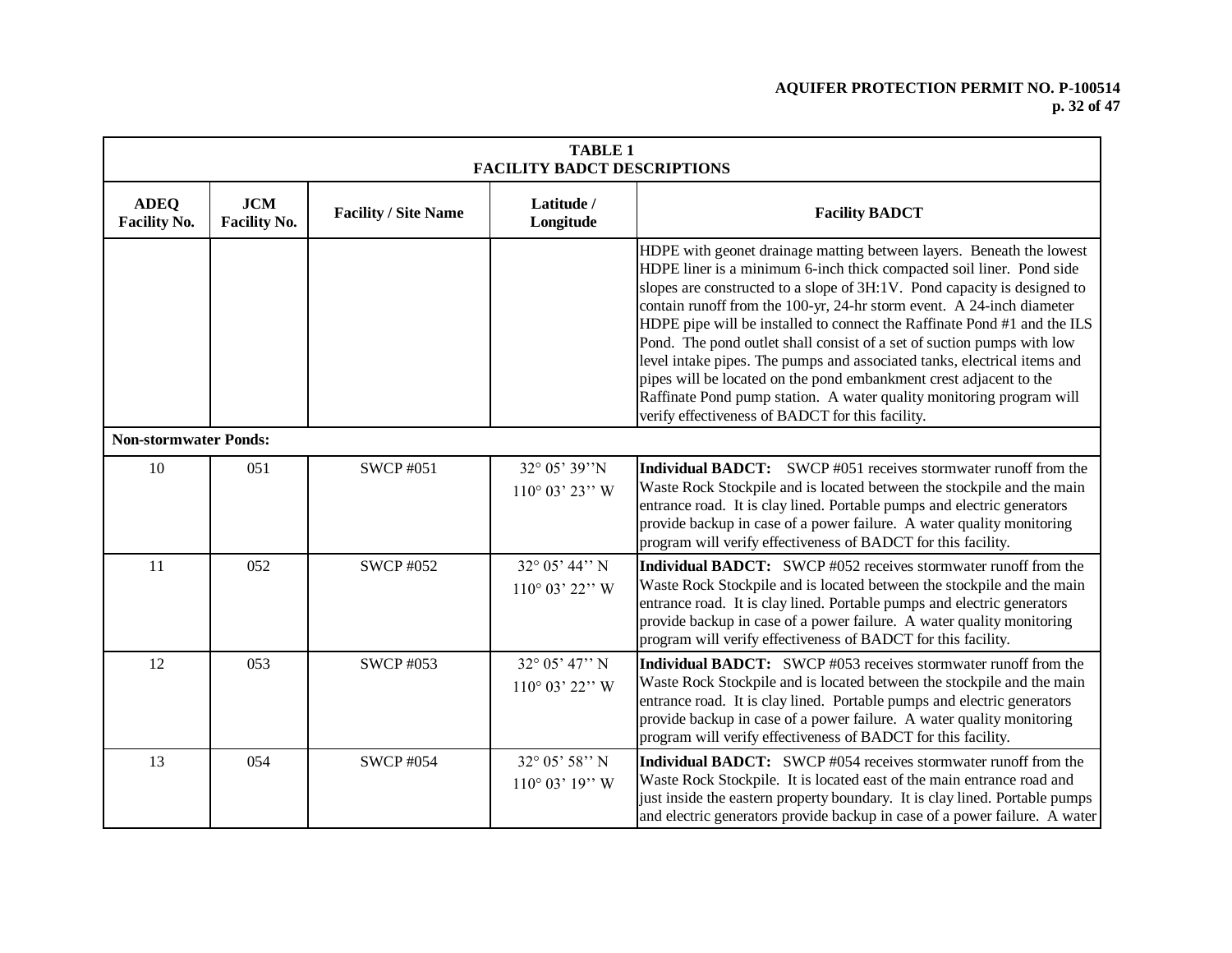# **AQUIFER PROTECTION PERMIT NO. P-100514 p. 33 of 47**

| <b>TABLE 1</b><br><b>FACILITY BADCT DESCRIPTIONS</b> |                                   |                             |                                                    |                                                                                                                                                                                                                                                                                                                                                                                                                                                                                                                                                                                                                                                                                                                                                                                                                                                                                                                                                                                                                                                                                                                                                                                                           |  |  |
|------------------------------------------------------|-----------------------------------|-----------------------------|----------------------------------------------------|-----------------------------------------------------------------------------------------------------------------------------------------------------------------------------------------------------------------------------------------------------------------------------------------------------------------------------------------------------------------------------------------------------------------------------------------------------------------------------------------------------------------------------------------------------------------------------------------------------------------------------------------------------------------------------------------------------------------------------------------------------------------------------------------------------------------------------------------------------------------------------------------------------------------------------------------------------------------------------------------------------------------------------------------------------------------------------------------------------------------------------------------------------------------------------------------------------------|--|--|
| <b>ADEQ</b><br><b>Facility No.</b>                   | <b>JCM</b><br><b>Facility No.</b> | <b>Facility / Site Name</b> | Latitude /<br>Longitude                            | <b>Facility BADCT</b>                                                                                                                                                                                                                                                                                                                                                                                                                                                                                                                                                                                                                                                                                                                                                                                                                                                                                                                                                                                                                                                                                                                                                                                     |  |  |
|                                                      |                                   |                             |                                                    | quality monitoring program will verify effectiveness of BADCT for this<br>facility.                                                                                                                                                                                                                                                                                                                                                                                                                                                                                                                                                                                                                                                                                                                                                                                                                                                                                                                                                                                                                                                                                                                       |  |  |
| 14                                                   | 055                               | <b>SWCP #055</b>            | $32^{\circ} 06' 01'' N$<br>$110^{\circ}$ 03' 25" W | Individual BADCT: SWCP #055 receives stormwater runoff from the<br>Waste Rock Stockpile. It is located east of the main entrance road and<br>just inside the eastern property boundary. It is clay lined. Portable pumps<br>and electric generators provide backup in case of a power failure. A water<br>quality monitoring program will verify effectiveness of BADCT for this<br>facility.                                                                                                                                                                                                                                                                                                                                                                                                                                                                                                                                                                                                                                                                                                                                                                                                             |  |  |
| 15                                                   | 056                               | <b>SWCP #056</b>            | $32^{\circ} 06' 05'' N$<br>$110^{\circ}$ 03' 23" W | Individual BADCT: SWCP #056 receives stormwater runoff from the<br>Waste Rock Stockpile. It is located east of the main entrance road and<br>just inside the eastern property boundary. It is clay lined. Portable pumps<br>and electric generators provide backup in case of a power failure. A water<br>quality monitoring program will verify effectiveness of BADCT for this<br>facility.                                                                                                                                                                                                                                                                                                                                                                                                                                                                                                                                                                                                                                                                                                                                                                                                             |  |  |
| 16                                                   | 057                               | <b>SWCP #057</b>            | 32° 05' 53" N<br>$110^{\circ}$ 04' 35" W           | Individual BADCT: SWCP #057 receives stormwater runoff from the<br>southwestern side of the heap leach pads. It is located west of the leach<br>pads and east of the western property boundary. This facility shall be<br>upgraded as per the compliance schedule in Section 3. This facility shall<br>be expanded from the existing size of 0.2 acre-feet to 0.59 acre-feet, and<br>lined with single 80-mil HDPE liner on a minimum of 6 inches of<br>prepared subgrade. The liner shall be anchored in a trench on the pond<br>embankment crest and a cutoff trench at the heap slope toe. A ditch shall<br>direct slope runoff to the ponds. The regrading and berms on the heap<br>bench shall control slope runoff and promote drainage into the heap<br>Water will be pumped out of the pond after storm events. A prefabricated<br>HDPE (more than 80-mil thick) sump 2 feet square by 2 feet deep placed<br>in the southwestern portion of the pond will be used to keep the pump<br>submerged while operating. Portable pumps and electric generators<br>provide backup in case of a power failure. A water quality monitoring<br>program will verify effectiveness of BADCT for this facility. |  |  |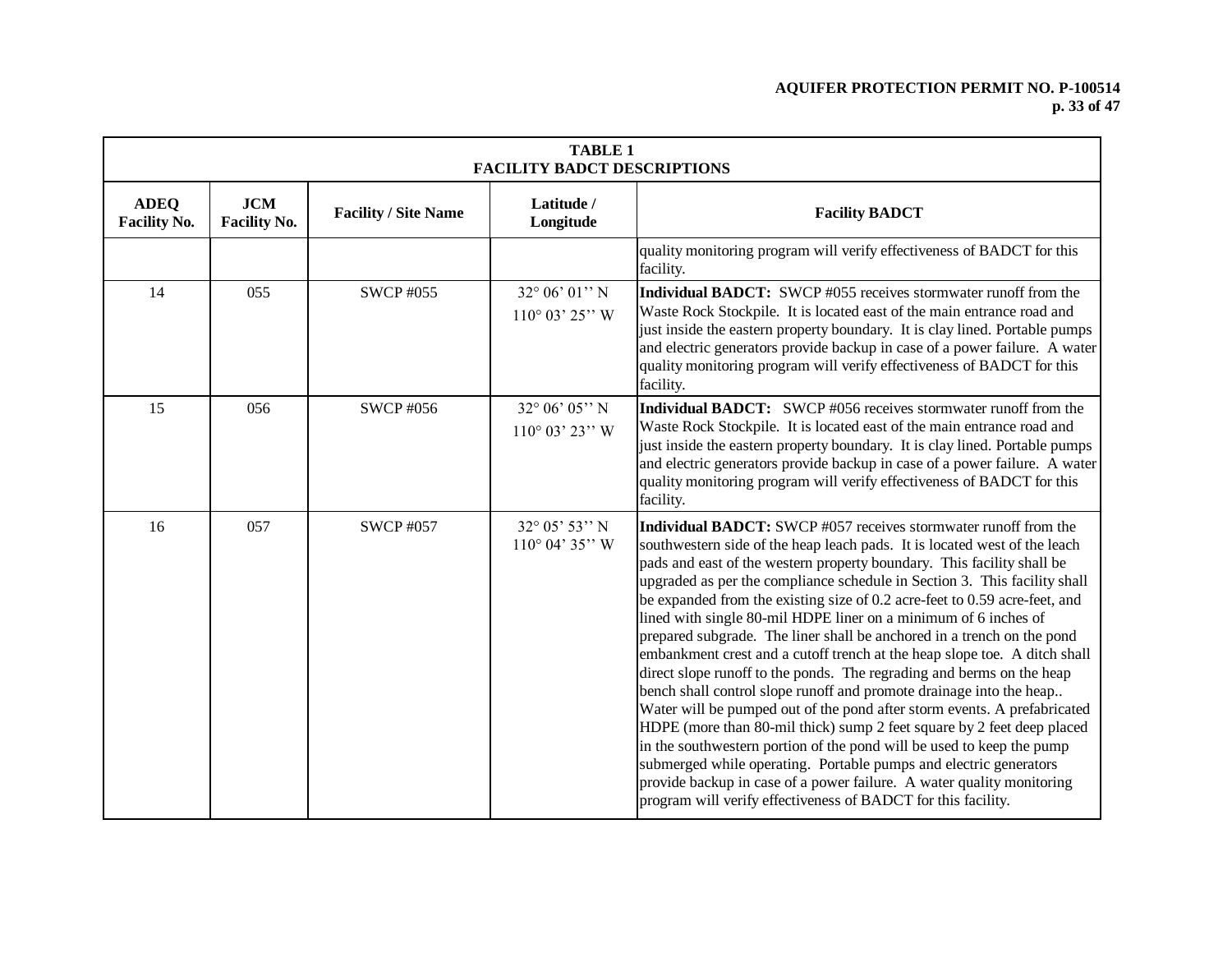# **AQUIFER PROTECTION PERMIT NO. P-100514 p. 34 of 47**

|                                    | <b>TABLE 1</b><br><b>FACILITY BADCT DESCRIPTIONS</b> |                             |                                                       |                                                                                                                                                                                                                                                                                                                                                                                                                                                                                                                                                                                                                                                                                                                                                                                                                                                                                                                                                                                                                                                                                                                                                                                                                             |  |  |  |  |
|------------------------------------|------------------------------------------------------|-----------------------------|-------------------------------------------------------|-----------------------------------------------------------------------------------------------------------------------------------------------------------------------------------------------------------------------------------------------------------------------------------------------------------------------------------------------------------------------------------------------------------------------------------------------------------------------------------------------------------------------------------------------------------------------------------------------------------------------------------------------------------------------------------------------------------------------------------------------------------------------------------------------------------------------------------------------------------------------------------------------------------------------------------------------------------------------------------------------------------------------------------------------------------------------------------------------------------------------------------------------------------------------------------------------------------------------------|--|--|--|--|
| <b>ADEQ</b><br><b>Facility No.</b> | <b>JCM</b><br><b>Facility No.</b>                    | <b>Facility / Site Name</b> | Latitude /<br>Longitude                               | <b>Facility BADCT</b>                                                                                                                                                                                                                                                                                                                                                                                                                                                                                                                                                                                                                                                                                                                                                                                                                                                                                                                                                                                                                                                                                                                                                                                                       |  |  |  |  |
| 17                                 | 058                                                  | <b>SWCP #058</b>            | 32° 05' 52" N<br>$110^{\circ}$ 04' 34" W              | <b>Individual BADCT:</b> SWCP #058 receives non-stormwater runoff from<br>the southwestern side of the heap leach pads. It is located west of the<br>leach pads and east of the western property boundary. This facility shall be<br>upgraded as per the compliance schedule in Section 3. This facility shall<br>be expanded from the existing size of 0.43 acre-feet to 1.26 acre-feet, and<br>lined with single 80-mil HDPE liner on a minimum of 6 inches of<br>prepared subgrade. The liner shall be anchored in a trench on the pond<br>embankment crest and a cutoff trench at the heap slope toe. A ditch shall<br>direct slope runoff to the ponds. The regrading and berms on the heap<br>bench shall control slope runoff and promote drainage into the heap.<br>Water will be pumped out of the pond after storm events. A prefabricated<br>HDPE (more than 80-mil thick) sump 2 feet square by 2 feet deep placed<br>in the northwestern portion of the pond will be used to keep the pump<br>submerged while operating. Portable pumps and electric generators will<br>provide backup in case of a power failure. A water quality monitoring<br>program will verify effectiveness of BADCT for this facility. |  |  |  |  |
| 18                                 | 059                                                  | <b>SWCP #59</b>             | $32^{\circ} 06' 06'' N$<br>$110^{\circ}$ 04' $27$ " W | Individual BADCT: SWCP #59 receives non-stormwater runoff from<br>the northeastern side of the heap leach pads. It is located where Leach<br>Pad #4 was planned for construction. It is clay lined. This facility is<br>currently covered by Leach Pad #3. A water quality monitoring program<br>will verify effectiveness of BADCT for this facility.                                                                                                                                                                                                                                                                                                                                                                                                                                                                                                                                                                                                                                                                                                                                                                                                                                                                      |  |  |  |  |
| 19                                 | 060                                                  | <b>SWCP #60</b>             | $32^{\circ} 06' 06'' N$<br>$110^{\circ}$ 04' 24" W    | <b>Individual BADCT</b> : SWCP #60 receives non-stormwater runoff from the<br>northeastern side of the heap leach pads. It is located where Leach Pad #4<br>was planned for construction. It is clay lined. This facility is currently<br>covered by Leach Pad #3. A water quality monitoring program will verify<br>effectiveness of BADCT for this facility.                                                                                                                                                                                                                                                                                                                                                                                                                                                                                                                                                                                                                                                                                                                                                                                                                                                              |  |  |  |  |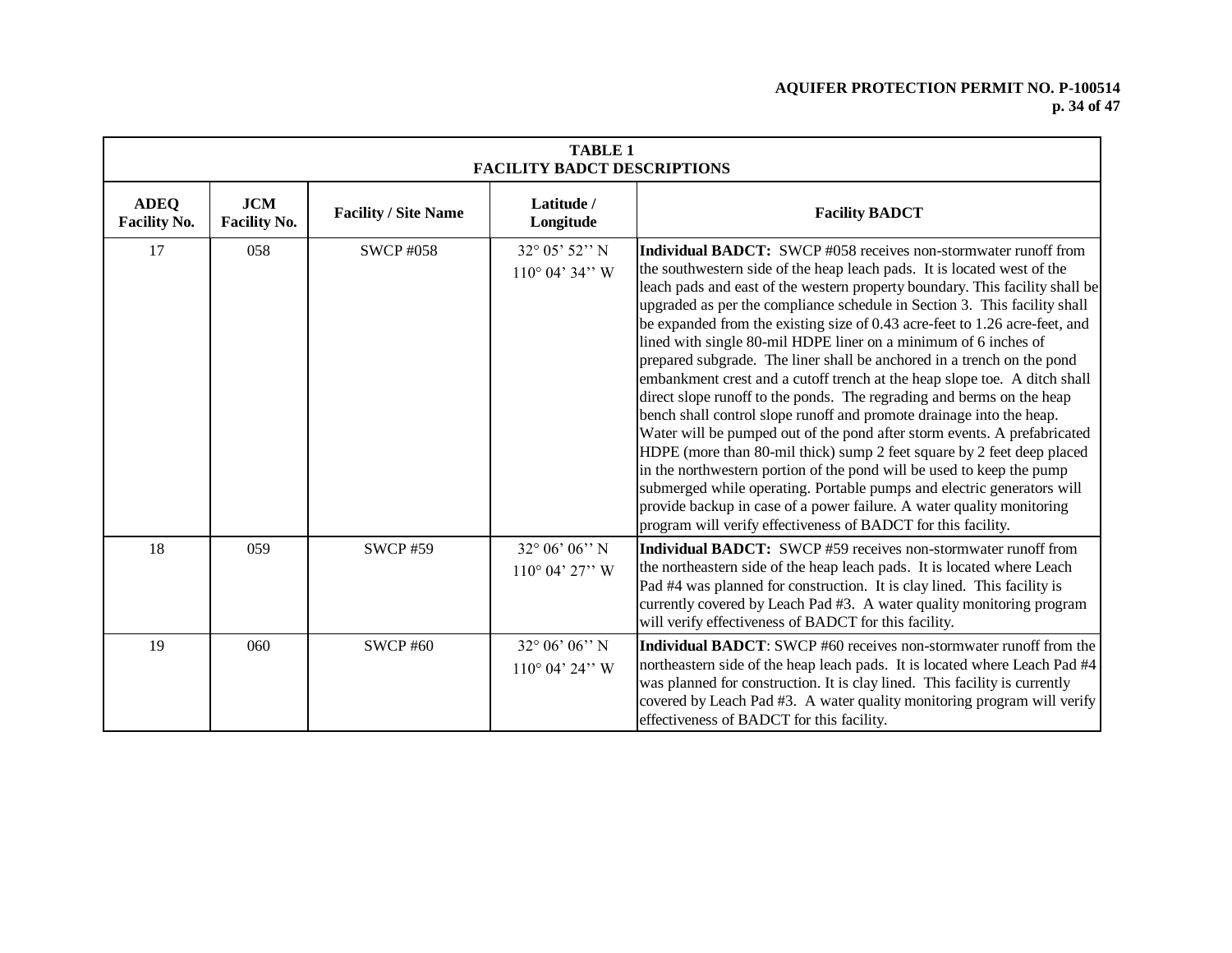# **AQUIFER PROTECTION PERMIT NO. P-100514 p. 35 of 47**

| <b>TABLE 1</b><br><b>FACILITY BADCT DESCRIPTIONS</b> |                                   |                                    |                                                    |                                                                                                                                                                                                                                                                                                                                                                                                                                                                                                                                                                                                                                                                                  |  |  |
|------------------------------------------------------|-----------------------------------|------------------------------------|----------------------------------------------------|----------------------------------------------------------------------------------------------------------------------------------------------------------------------------------------------------------------------------------------------------------------------------------------------------------------------------------------------------------------------------------------------------------------------------------------------------------------------------------------------------------------------------------------------------------------------------------------------------------------------------------------------------------------------------------|--|--|
| <b>ADEQ</b><br><b>Facility No.</b>                   | <b>JCM</b><br><b>Facility No.</b> | <b>Facility / Site Name</b>        | Latitude /<br>Longitude                            | <b>Facility BADCT</b>                                                                                                                                                                                                                                                                                                                                                                                                                                                                                                                                                                                                                                                            |  |  |
| 20                                                   | 011                               | Secondary Containment<br>Pond $#1$ | $32^{\circ}$ 05' 41" N<br>$110^{\circ}$ 03' 40" W  | <b>Individual BADCT:</b> Secondary Containment Pond #1 serves as an<br>emergency overflow impoundment down gradient from Solution Pond #1<br>receiving both PLS and non-stormwater runoff on an as needed basis. It is<br>lined with 60-mil HDPE. Portable pumps and electric generators provide<br>backup in case of a power failure. A water quality monitoring program<br>will verify effectiveness of BADCT for this facility. A water balance<br>demonstration was provided under an amendment (LTF 65043), and it<br>was determined that this facility is no longer required. Closure activities<br>shall be completed at the time of APP closure for the entire facility. |  |  |
| 21                                                   | 012                               | Secondary Containment<br>Pond#2    | $32^{\circ} 05' 33'' N$<br>$110^{\circ}$ 03' 23" W | Individual BADCT: Secondary Containment Pond #2 serves as an<br>emergency overflow impoundment down gradient from Secondary<br>Containment Pond #1 receiving non-stormwater runoff on an as needed<br>basis. It is clay lined. Portable pumps and electric generators provide<br>backup in case of a power failure. A water quality monitoring program<br>will verify effectiveness of BADCT for this facility. A water balance<br>demonstration was provided under an amendment (LTF 65043), and it<br>was determined that this facility is no longer required. Closure activities<br>shall be completed at the time of APP closure for the entire facility.                    |  |  |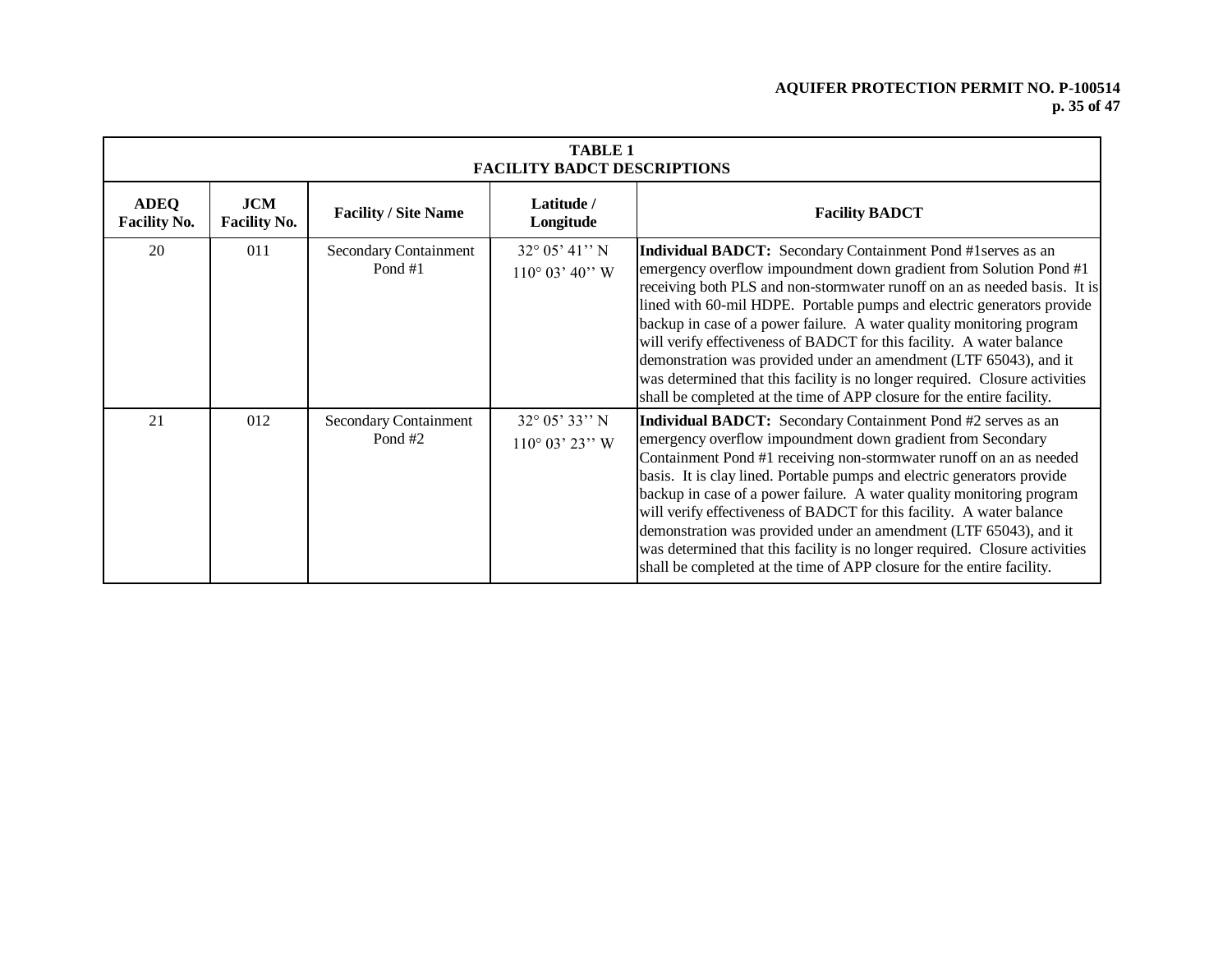# **AQUIFER PROTECTION PERMIT NO. P-100514 p. 36 of 47**

# **4.2 COMPLIANCE (or OPERATIONAL) MONITORING**

| <b>TABLE 1</b><br>REQUIRED INSPECTIONS AND OPERATIONAL MONITORING |                                                                                                                                                                                                                                                                                                                                                                                                                                                                                                                                                                                                                                                                                                                                                                                                                                                                  |           |  |  |  |  |  |
|-------------------------------------------------------------------|------------------------------------------------------------------------------------------------------------------------------------------------------------------------------------------------------------------------------------------------------------------------------------------------------------------------------------------------------------------------------------------------------------------------------------------------------------------------------------------------------------------------------------------------------------------------------------------------------------------------------------------------------------------------------------------------------------------------------------------------------------------------------------------------------------------------------------------------------------------|-----------|--|--|--|--|--|
| <b>Facility</b>                                                   | <b>Requirements</b>                                                                                                                                                                                                                                                                                                                                                                                                                                                                                                                                                                                                                                                                                                                                                                                                                                              | Frequency |  |  |  |  |  |
|                                                                   | PERMITTED DISCHARGING FACILITIES                                                                                                                                                                                                                                                                                                                                                                                                                                                                                                                                                                                                                                                                                                                                                                                                                                 |           |  |  |  |  |  |
| <b>Stormwater Ponds</b>                                           | Visually inspect monthly or during and following a storm event of 1-inch or more precipitation and take appropriate<br>action if evidence of:<br>visible liner tears, punctures, cracks, deformities, or other damage due to sunlight, wind, weather, debris,<br>vegetation or other causes;<br>animals, or other adverse conditions affecting liner stability;<br>2.<br>accumulation of erosion and other debris from the upgradient Waste Rock Disposal pile; and/or<br>spillway and connecting ditch integrity/instability or impairment.<br>4.                                                                                                                                                                                                                                                                                                               | Monthly   |  |  |  |  |  |
|                                                                   | Waste Rock Stockpile Visually inspect monthly or following a storm event of 1-inch or more precipitation and take appropriate action if evidence<br>of:<br>stockpile deformations, including surface cracks, slides, sloughs or unusual differential settlement affecting slope<br>stability;<br>excessive erosion requiring slope stabilization and/or construction of a perimeter containment berm; and/or<br>visible damage to the integrity and efficiency of the drainage control ditches for storm runoff into the down<br>3.<br>gradient non-stormwater ponds.                                                                                                                                                                                                                                                                                            | Monthly   |  |  |  |  |  |
|                                                                   | Process Solution Ponds Visually inspect monthly or during and following a storm event of 1-inch or more precipitation and take appropriate<br>action if evidence of:<br>a minimum of two feet of freeboard. For Solution Pond #1 and Solution Pond #3, the freeboard requirement is<br>1.<br>for the Solution Cell and Draindown Cell in each pond.<br>visible liner tears, punctures, cracks, deformities, or other damage due to sunlight, wind, weather, debris,<br>2.<br>vegetation or other causes;<br>3.<br>animals, or other adverse conditions affecting liner stability;<br>4.<br>accumulation of erosion and other debris from the upgradient Waste Rock Disposal pile;<br>5.<br>spillway integrity/instability or impairment; and/or<br>6.<br>ditch connecting to another facility inspected for the above listed features requiring remedial action. | Monthly   |  |  |  |  |  |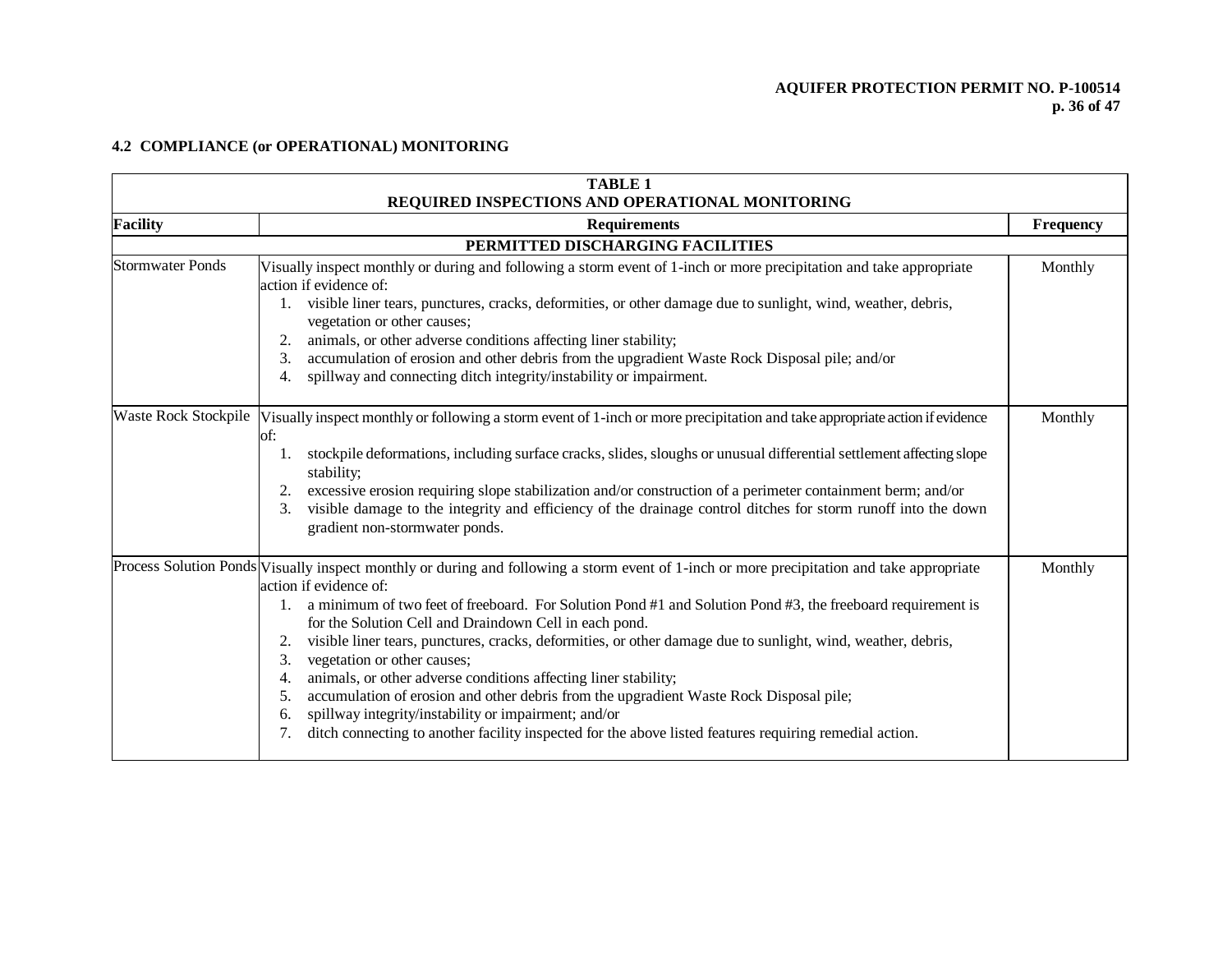# **AQUIFER PROTECTION PERMIT NO. P-100514 p. 37 of 47**

|            | <b>TABLE 1</b><br>REQUIRED INSPECTIONS AND OPERATIONAL MONITORING                                                                                                                                                                                                                                                                                                                                                                              |                  |  |  |  |  |
|------------|------------------------------------------------------------------------------------------------------------------------------------------------------------------------------------------------------------------------------------------------------------------------------------------------------------------------------------------------------------------------------------------------------------------------------------------------|------------------|--|--|--|--|
| Facility   | <b>Requirements</b>                                                                                                                                                                                                                                                                                                                                                                                                                            | <b>Frequency</b> |  |  |  |  |
| Leach Pads | Visually inspect and take appropriate action if evidence of:<br>differential settlement or other developed features which may result in plumbing impairment or failure promoting<br>leakage of sewage onto underlying ground;<br>visible tears, punctures, cracks, deformities, or other damage to plumbing fixtures resulting in undetected process<br>solution leakage; and/or<br>excessive erosion around process solution pipelines.<br>3. | Monthly          |  |  |  |  |
| and Pumps  | Emergency Generators  Visually inspect and take appropriate action to maintain<br>starting and operation efficiency;<br>portability and frame integrity; and<br>proper hookup/connector on the rig.                                                                                                                                                                                                                                            | Weekly           |  |  |  |  |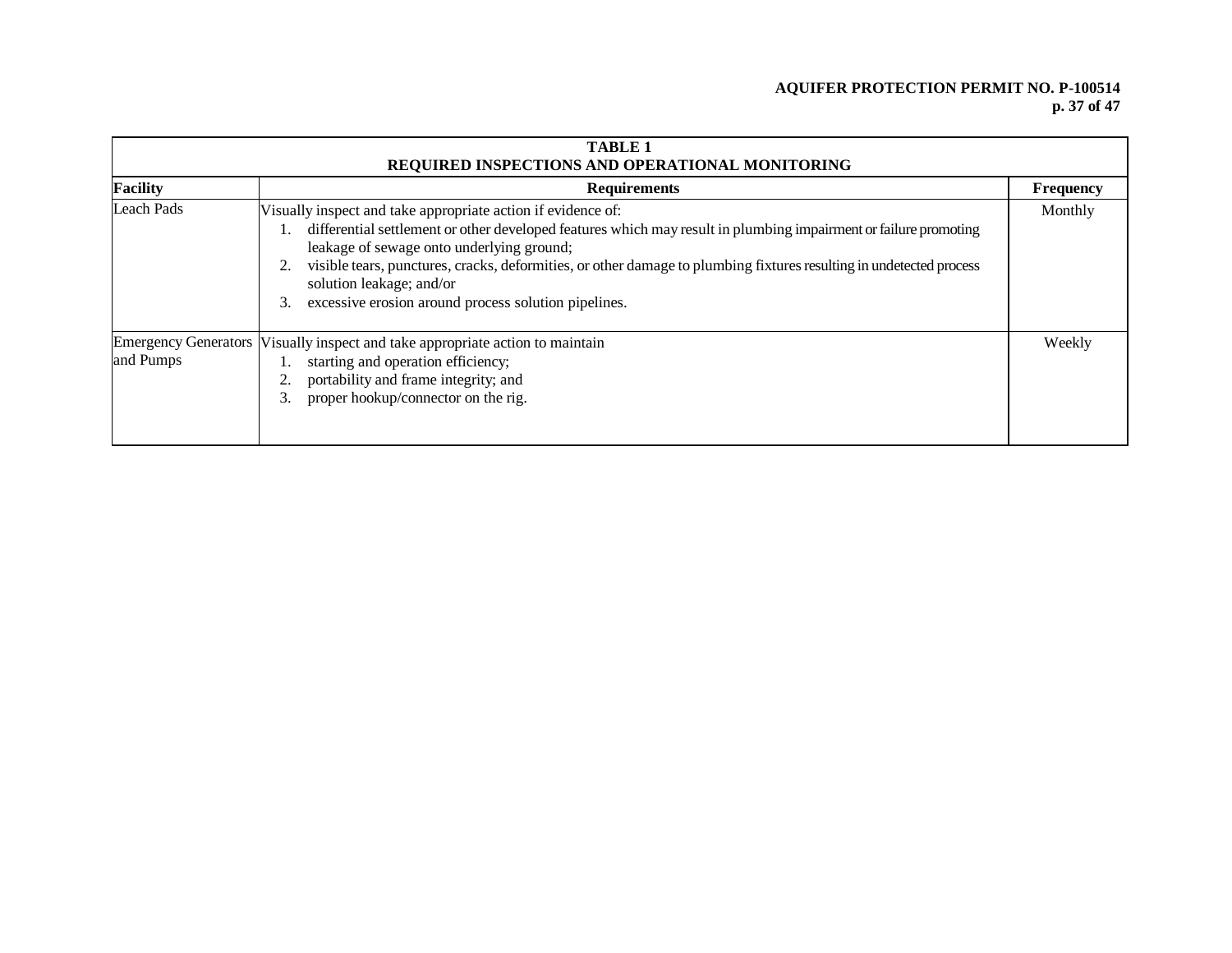# **AQUIFER PROTECTION PERMIT NO. P-100514 p. 38 of 47**

| <b>TABLE 2</b><br><b>Ambient Groundwater Monitoring Parameters</b><br>for All Point of Compliance (POC) Wells<br>(In mg/L unless otherwise noted) |               |                                                                                                                      |  |  |  |
|---------------------------------------------------------------------------------------------------------------------------------------------------|---------------|----------------------------------------------------------------------------------------------------------------------|--|--|--|
| Depth to Water Level (ft.)                                                                                                                        | Phosphate     | Copper                                                                                                               |  |  |  |
| <b>Water Level Elevation</b><br>(ft. amsl)                                                                                                        | Calcium       | Lead                                                                                                                 |  |  |  |
| Temperature - field (F°)                                                                                                                          | Magnesium     | Manganese                                                                                                            |  |  |  |
| $pH$ - field $&$ lab (SU)                                                                                                                         | Potassium     | Mercury                                                                                                              |  |  |  |
| <b>Field Specific Conductance</b><br>$(\mu m \text{hos/cm})$                                                                                      | Sodium        | <b>Nickel</b>                                                                                                        |  |  |  |
| <b>Total Dissolved Solids -lab</b>                                                                                                                | <b>Iron</b>   | Selenium                                                                                                             |  |  |  |
| <b>Total Alkalinity</b>                                                                                                                           | Aluminum      | Thallium                                                                                                             |  |  |  |
| Carbonate                                                                                                                                         | Antimony      | Zinc                                                                                                                 |  |  |  |
| Bicarbonate                                                                                                                                       | Arsenic       | Total Petroleum Hydrocarbons (TPH)                                                                                   |  |  |  |
| Hydroxide                                                                                                                                         | <b>Barium</b> | Volatile Organic Compounds (VOCs)                                                                                    |  |  |  |
| Sulfate                                                                                                                                           | Beryllium     | Gross Alpha Particle Activity (pCi/L) <sup>1</sup>                                                                   |  |  |  |
| Chloride                                                                                                                                          | Cadmium       | Radium $226 +$ Radium $228$ (pCi/L)                                                                                  |  |  |  |
| Fluoride                                                                                                                                          | Chromium      | Uranium                                                                                                              |  |  |  |
| Nitrate-Nitrite as N<br>$\mathbf{1}$                                                                                                              | Cobalt        | If Gross Alpha Particle Activity is greater than 15 $pC_1$ then test for adjusted gross alpha particle activity. The |  |  |  |

1 If Gross Alpha Particle Activity is greater than 15 pCi/L, then test for adjusted gross alpha particle activity. The adjusted gross alpha particle activity is the gross alpha activity, including radium 226, minus radon and total uranium (the sum of the uranium 238, uranium 235 and uranium 234 isotopes).

Metals shall be analyzed as dissolved metals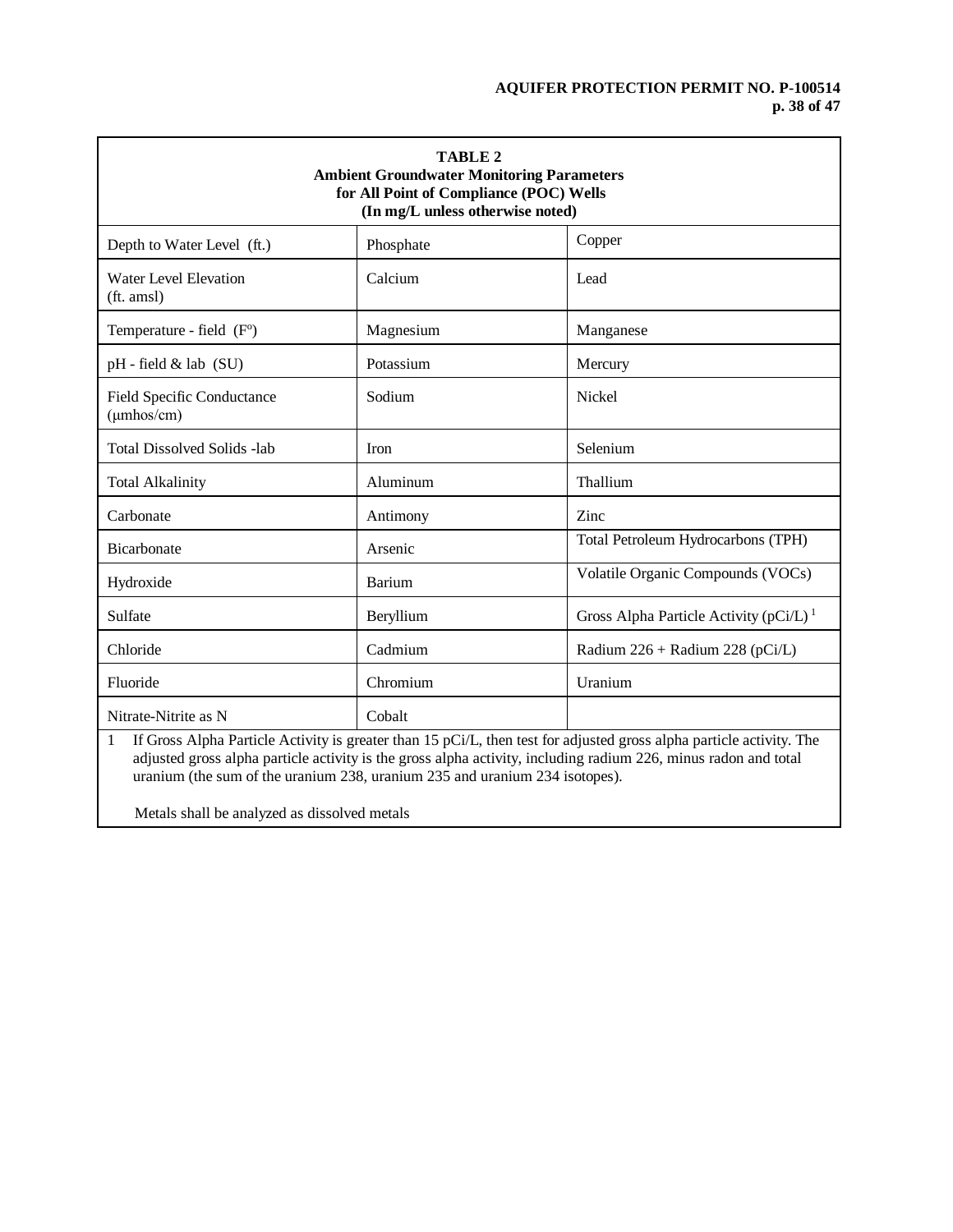| <b>TABLE 3</b><br><b>QUARTERLY COMPLIANCE GROUNDWATER MONITORING OF POC WELLS</b> |            |         |            |         |            |         |            |         |
|-----------------------------------------------------------------------------------|------------|---------|------------|---------|------------|---------|------------|---------|
|                                                                                   | $CW-1$     |         | $CW-2$     |         | $CW-5$     |         | $CW-6$     |         |
| <b>PARAMETER</b>                                                                  | <b>AQL</b> | AL      | <b>AQL</b> | AL      | <b>AQL</b> | AL      | <b>AQL</b> | AL      |
| Depth to Water (feet)                                                             | Monitor    | Monitor | Monitor    | Monitor | Monitor    | Monitor | Monitor    | Monitor |
| <b>Water Level Elevation</b><br>(in feet amsl)                                    | Monitor    | Monitor | Monitor    | Monitor | Monitor    | Monitor | Monitor    | Monitor |
| Field & sLab pH (S.U.)                                                            | Monitor    | Monitor | Monitor    | Monitor | Monitor    | Monitor | Monitor    | Monitor |
| <b>Field Specific Conductance</b><br>$(\mu m \text{hos/cm})$                      | Monitor    | Monitor | Monitor    | Monitor | Monitor    | Monitor | Monitor    | Monitor |
| Temperature Field (°F)                                                            | Monitor    | Monitor | Monitor    | Monitor | Monitor    | Monitor | Monitor    | Monitor |
| <b>Total Dissolved Solids</b>                                                     | None       | Res.    | None       | Res.    | None       | Res.    | None       | Res.    |
| Fluoride                                                                          | Res.       | Res.    | Res.       | Res.    | Res.       | Res.    | Res.       | Res.    |
| Nitrate-Nitrite as N                                                              | Res.       | Res.    | Res.       | Res.    | Res.       | Res.    | Res.       | Res.    |
| Sulfate                                                                           | None       | Res.    | None       | Res.    | None       | Res.    | None       | Res.    |
| Antimony                                                                          | Res.       | Res.    | Res.       | Res.    | Res.       | Res.    | Res.       | Res.    |
| Arsenic                                                                           | Res.       | Res.    | Res.       | Res.    | Res.       | Res.    | Res.       | Res.    |
| <b>Barium</b>                                                                     | Res.       | Res.    | Res.       | Res.    | Res.       | Res.    | Res.       | Res.    |
| Beryllium                                                                         | Res.       | Res.    | Res.       | Res.    | Res.       | Res.    | Res.       | Res.    |
| Cadmium                                                                           | Res.       | Res.    | Res.       | Res.    | Res.       | Res.    | Res.       | Res.    |
| Chromium                                                                          | Res.       | Res.    | Res.       | Res.    | Res.       | Res.    | Res.       | Res.    |
| Copper                                                                            | None       | Res.    | None       | Res.    | None       | Res.    | None       | Res.    |
| Lead                                                                              | Res.       | Res.    | Res.       | Res.    | Res.       | Res.    | Res.       | Res.    |
| Mercury                                                                           | Res.       | Res.    | Res.       | Res.    | Res.       | Res.    | Res.       | Res.    |
| Nickel                                                                            | Res.       | Res.    | Res.       | Res.    | Res.       | Res.    | Res.       | Res.    |
| Selenium                                                                          | Res.       | Res.    | Res.       | Res.    | Res.       | Res.    | Res.       | Res.    |
| Thallium                                                                          | Res.       | Res.    | Res.       | Res.    | Res.       | Res.    | Res.       | Res.    |
| Zinc                                                                              | Monitor    | Monitor | Monitor    | Monitor | Monitor    | Monitor | Monitor    | Monitor |
| Benzene                                                                           | Res.       | Res.    | Res.       | Res.    | Res.       | Res.    | Res.       | Res.    |
| Toluene                                                                           | Res.       | Res.    | Res.       | Res.    | Res.       | Res.    | Res.       | Res.    |
| Ethylbenzene                                                                      | Res.       | Res.    | Res.       | Res.    | Res.       | Res.    | Res.       | Res.    |
| Xylene                                                                            | Res.       | Res.    | Res.       | Res.    | Res.       | Res.    | Res.       | Res.    |

# **NOTES:**

Metals shall be analyzed as dissolved metals.

Res. =Reserved means that ADEQ will establish an AQL and AL based on the ambient monitoring performed under Section 2.5.3.3.

Monitor = Analysis is required but an AQL and/or AL is not established in the permit.

AQL = Aquifer Quality Limit.

 $AL =$  Alert Level.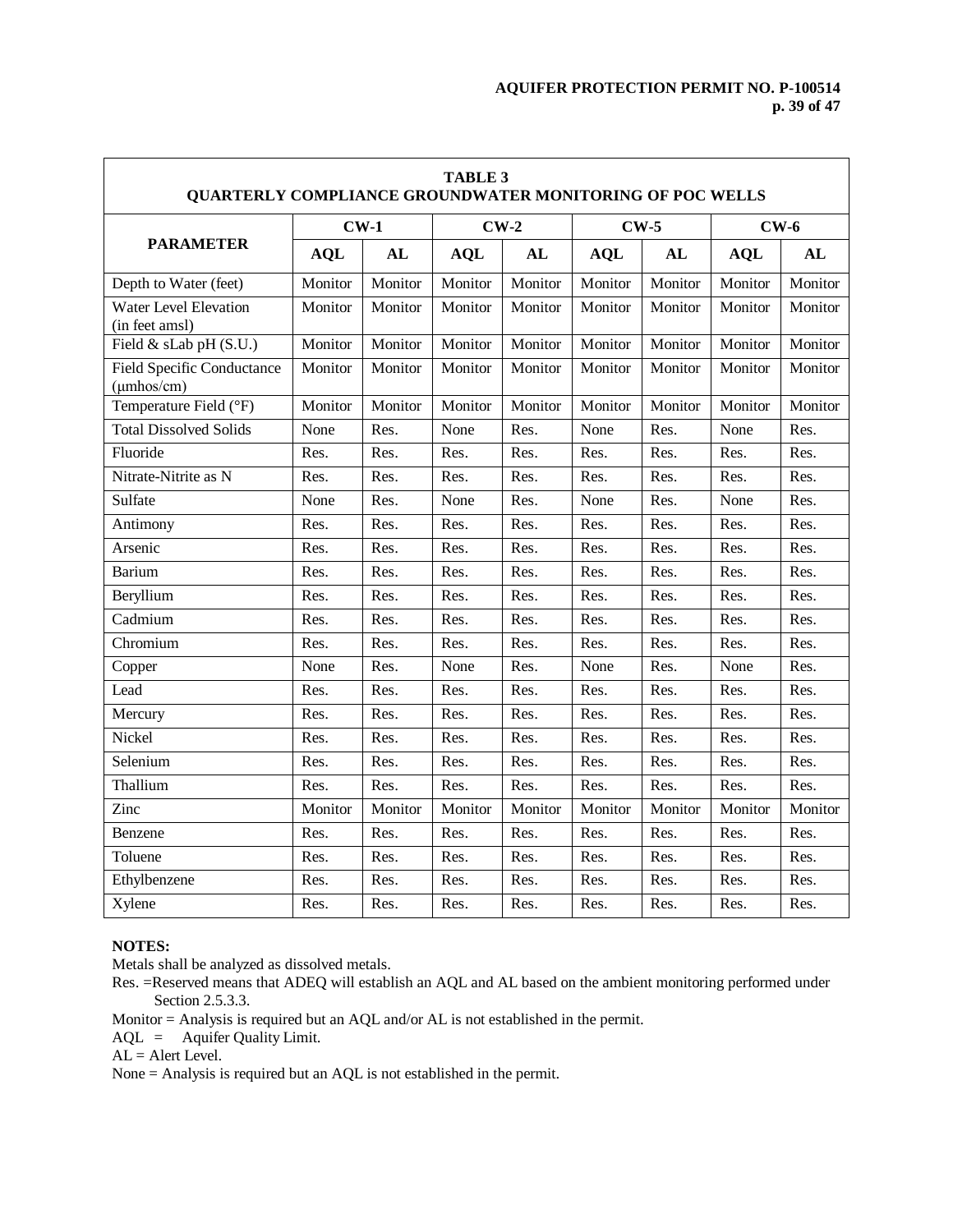$\overline{\phantom{a}}$ 

| <b>TABLE 4</b><br><b>BIENNIAL COMPLIANCE GROUNDWATER MONITORING OF POC WELLS</b> |            |           |            |           |            |         |            |         |  |
|----------------------------------------------------------------------------------|------------|-----------|------------|-----------|------------|---------|------------|---------|--|
|                                                                                  | $CW-1$     |           | $CW-2$     |           | $CW-5$     |         | $CW-6$     |         |  |
| <b>PARAMETER</b>                                                                 | <b>AQL</b> | <b>AL</b> | <b>AQL</b> | <b>AL</b> | <b>AQL</b> | AL      | <b>AQL</b> | AL      |  |
| <b>Total Alkalinity</b>                                                          | Monitor    | Monitor   | Monitor    | Monitor   | Monitor    | Monitor | Monitor    | Monitor |  |
| Carbonate                                                                        | Monitor    | Monitor   | Monitor    | Monitor   | Monitor    | Monitor | Monitor    | Monitor |  |
| Bicarbonate                                                                      | Monitor    | Monitor   | Monitor    | Monitor   | Monitor    | Monitor | Monitor    | Monitor |  |
| Hydroxide                                                                        | Monitor    | Monitor   | Monitor    | Monitor   | Monitor    | Monitor | Monitor    | Monitor |  |
| Chloride                                                                         | Monitor    | Monitor   | Monitor    | Monitor   | Monitor    | Monitor | Monitor    | Monitor |  |
| Phosphate                                                                        | Monitor    | Monitor   | Monitor    | Monitor   | Monitor    | Monitor | Monitor    | Monitor |  |
| Calcium                                                                          | Monitor    | Monitor   | Monitor    | Monitor   | Monitor    | Monitor | Monitor    | Monitor |  |
| Magnesium                                                                        | Monitor    | Monitor   | Monitor    | Monitor   | Monitor    | Monitor | Monitor    | Monitor |  |
| Potassium                                                                        | Monitor    | Monitor   | Monitor    | Monitor   | Monitor    | Monitor | Monitor    | Monitor |  |
| Sodium                                                                           | Monitor    | Monitor   | Monitor    | Monitor   | Monitor    | Monitor | Monitor    | Monitor |  |
| Cobalt                                                                           | Monitor    | Monitor   | Monitor    | Monitor   | Monitor    | Monitor | Monitor    | Monitor |  |
| Iron                                                                             | Monitor    | Monitor   | Monitor    | Monitor   | Monitor    | Monitor | Monitor    | Monitor |  |
| Aluminum                                                                         | Monitor    | Monitor   | Monitor    | Monitor   | Monitor    | Monitor | Monitor    | Monitor |  |
| Manganese                                                                        | Monitor    | Monitor   | Monitor    | Monitor   | Monitor    | Monitor | Monitor    | Monitor |  |
| <b>Total Petroleum</b><br>Hydrocarbons (TPH)                                     | Monitor    | Monitor   | Monitor    | Monitor   | Monitor    | Monitor | Monitor    | Monitor |  |
| Gross Alpha Particle<br>Activity $(pCi/L)^1$                                     | Res.       | Res.      | Res.       | Res.      | Res.       | Res.    | Res.       | Res.    |  |
| Radium 226 + Radium 228<br>(pCi/L)                                               | Res.       | Res.      | Res.       | Res.      | Res.       | Res.    | Res.       | Res.    |  |
| Uranium                                                                          | Monitor    | Monitor   | Monitor    | Monitor   | Monitor    | Monitor | Monitor    | Monitor |  |

# **NOTES:**

 $\overline{a}$ 

Metals shall be analyzed as dissolved metals.

Res. =Reserved means that ADEQ will establish an AQL and AL based on the ambient monitoring performed under Section 2.5.3.3.

Monitor = Analysis is required but an AQL and/or AL is not established in the permit.

AQL = Aquifer Quality Limit.

 $AL =$  Alert Level.

<sup>1</sup> If Gross Alpha Particle Activity is greater than 15 pCi/L, then test for adjusted gross alpha particle activity. The adjusted gross alpha particle activity is the gross alpha activity, including radium 226, minus radon and total uranium (the sum of the uranium 238, uranium 235 and uranium 234 isotopes).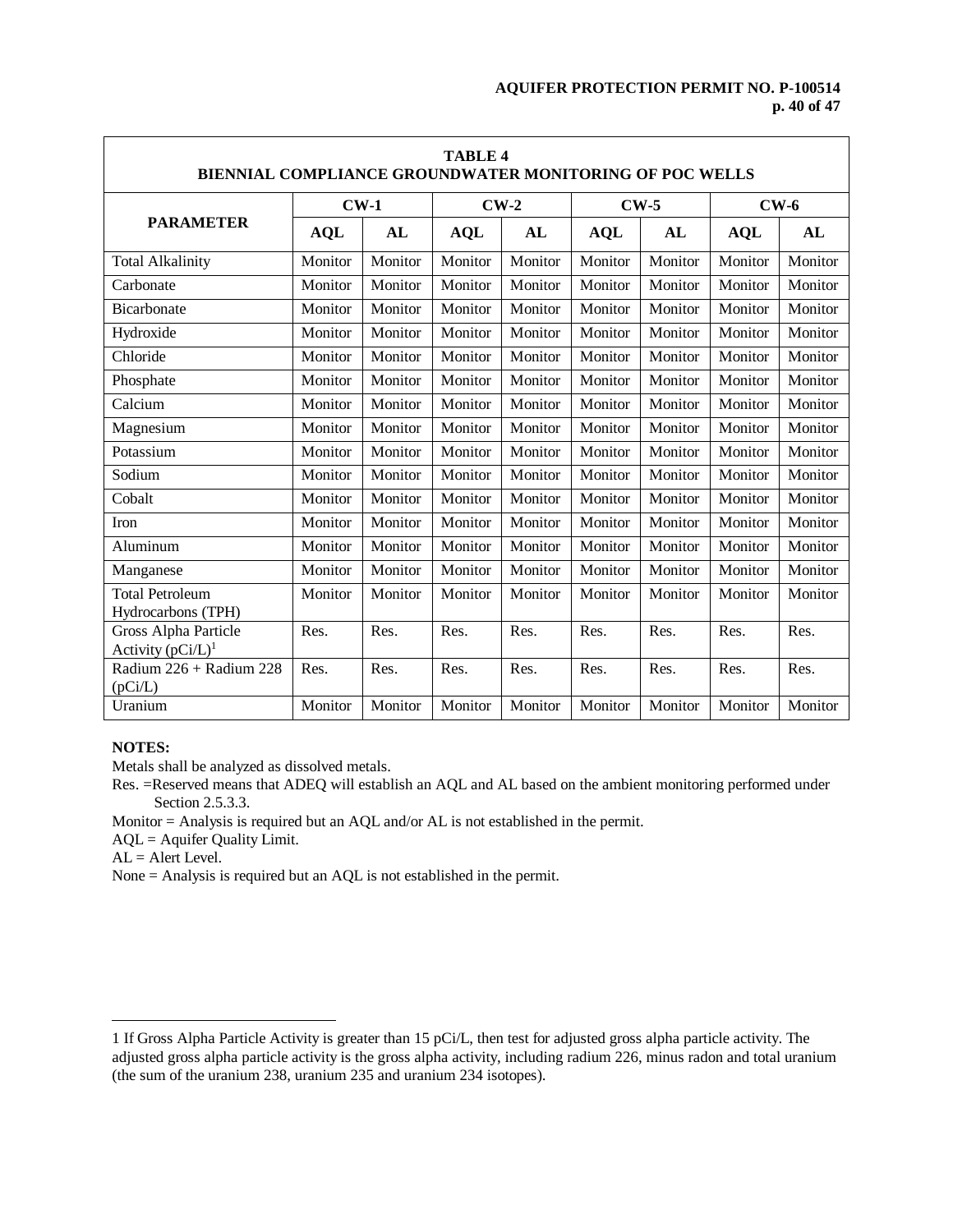$\overline{\mathsf{L}}$ 

| <b>TABLE 5</b><br><b>QUARTERLY GROUNDWATER MONITORING OF DATA CONTINUITY WELLS</b> |            |         |            |         |               |         |  |
|------------------------------------------------------------------------------------|------------|---------|------------|---------|---------------|---------|--|
| <b>PARAMETER</b>                                                                   |            | Durham  |            | Hill    | <b>Saddle</b> |         |  |
|                                                                                    | <b>AQL</b> | AL      | <b>AQL</b> | AL      | <b>AQL</b>    | AL      |  |
| Depth to Water (feet)                                                              | Monitor    | Monitor | Monitor    | Monitor | Monitor       | Monitor |  |
| <b>Water Level Elevation</b><br>(in feet amsl)                                     | Monitor    | Monitor | Monitor    | Monitor | Monitor       | Monitor |  |
| Field & Lab pH (S.U.)                                                              | Monitor    | Monitor | Monitor    | Monitor | Monitor       | Monitor |  |
| <b>Field Specific Conductance</b><br>$(\mu$ mhos/cm $)$                            | Monitor    | Monitor | Monitor    | Monitor | Monitor       | Monitor |  |
| Temperature Field (°F)                                                             | Monitor    | Monitor | Monitor    | Monitor | Monitor       | Monitor |  |
| <b>Total Dissolved Solids</b>                                                      | Monitor    | Monitor | Monitor    | Monitor | Monitor       | Monitor |  |
| Fluoride                                                                           | Monitor    | Monitor | Monitor    | Monitor | Monitor       | Monitor |  |
| Nitrate-Nitrite as N                                                               | Monitor    | Monitor | Monitor    | Monitor | Monitor       | Monitor |  |
| Sulfate                                                                            | Monitor    | Monitor | Monitor    | Monitor | Monitor       | Monitor |  |
| Antimony                                                                           | Monitor    | Monitor | Monitor    | Monitor | Monitor       | Monitor |  |
| Arsenic                                                                            | Monitor    | Monitor | Monitor    | Monitor | Monitor       | Monitor |  |
| <b>Barium</b>                                                                      | Monitor    | Monitor | Monitor    | Monitor | Monitor       | Monitor |  |
| Beryllium                                                                          | Monitor    | Monitor | Monitor    | Monitor | Monitor       | Monitor |  |
| Cadmium                                                                            | Monitor    | Monitor | Monitor    | Monitor | Monitor       | Monitor |  |
| Chromium                                                                           | Monitor    | Monitor | Monitor    | Monitor | Monitor       | Monitor |  |
| Copper                                                                             | Monitor    | Monitor | Monitor    | Monitor | Monitor       | Monitor |  |
| Lead                                                                               | Monitor    | Monitor | Monitor    | Monitor | Monitor       | Monitor |  |
| Mercury                                                                            | Monitor    | Monitor | Monitor    | Monitor | Monitor       | Monitor |  |
| Nickel                                                                             | Monitor    | Monitor | Monitor    | Monitor | Monitor       | Monitor |  |
| Selenium                                                                           | Monitor    | Monitor | Monitor    | Monitor | Monitor       | Monitor |  |
| Thallium                                                                           | Monitor    | Monitor | Monitor    | Monitor | Monitor       | Monitor |  |
| Zinc                                                                               | Monitor    | Monitor | Monitor    | Monitor | Monitor       | Monitor |  |
| Benzene                                                                            | Monitor    | Monitor | Monitor    | Monitor | Monitor       | Monitor |  |
| Toluene                                                                            | Monitor    | Monitor | Monitor    | Monitor | Monitor       | Monitor |  |
| Ethylbenzene                                                                       | Monitor    | Monitor | Monitor    | Monitor | Monitor       | Monitor |  |
| Xylene                                                                             | Monitor    | Monitor | Monitor    | Monitor | Monitor       | Monitor |  |

# **NOTES:**

Г

Metals shall be analyzed as dissolved metals.

- Res. =Reserved means that ADEQ will establish an AQL and AL based on the ambient monitoring performed under Section 2.5.3.3.
- Monitor = Analysis is required but an AQL and/or AL is not established in the permit.

AQL = Aquifer Quality Limit.

AL = Alert Level.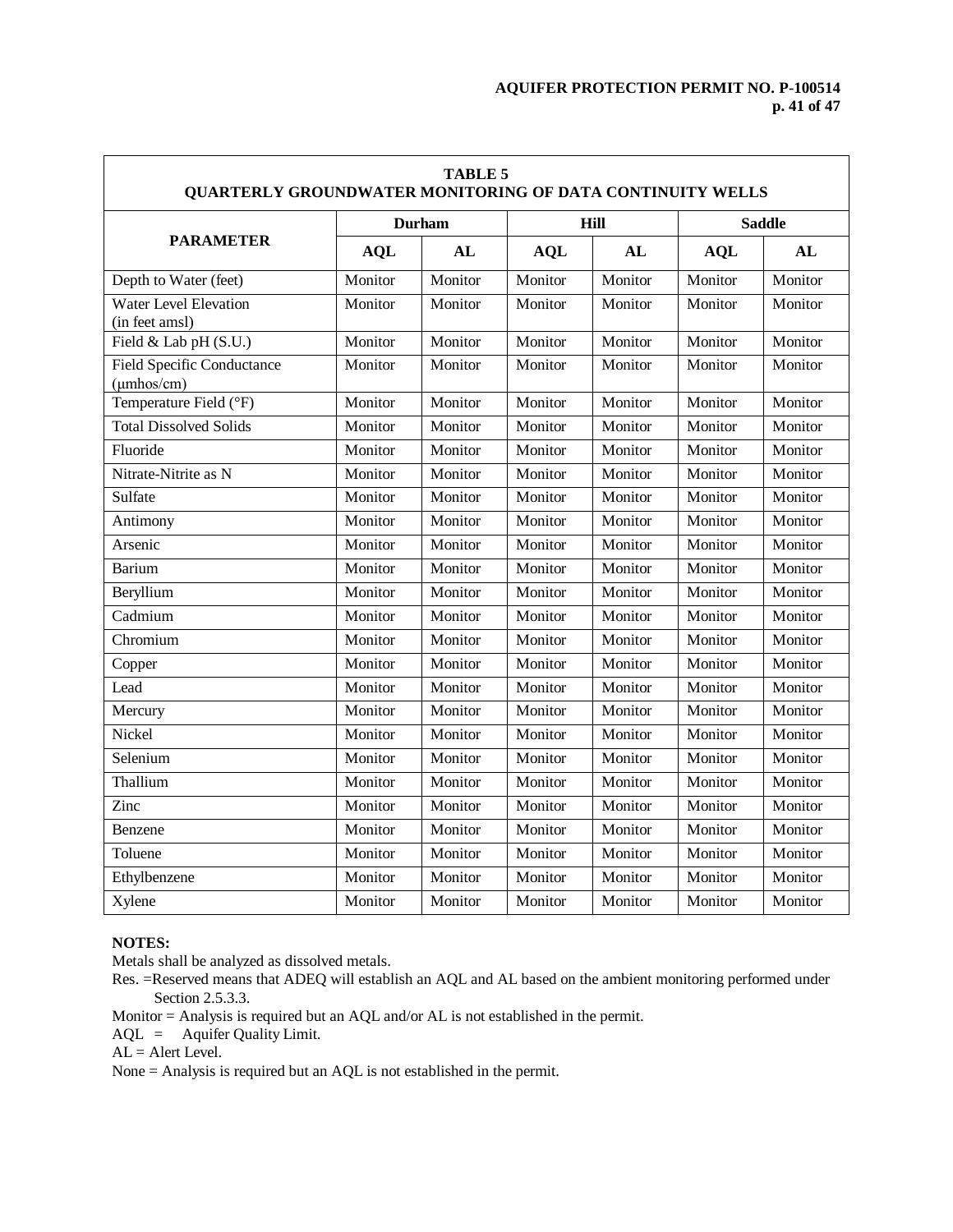┑

| <b>TABLE 6</b><br>BIENNIAL GROUNDWATER MONITORING OF DATA CONTINUITY WELLS |               |         |             |         |               |         |  |
|----------------------------------------------------------------------------|---------------|---------|-------------|---------|---------------|---------|--|
| <b>PARAMETER</b>                                                           | <b>Durham</b> |         | <b>Hill</b> |         | <b>Saddle</b> |         |  |
|                                                                            | <b>AQL</b>    | AL      | <b>AQL</b>  | AL      | <b>AQL</b>    | AL      |  |
| <b>Total Alkalinity</b>                                                    | Monitor       | Monitor | Monitor     | Monitor | Monitor       | Monitor |  |
| Carbonate                                                                  | Monitor       | Monitor | Monitor     | Monitor | Monitor       | Monitor |  |
| Bicarbonate                                                                | Monitor       | Monitor | Monitor     | Monitor | Monitor       | Monitor |  |
| Hydroxide                                                                  | Monitor       | Monitor | Monitor     | Monitor | Monitor       | Monitor |  |
| Chloride                                                                   | Monitor       | Monitor | Monitor     | Monitor | Monitor       | Monitor |  |
| Phosphate                                                                  | Monitor       | Monitor | Monitor     | Monitor | Monitor       | Monitor |  |
| Calcium                                                                    | Monitor       | Monitor | Monitor     | Monitor | Monitor       | Monitor |  |
| Magnesium                                                                  | Monitor       | Monitor | Monitor     | Monitor | Monitor       | Monitor |  |
| Potassium                                                                  | Monitor       | Monitor | Monitor     | Monitor | Monitor       | Monitor |  |
| Sodium                                                                     | Monitor       | Monitor | Monitor     | Monitor | Monitor       | Monitor |  |
| Cobalt                                                                     | Monitor       | Monitor | Monitor     | Monitor | Monitor       | Monitor |  |
| Iron                                                                       | Monitor       | Monitor | Monitor     | Monitor | Monitor       | Monitor |  |
| Aluminum                                                                   | Monitor       | Monitor | Monitor     | Monitor | Monitor       | Monitor |  |
| Manganese                                                                  | Monitor       | Monitor | Monitor     | Monitor | Monitor       | Monitor |  |
| <b>Total Petroleum Hydrocarbons</b><br>(TPH)                               | Monitor       | Monitor | Monitor     | Monitor | Monitor       | Monitor |  |
| Gross Alpha Particle Activity<br>$(pCi/L)^2$                               | Monitor       | Monitor | Monitor     | Monitor | Monitor       | Monitor |  |
| Radium 226 + Radium 228<br>(pCi/L)                                         | Monitor       | Monitor | Monitor     | Monitor | Monitor       | Monitor |  |
| Uranium                                                                    | Monitor       | Monitor | Monitor     | Monitor | Monitor       | Monitor |  |

# **NOTES:**

Л

 $\overline{a}$ 

Metals shall be analyzed as dissolved metals.

Res. =Reserved means that ADEQ will establish an AQL and AL based on the ambient monitoring performed under Section 2.5.3.3.

Monitor = Analysis is required but an AQL and/or AL is not established in the permit.

AQL = Aquifer Quality Limit.

AL = Alert Level.

<sup>2</sup> If Gross Alpha Particle Activity is greater than 15 pCi/L, then test for adjusted gross alpha particle activity. The adjusted gross alpha particle activity is the gross alpha activity, including radium 226, minus radon and total uranium (the sum of the uranium 238, uranium 235 and uranium 234 isotopes).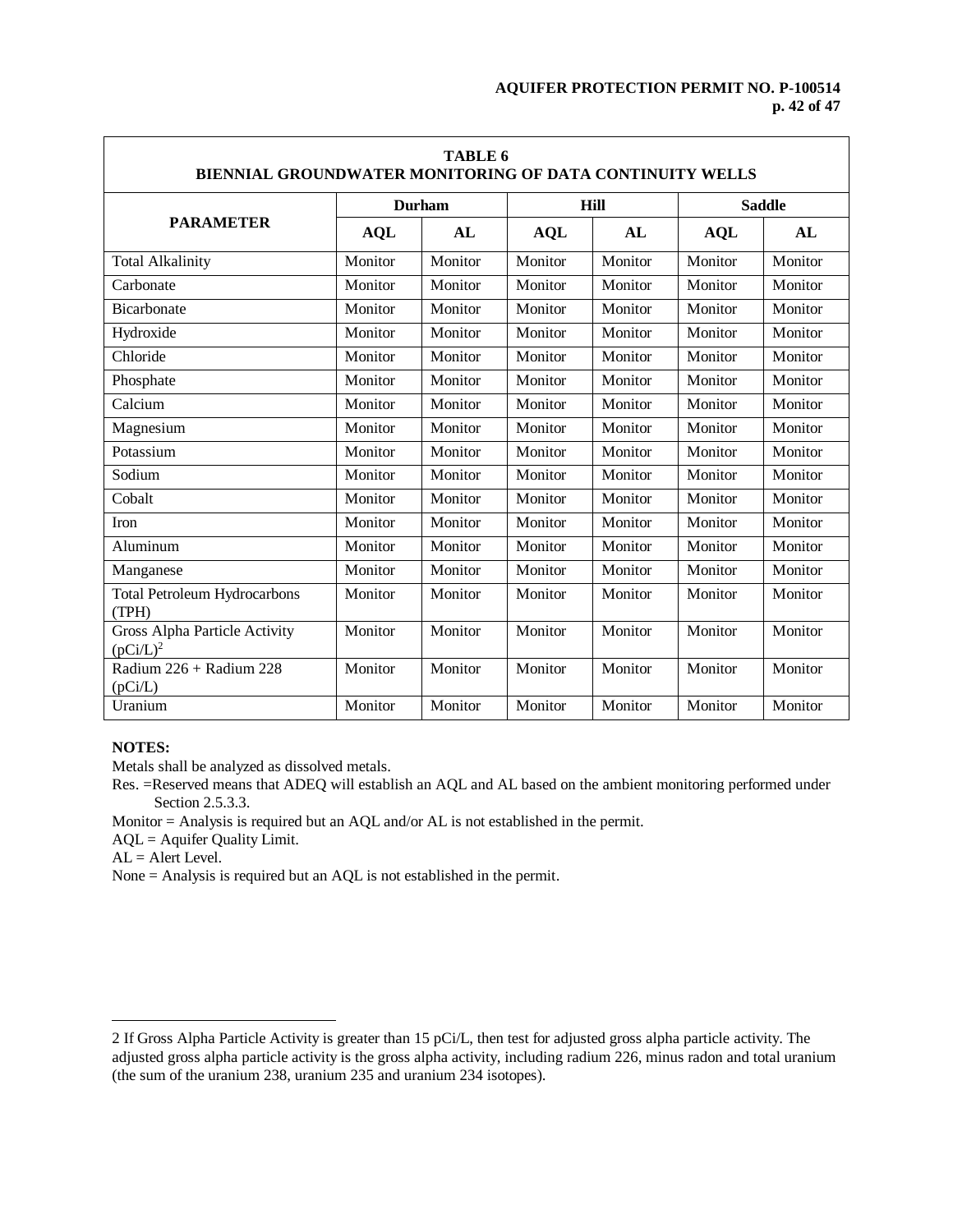| <b>TABLE 7</b><br><b>LEAK COLLECTION AND REMOVAL SYSTEM MONITORING</b> |                                          |                                |                          |                                |  |  |  |
|------------------------------------------------------------------------|------------------------------------------|--------------------------------|--------------------------|--------------------------------|--|--|--|
| <b>Facility Name</b>                                                   | Alert Level #1<br>(gallons per day; gpd) | <b>Alert Level #2</b><br>(gpd) | <b>Monitoring Method</b> | <b>Monitoring</b><br>Frequency |  |  |  |
| Raffinate Pond #1                                                      | 1,440                                    | 7.074                          | Manual                   | Weekly                         |  |  |  |
| <b>ILS</b> Pond                                                        | 1.440                                    | 7.074                          | Manual                   | Weekly                         |  |  |  |
| Solution Pond #1                                                       | 3,140                                    | 20,895                         | Manual                   | Weekly                         |  |  |  |
| Solution Pond #3                                                       | l.849                                    | 12.358                         | Manual                   | Weekly                         |  |  |  |

**NOTE:** The volume of liquid pumped from the LCRS shall be entered in a facility log book on a weekly basis. The Alert Level 1 (AL1) or Alert Level 2 (AL2) shall be exceeded when the amount of leakage pumped from the sump for the pond is greater than the applicable quantity above. Contingency requirements of Sections 2.6.2.4 and 2.6.2.5 shall be followed for AL1 and AL2 exceedances, respectively. An exceedance of AL 1 or AL2 is not a violation of the permit unless the permittee fails to perform actions as required under the Sections referenced above.

| <b>TABLE 8</b><br><b>ONE-TIME SAMPLING EVENT-DISCHARGE MONITORING LOCATIONS AND PARAMETERS</b> |                  |                   |                                       |                                                        |                                     |  |  |
|------------------------------------------------------------------------------------------------|------------------|-------------------|---------------------------------------|--------------------------------------------------------|-------------------------------------|--|--|
| <b>Sampling Point Number</b>                                                                   | <b>Facility</b>  |                   | Latitude                              |                                                        | Longitude                           |  |  |
| 001                                                                                            | Solution Pond #3 |                   | 32° 05' 57" N                         |                                                        | $110^{\circ}$ 04' $14$ " W          |  |  |
| 002                                                                                            |                  | Raffinate Pond #1 | $32^{\circ}$ 05' 56" N                |                                                        | $110^{\circ}$ 04' $11''$ W          |  |  |
| Discharge Monitoring Parameters (in mg/L unless otherwise noted)                               |                  |                   |                                       |                                                        |                                     |  |  |
| $pH$ – field & lab (SU)                                                                        |                  | Sodium            |                                       | <b>Nickel</b>                                          |                                     |  |  |
| Specific Conductance - field and<br>lab (µmhos/cm)                                             |                  | Iron              |                                       | Selenium                                               |                                     |  |  |
| <b>Total Dissolved Solids</b>                                                                  | Aluminum         |                   |                                       | Thallium                                               |                                     |  |  |
| <b>Total Alkalinity</b>                                                                        |                  | Antimony          |                                       | Zinc                                                   |                                     |  |  |
| Carbonate                                                                                      | Arsenic          |                   |                                       | Gross Alpha Particle Activity ( $pCi/L$ ) <sup>1</sup> |                                     |  |  |
| <b>Bicarbonate</b>                                                                             |                  | Barium            |                                       |                                                        | Radium $226 +$ Radium $228$ (pCi/L) |  |  |
| <b>Nitrate</b><br>Beryllium                                                                    |                  |                   | Uranium-Isotopes (pCi/L) <sup>2</sup> |                                                        |                                     |  |  |
| Sulfate                                                                                        |                  | Cadmium           |                                       |                                                        | <b>Total Petroleum Hydrocarbons</b> |  |  |
| Chloride                                                                                       |                  | Chromium          |                                       | Benzene                                                |                                     |  |  |
| Fluoride                                                                                       |                  | Cobalt            |                                       | Toluene                                                |                                     |  |  |
| Calcium                                                                                        |                  | Copper            |                                       | Ethylbenzene                                           |                                     |  |  |
| Ammonia<br>Lead                                                                                |                  |                   |                                       |                                                        | <b>Total Xylenes</b>                |  |  |
| Magnesium<br>Manganese                                                                         |                  |                   | Uranium, Total (µg/L)                 |                                                        |                                     |  |  |
| Potassium                                                                                      |                  | Mercury           |                                       |                                                        |                                     |  |  |

1.The adjusted gross alpha particle activity is the gross alpha particle activity, including radium 226, and any other alpha emitters, if present in the water sample, minus radon and total uranium (the sum of uranium 238, uranium 235 and uranium 234 isotopes). The gross alpha analytical procedure (evaporation technique: EPA Method 900.0) drives off radon gas in the water samples. Therefore, the Adjusted Gross Alpha should be calculated using the following formula: (Laboratory Reported Gross Alpha MINUS Sum of the Uranium Isotopes).

2. Uranium Isotope activity results must be used for calculating Adjusted Gross Alpha. No SMRF reporting is required. **NOTE:** Metals shall be analyzed as dissolved metals.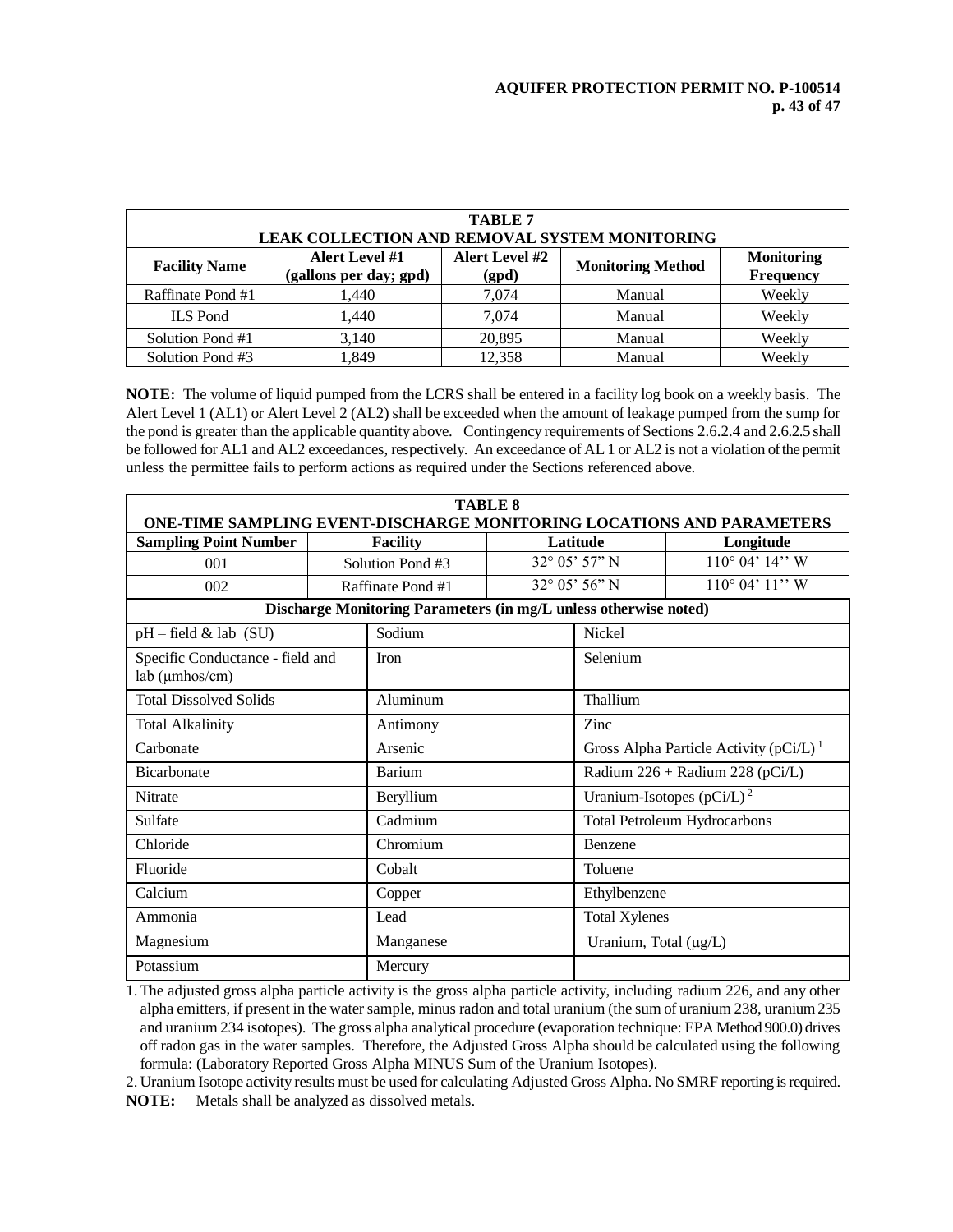# **AQUIFER PROTECTION PERMIT NO. P-100514 p. 44 of 47**

# **5.0 REFERENCES AND PERTINENT INFORMATION**

The terms and conditions set forth in this permit have been developed based upon the information contained in the following, which are on file with the Department:

- 1. Contingency and Emergency Response Plan, APP Application Supplement, Attachment 23G, September 28, 2006
- 2. APP Application received August 21, 2007
	- a. Public Notice dated July 7, 2010
	- b. Responsiveness Summary dated August 10, 2010
	- c. Issued on October 15, 2010
- 3. Other Amendment Application for Permit Transfer received December 4, 2015, and issued on April 6, 2016.
- 4. Other Amendment Application received on November 9, 2016, which also included an updated closure strategy. Issued on April 14, 2017.
- 5. Significant Amendment Application received December 22, 2016
	- a. Public Notice dated May 3, 2017
	- b. Issued on June 26, 2017
- 6. Significant Amendment Application received December 18, 2017
	- a. Public Notice dated March 28, 2018
	- b. Issued on June 28, 2018
- 7. Significant Amendment Application received December 18, 2017.
	- a. Public Notice dated \_\_\_\_\_\_\_\_\_\_\_\_.
	- b. Issued on \_\_\_\_\_\_\_\_\_\_\_\_\_\_\_\_\_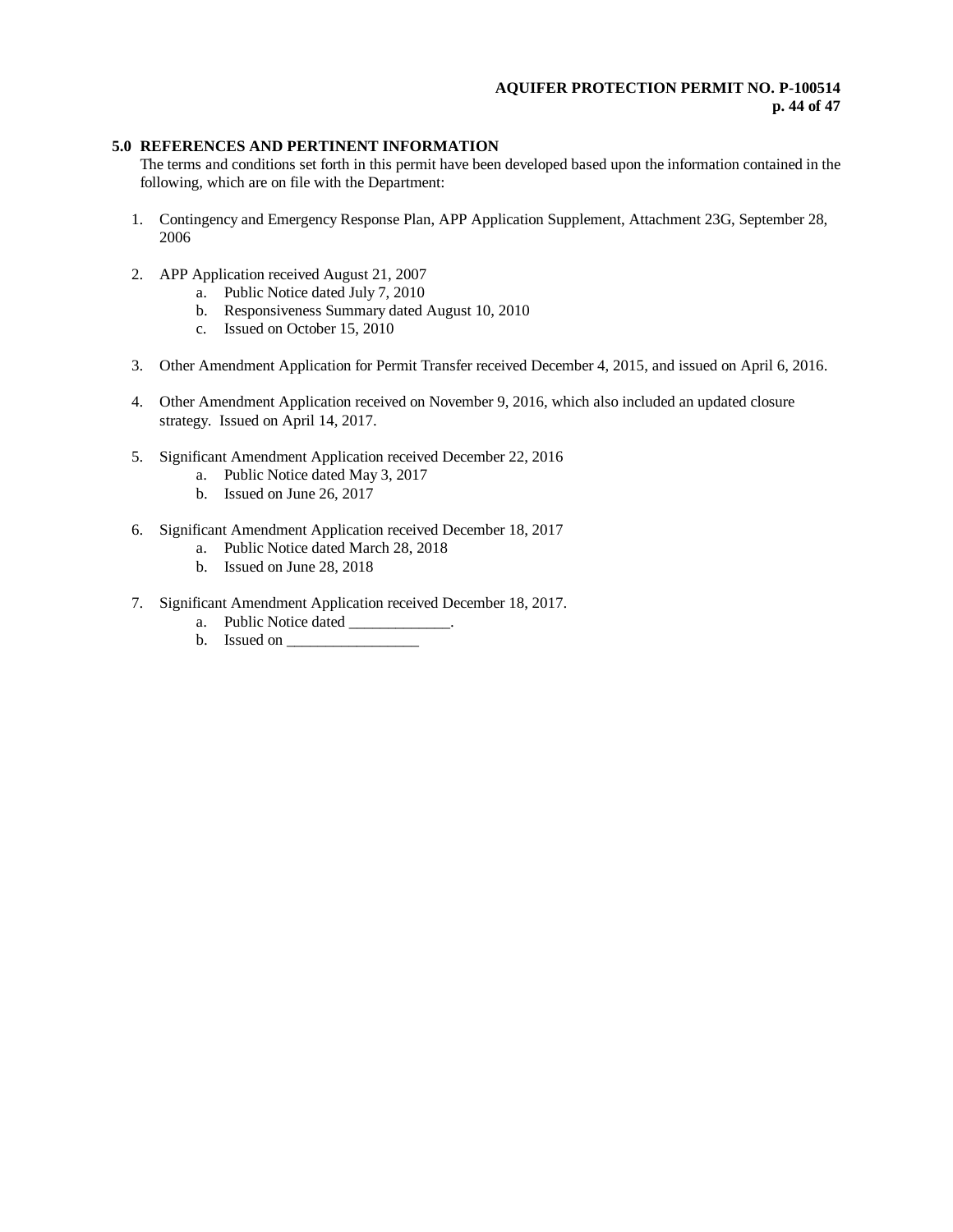# **6.0 NOTIFICATION PROVISIONS**

#### **6.1 Annual Registration Fees**

The permittee is notified of the obligation to pay an Annual Registration Fee to ADEQ. The Annual Registration Fee is based upon the amount of daily influent or discharge of pollutants in gallons per day as established by A.R.S. § 49-242.

### **6.2 Duty to Comply [A.R.S. §§ 49-221 through 49-263]**

The permittee is notified of the obligation to comply with all conditions of this permit and all applicable provisions of Title 49, Chapter 2, Articles 1, 2 and 3 of the Arizona Revised Statutes, Title 18, Chapter 9, Articles 1 through 4, and Title 18, Chapter 11, Article 4 of the Arizona Administrative Code. Any permit noncompliance constitutes a violation and is grounds for an enforcement action pursuant to Title 49, Chapter 2, Article 4 or permit amendment, suspension, or revocation.

# **6.3 Duty to Provide Information [A.R.S. §§ 49-243(K)(2) and 49-243(K)(8)]**

The permittee shall furnish to the Director, or an authorized representative, within a time specified, any information which the Director may request to determine whether cause exists for amending or terminating this permit, or to determine compliance with this permit. The permittee shall also furnish to the Director, upon request, copies of records required to be kept by this permit.

#### **6.4 Compliance with Aquifer Water Quality Standards [A.R.S. §§ 49-243(B)(2) and 49-243(B)(3)]**

The permittee shall not cause or contribute to a violation of an aquifer water quality standard at the applicable point of compliance for the facility. Where, at the time of issuance of the permit, an aquifer already exceeds an aquifer water quality standard for a pollutant, the permittee shall not discharge that pollutant so as to further degrade, at the applicable point of compliance for the facility, the water quality of any aquifer for that pollutant.

#### **6.5 Technical and Financial Capability**

**[A.R.S. §§ 49-243(K)(8) and 49-243(N) and A.A.C. R18-9-A202(B) and R18-9-A203(E) and (F)]**

The permittee shall have and maintain the technical and financial capability necessary to fully carry out the terms and conditions of this permit. Any bond, insurance policy, trust fund, or other financial assurance mechanism provided as a demonstration of financial capability in the permit application, pursuant to A.A.C. R18-9-A203(D), shall be in effect prior to any discharge authorized by this permit and shall remain in effect for the duration of the permit.

# **6.6 Reporting of Bankruptcy or Environmental Enforcement[A.A.C. R18-9-A207(C)]**

The permittee shall notify the Director within five days after the occurrence of any one of the following:

- 1. The filing of bankruptcy by the permittee.
- 2. The entry of any order or judgment not issued by the Director against the permittee for the enforcement of any environmental protection statute or rule.

# **6.7 Monitoring and Records [A.R.S. § 49-243(K)(8) and A.A.C. R18-9-A206]**

The permittee shall conduct any monitoring activity necessary to assure compliance with this permit, with the applicable water quality standards established pursuant to A.R.S. §§ 49-221 and 49-223 and §§ 49-241 through 49-252.

# **6.8 Inspection and Entry [A.R.S. §§ 41-1009, 49-203(B) and 49-243(K)(8)]**

In accordance with A.R.S. §§ 41-1009 and 49-203(B), the permittee shall allow the Director, or an authorized representative, upon the presentation of credentials and other documents as may be required by law, to enter and inspect the facility as reasonably necessary to ensure compliance with Title 49, Chapter 2, Article 3 of the Arizona Revised Statutes, and Title 18, Chapter 9, Articles 1 through 4 of the Arizona Administrative Code and the terms and conditions of this permit.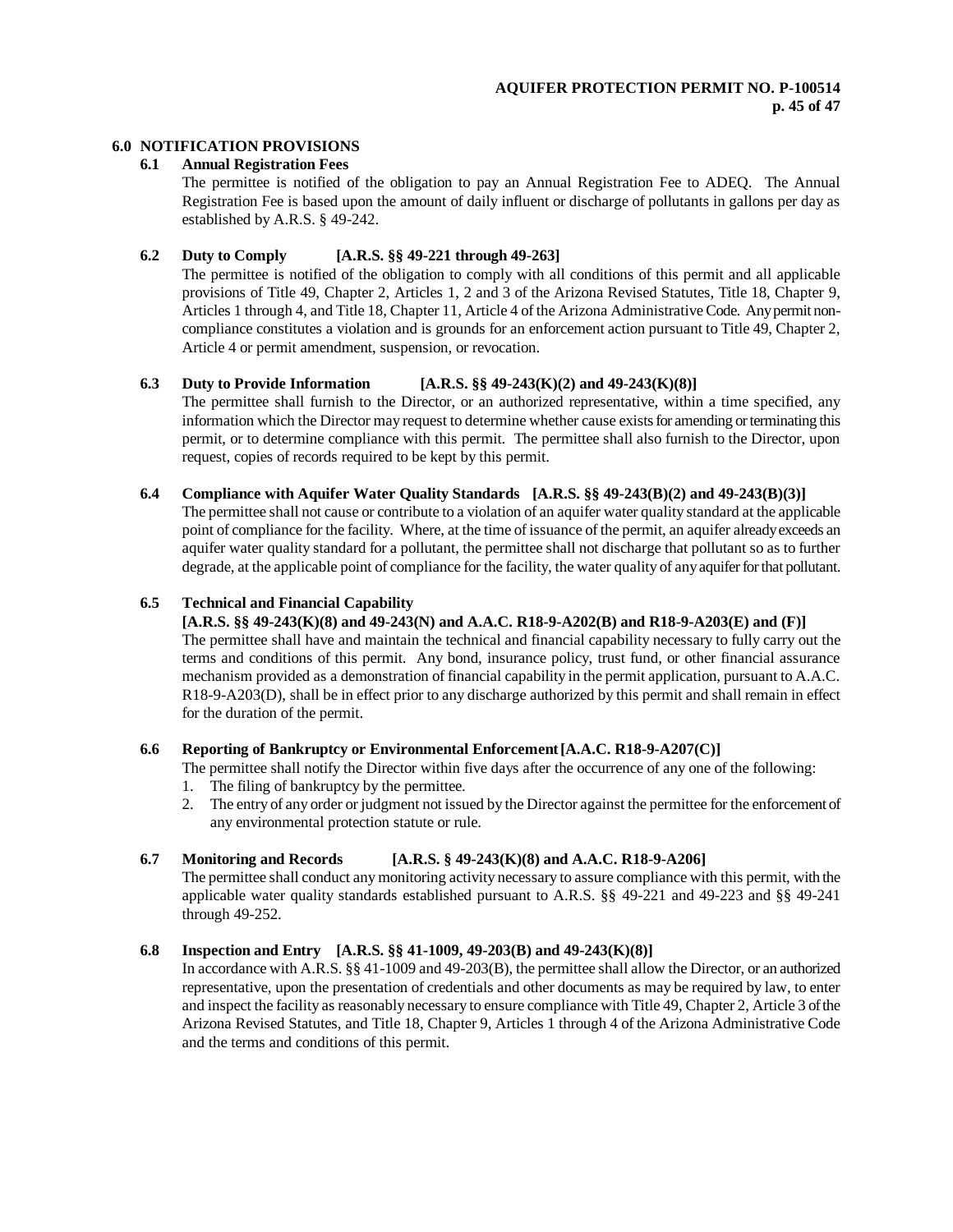# **6.9 Duty to Modify [A.R.S. § 49-243(K)(8) and A.A.C. R18-9-A211]**

The permittee shall apply for and receive a written amendment before deviating from any of the designs or operational practices specified by this permit.

# **6.10 Permit Action: Amendment, Transfer, Suspension & Revocation [A.R.S. §§ 49-201, 49-241 through 251, A.A.C. R18-9-A211, R18-9-A212 and R18-9-A213]**

This permit may be amended, transferred, renewed, or revoked for cause, under the rules of the Department.

The permittee shall notify the Groundwater Protection Value Stream in writing within 15 days after any change in the owner or operator of the facility. The notification shall state the permit number, the name of the facility, the date of property transfer, and the name, address, and phone number where the new owner or operator can be reached. The operator shall advise the new owner or operators of the terms of this permit and the need for permit transfer in accordance with the rules.